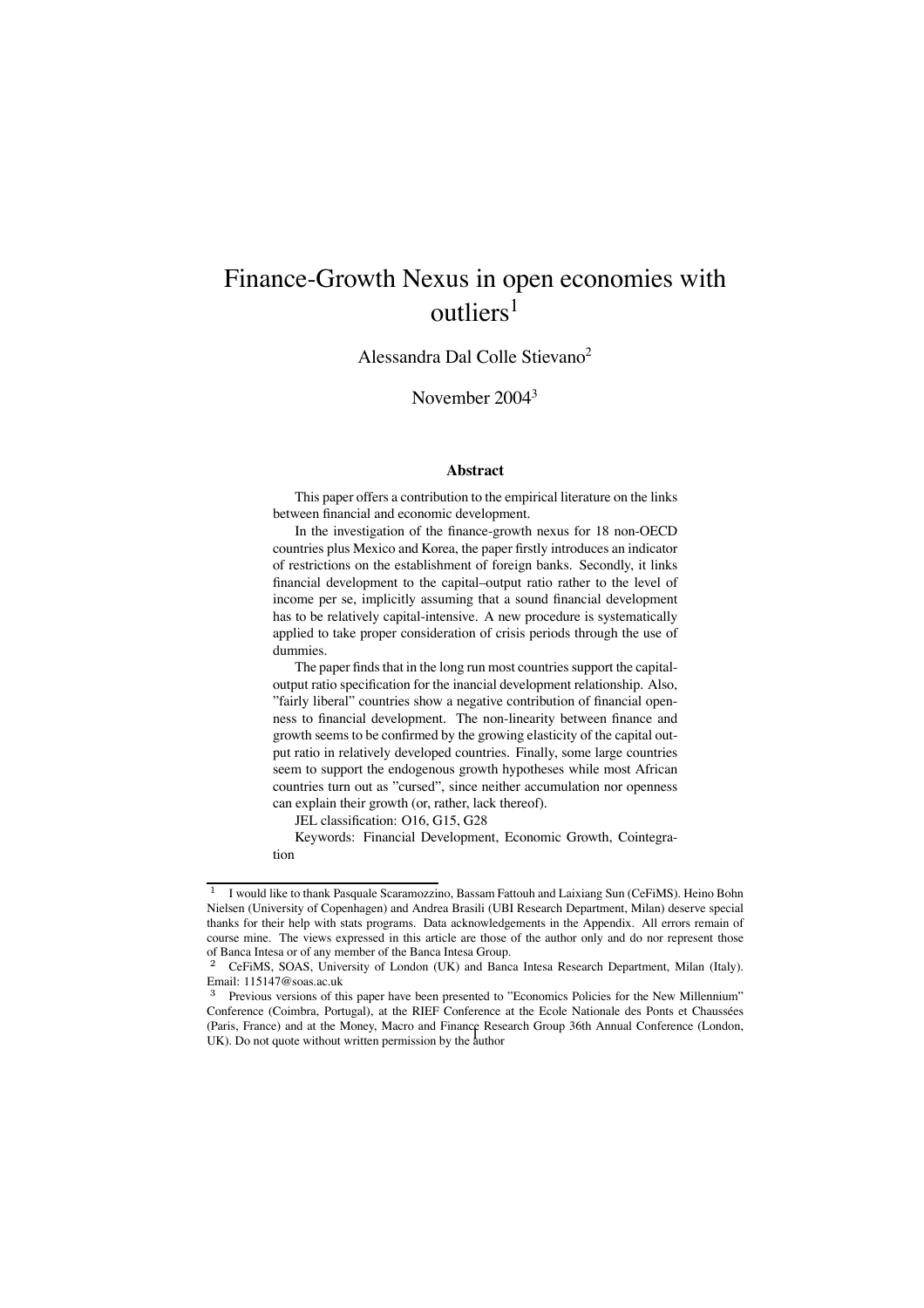# **1 Introduction**

The empirical literature on the links between financial development and economic development/growth is wide and very differentiated and there is no single way to classify it. Clustering the literature around some common themes one can find among the main researched topics:

- the importance of financial development in the process accumulation and hence in economic development/growth
- the non-linearity of the relationship between financial and economic development
- the relationship between trade- or financial openness and economic development/growth.

A cornerstone of empirical studies is Rousseau - Sylla (2001) who find a robust correlation between financial factors and economic growth that is consistent with a leading role for finance for 17 countries with data from 1850 to 1997. This is further supported by Harrison-Sussman-Zeira (1999) who find a feedback effect between the real and the financial sector that helps to explain international differences in output per capita. Luintel - Khan (1999) using the VAR technique find two cointegrating vectors identified as long-run financial depth and output relationship linking financial and economic development. They also find a negative contemporaneous correlation between the level of financial development (depth) and growth in per capita income in 7 out of 10 countries and a strong positive correlation between the levels of financial depth and per capita output in all sample countries. Beck-Levine-Loayza (2000) in their panel studies for 77 countries from 1960 to 1995 confirm an economically large and statistically significant relationship between financial development and both real per capita GDP growth and total factor productivity growth. In their study the positive link between financial intermediary development and both physical capital accumulation and private savings rates is however ambiguous since it is not robust to alterations in estimation techniques and to measures of financial intermediary development.

A tentative explanation of such puzzle might lie either in differences in long run relationship and short-run dynamics on in the non-linearity of the relationship itself that is therefore not significantly picked up by standard estimation techniques. In fact, Loayza - Ranciere (2002) with a regression on 17 countries find a positive long-run relationship between financial intermediation and output growth coexists with a, mostly, negative short-run relationship. Also, Deidda - Fattouh (2002) with a threshold regression find a positive relationship between the level of financial depth and economic growth for countries with high income per capita but no significant relationship for lower-income countries, which is consistent with the non monotonic relationship implied in the model.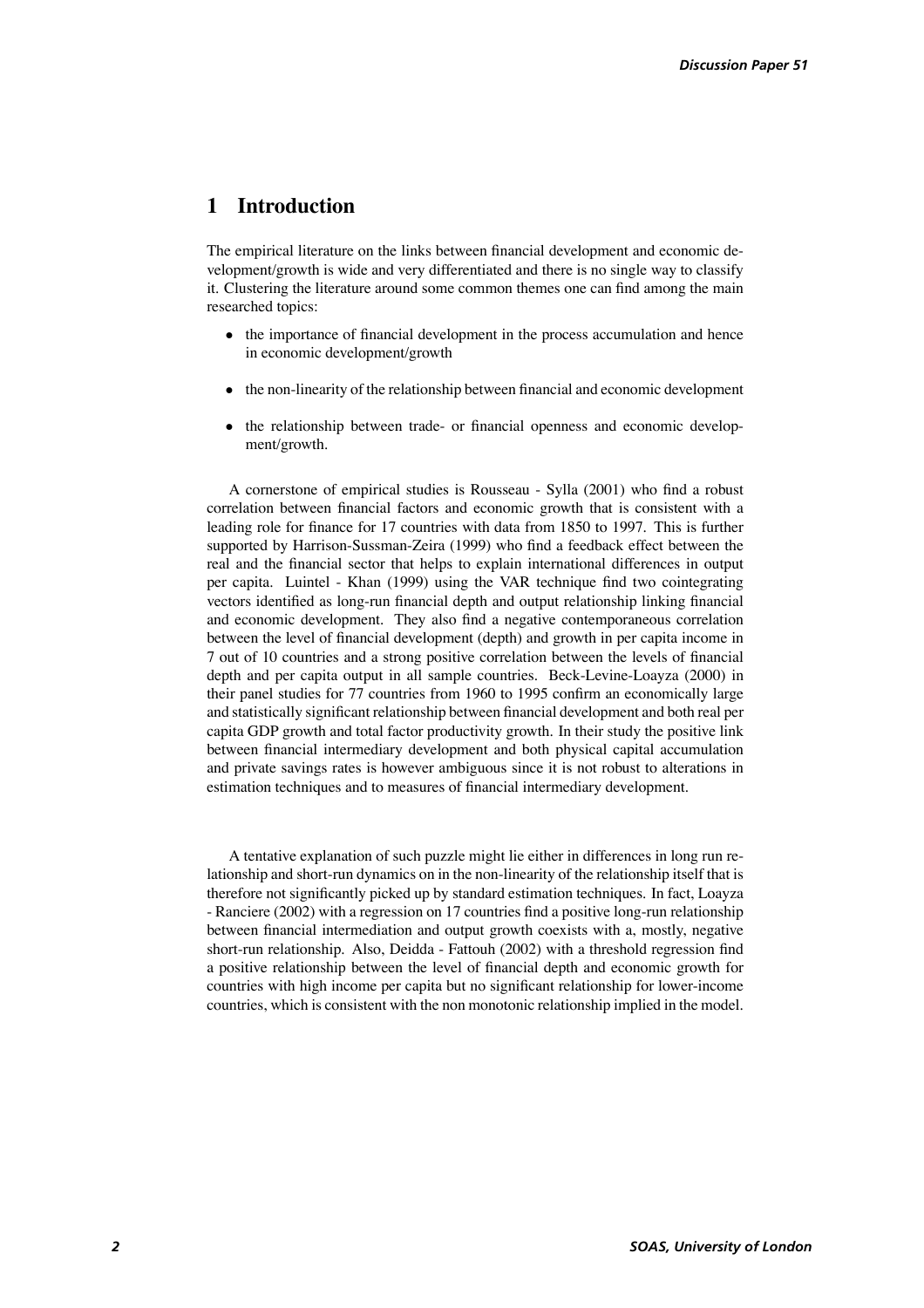On the relationship between openness and financial development Rousseau - Sylla (2001), using the ratio of trade to GDP as a dependent variable, show that countries with more sophisticated financial systems engage in more trade and appear to be better integrated with other economies. Rappaport (2000), comparing the open-economy and closed economy versions of a calibrated model shows that openness to capital flows causes only a very small increase in the rate of per capita output growth. Alternative calibrations, which instead suggest a large effect of openness on growth, either generate strongly counterfactual closed-economy series or depend on the unrealistic assumption that individuals can borrow against future labour earnings. Also, on the more exquisitely financial side, Clarke-Cull-Martinez Peira (2001) through survey data and a database on bank regulation and supervision find that foreign bank penetration improves firm' access to credit. It is worthwhile underlining, however, that Buch (2000) using both cointegration and regression analysis finds that liberalising regulation - EU's single market program and the Basle Capital Accord in particular - have had a positive impact on cross-border banking and the evidence is less convincing for capital account liberalisation as such.

In conclusion, the brief survey of the literature seems to support the view that financial development is linked to economic development/growth even if in non-linear fashion. Furthermore, financial openness might be "good" for the economic development/growth but the different empirical definitions used in the literature are not able to support a robust case in favour of a positive effect of financial openness on economic and financial development.

In this paper the empirical analysis of the finance-growth nexus is attempted within a cointegration framework. The cointegrating relations aim to describe long run relationships between the level of financial and economic development rather than growth, even if the growth dynamics are implicitly considered in the lag structure of the time series model. In line with the empirical literature on financial development and growth credit to private sector as a percentage of GDP will be used as a financial development indicator.

Secondly, as in Clarke-Cull-Martinez Peira (2001) and Loyaza - Ranciere (2002) a composite indicator proxying financial openness will be introduced as an explanatory variable. Thirdly, given the volatility of variables for the sample countries and the consequent need of using dummies a newly developed specific technique has been used. And finally, in accordance with the simple model sketched in section 2, the cointegrating equation describing the long run equilibrium relation between financial development and the "the real economy" will be specified with a role for the capital income ratio rather than income per capita alone.

In what follows section 2 will specify the model, section 3 will briefly describe the data and attempt an interpretation of the stlylised facts around the links between finance and growth in open economies. Section 4 will sketch the cointegration methodology and results with a special reference to the outlier detection and estimation procedure. In section 5 the conclusions will be wrapped up.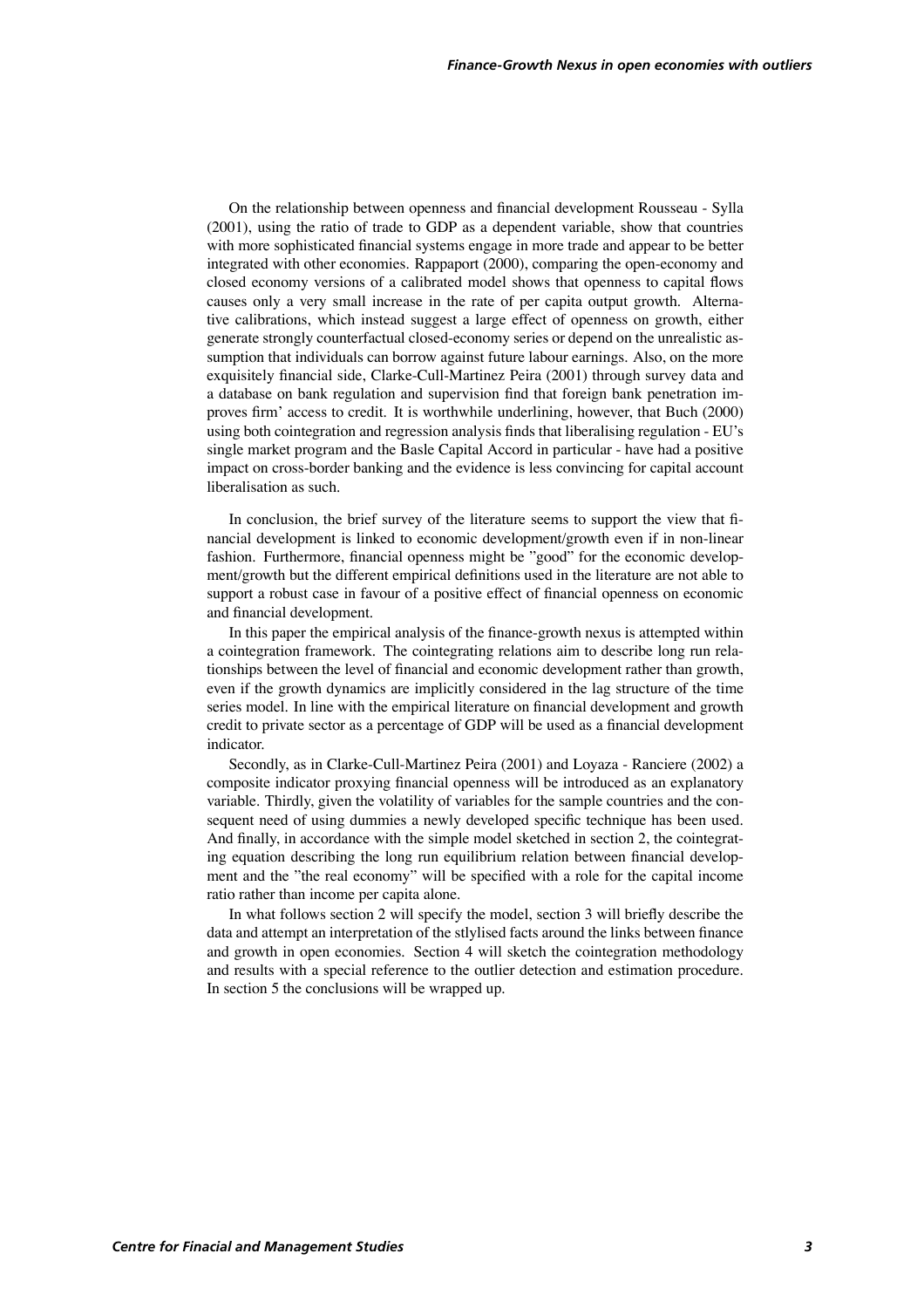# **2 Model Specification**

A non-linear relationship between financial and economic development where financial institutions endogenously emerge has a significative tradition in theoretical models. The pillars of such models<sup>4</sup> can be summarised in

- standard 2-period OLG structure where individuals inelastically supply labour during the first period of life and receive a salary which is partly consumed and partly saved and the savings are deposited and receive a real interest rate  $R_t^d$
- constant or increasing-return production function of the type

$$
Y_t = \psi A_t K_t^{\beta} l_t^{1-\beta} \text{ or } \ln y_t = \psi + \beta_{2,3} \ln(k_t)
$$
 (2.1)

where  $k_t = \frac{K_t}{l_t}$  and  $y_t = \frac{Y_t}{l_t}$ .  $A_t = k_t^{1-\beta}$  is an externality effect associated with capital accumulation (i.e.  $\beta \approx 1$ ) and  $\psi$  is the exogenous productivity coefficapital accumulation ( i.e.  $\beta_{2,3} \approx 1$ )and  $\psi$  is the exogenous productivity coeffi-<br>cient. The representative firm's demand for loans h, stems from the equilibrium cient. The representative firm's demand for loans  $b_t$  stems from the equilibrium equation for the yield on loans

$$
b_t|_{R_t^l = \frac{\partial Y_{t+1}}{\partial K_{t+1}}} = l_{t+1}k_{t+1} = \left(\frac{R_t^l}{\beta \psi A_{t+1}}\right)^{\frac{1}{\beta - 1}}
$$
(2.2)

- firms have no capital endowment, they operate if and only if they are externally funded,
- banks fund themselves by issuing deposit contracts to households and have a fixed set up cost and non-linear variable costs. The representative bank's balance sheet can be thought of as

$$
D_t = \int_0^{z_t} b_t dz + \int_0^{z_t} c(z) b_t dz + E = \int_0^{z_t} [1 + c(z)] b_t dz + E \qquad (2.3)
$$

where  $D_t$  are deposits,  $b_t$  is the amount of loans per firm,  $z_t$  is the bank's market size in the loan market,  $E$  is the fixed amount of physical resources consumed each period t to set up a bank and  $c(z)$  is the unit capital cost for the bank's lending activity.

Solving the model, an equilibrium relationship among the amount of credit outstanding in the system  $b_t$ , capital per capita  $k_t$  and the real interest rate  $R_t$  emerges and it is subsequently log-linearised as

$$
\ln b_t - \ln y_t = \beta_{1,0} - \beta_{1,2} \ln y_t + \beta_{1,3} \ln(k_t) + \beta_{1,5} \ln(R_t)
$$
 (2.4)

ln  $b_t - \ln y_t = \beta_{1,0} - \beta_{1,2} \ln y_t + \beta_{1,3} \ln(k_t) + \beta_{1,5} \ln(R_t)$  (2.4)<br>Therefore the credit/GDP ratio  $b_t/y_t$  should have a positive link with the capital/output ratio (i.e.  $\beta_{1,3} = -\beta_{1,2}$  and  $\beta_{1,3}, \beta_{1,2} > 0$ ) and also an explicit positive relationship with the real interest rate.

In what follows for each country the estimation of a cointegration relationship of rank 2 will be carried out for enriched versions of (2.4) and (2.1) to take into account the effect of financial openness.  $\psi$  will be modelled as  $\approx (\beta_{2,0} + \beta_{2,5} \ln(R_t)).$ 

<sup>4</sup> For details see amog others A. Dal Colle Stievano (2001) and L. Deidda - B. Fattouh (2002)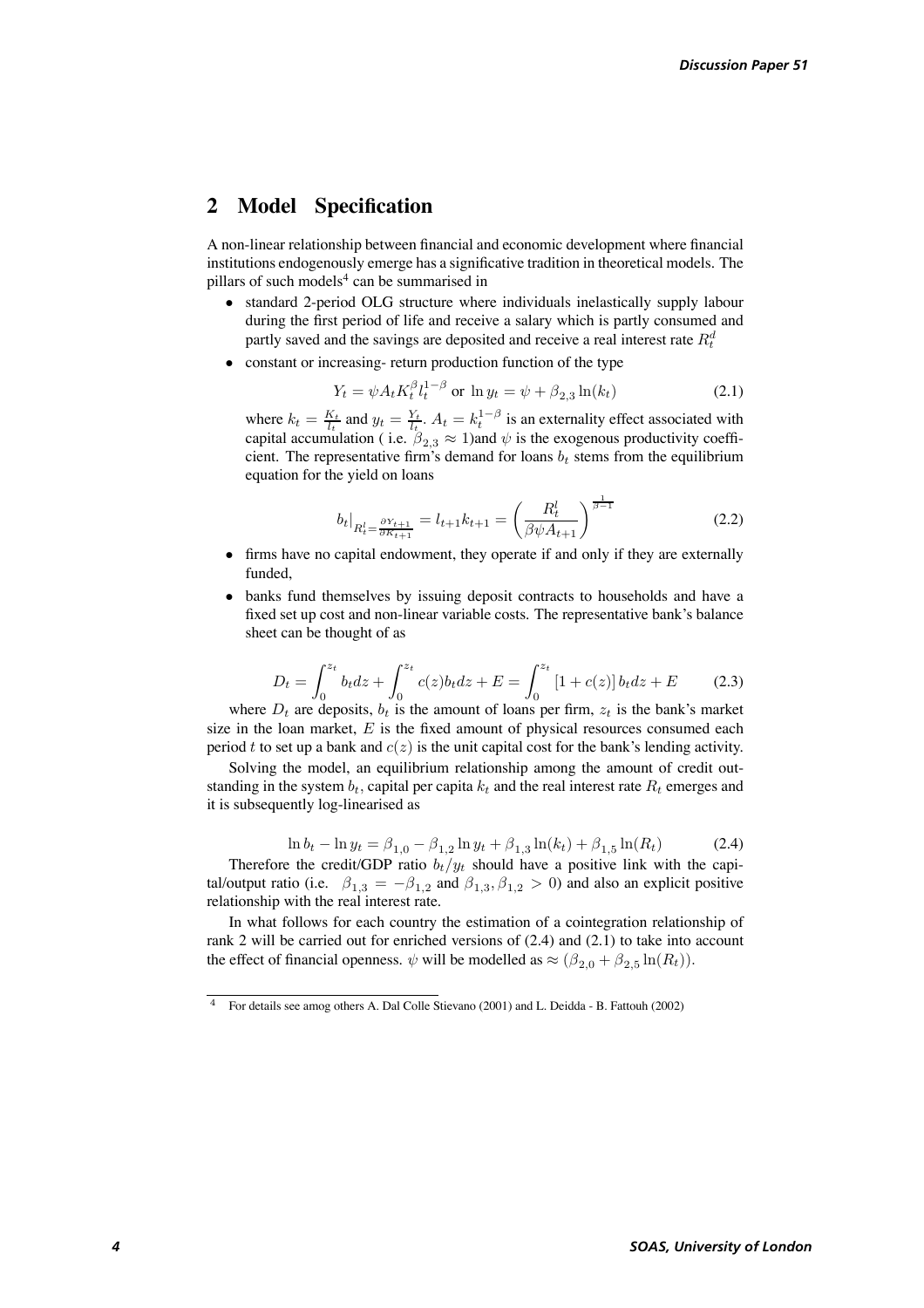# **3 Data Description**

Inasmuch as financially open economies represent the focus of the analysis, the 20 countries for estimation have been selected among those analysed in M. Kono - L. Shuknecht (1998) [KS98 from now] where a long enough time series could be found in either in the May 2003 World Development Indicators [WDI03] or in Heston-Summers-Aten (2001) [PWT6.1]. Ideally the sample for each country includes 41 yearly observations from 1961 to 2001 of real income per capita ( $\overline{Y}C$ ), real capital stock per capita  $(KC)$ , real interest rate  $(RR)$ , credit to private sector as a percentage of GDP  $(CR)$  as a financial development indicator and the financial openness proxy  $(OP)$ . Details on sources and calculations for each variable in each country are summarised in Appendix A.1.

 $CR$  has been chosen rather than deposits on GDP because of both a better fit with the theoretical reference model and longer time series readily available from WDI03 that would have minimised calculation errors.  $CR$  has been similarly preferred to other frequently used measures of financial development such as M2/GDP since the focus of the estimation is the (hopefully) useful role of money as technology to transfer value and give way to investment rather than money as a facilitator of exchange, which is best represented in M2.

The Restrictions on practices by Foreign Establishments  $(RFE)$  indicator is derived by KS98 from the GATS Schedules<sup>5</sup>. GATS commitments are minimum guarantees of market access or national treatment and current policy cannot be reversed to standards below those subscribed in GATS agreements. The value of the  $RFE$  indicator for China and Chinese Taipei has been assessed following KS98 methodology. Restrictions on activities by foreign affiliates on domestic funding, retail operations, equity limits and new licenses for China and Chinese Taipei have been personally assessed in accordance to the respective WTO documents<sup>6</sup>. The  $OP$  variable has been built as the (log of the) product of a constant indicator ( $RFE$ ) and trade openness in constant prices.  $RFE$  has been rescaled in the construction of OP so that maximum restrictiveness (i.e.  $RFE =$ 4) lowers the impact of trade openness while minimum restrictiveness increases it.

It might be argued that in constructing the  $OP$  variable  $RFE$  indicators have been associated with each economy's trade openness in years well before GATS agreements were actually signed by any of the sample countries and therefore  $OP$  cannot properly act as a dummy for financial openness.

Support for the use of  $OP$  throughout the sample length comes from at least three lines of argument.

First of all, KS98 argue that the nature of GATS commitments may make them more valuable than current policies, especially in emerging markets with a volatile policy

<sup>5</sup> The policy commitments are listed in the WTO Members' Schedules of Specific Commitments made at the end of the Uruguay Round in December 1993 and the updates following the progress of global negotiations.

See WTO (2002) for China and WTO (2001) for Chinese Taipei.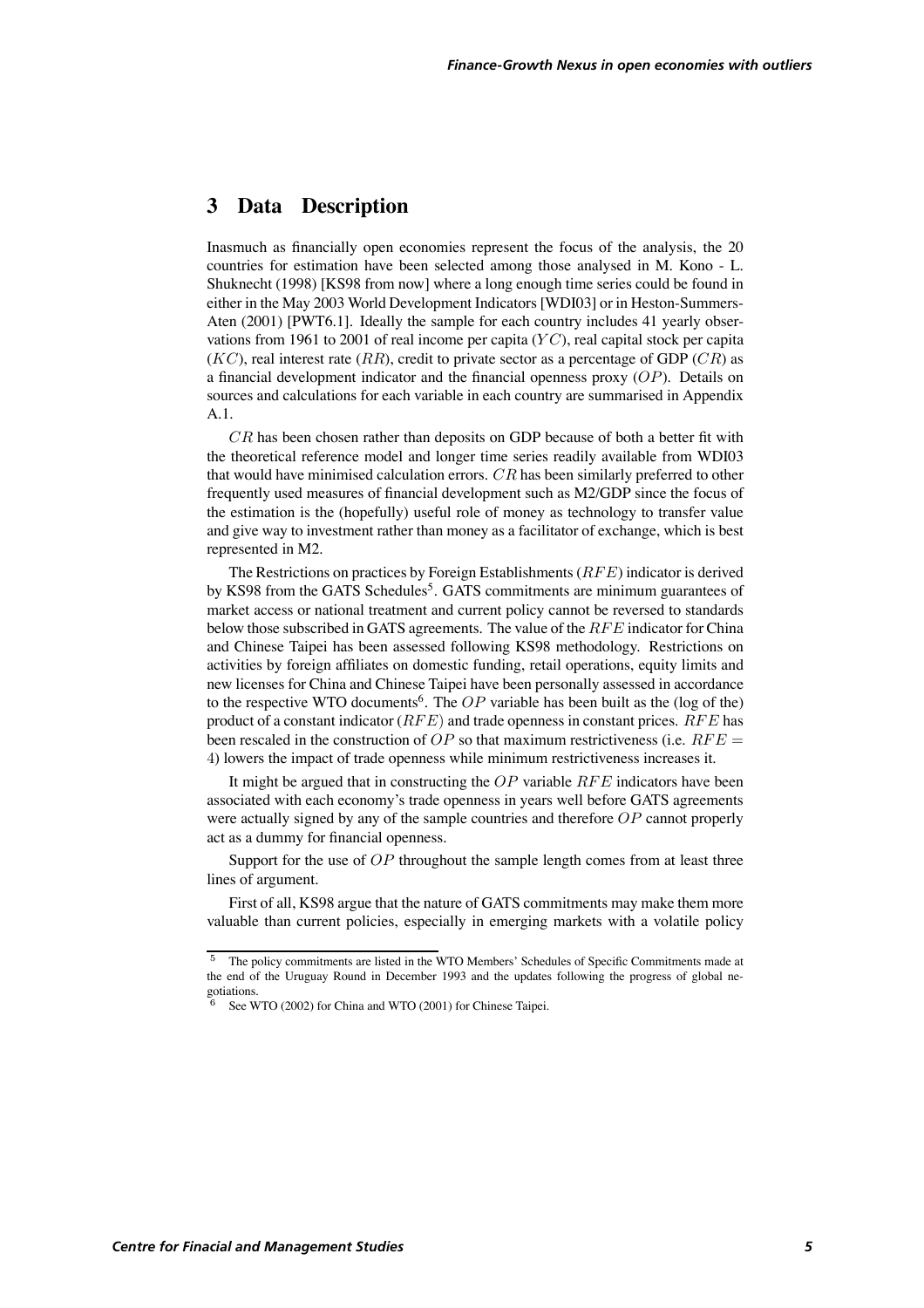record, as proxies for financial services trade policy restrictions as perceived by market participants.

Secondly, since the average country has been a member of pro-openness institutions such as the IMF and the WTO for more than half and two thirds respectively of the standard sample period, it is argued that associating  $RFE$  to the whole length of the trade openness series might indeed be considered as a good proxy for the willingness of the country to liberalise the financial sector. Such hypothesis is also consistent with a follow-thy-client strategy by incumbent banks originating from states exporting in each sample country.

And finally Do - Levchenko (2004) analyse the so-called financial comparative advantage, i.e. whether countries endowed with better financial systems produce and export financially-dependent goods. Using panel data for 77 countries they find that trade should be associated with faster financial development although in a non-linear fashion.

As to the quality of all variables, as shown in tables A2-A6, most of them, with the exception of  $RR$ , are normally distributed and should grant quality estimates. Problems might be detected for some Latin American and African countries such as Argentina, Chile, Egypt, Ghana, Mexico, Senegal and South Africa (non normal  $KC$  and/or  $CR$ ). For Chinese Taipei and Mexico a financially-closed economy specification of the model might give better results than a open economy one, given the detected non-normality in their  $OP$  variable. South African data, in addition to shorter series suffer from non normality with the exception of  $OP$ . Such bad quality does not bode well for the estimation exercise.

### [TABLE 1: SOME SUMMARY STATISTICS here]

Summarising, the sample will be composed by 20 countries, all, with the exception of Korea and Mexico, non-OECD member. All of the countries are member of the WTO though, and apart from Chinese Taipei and Egypt all are subscribers to art.  $8<sup>7</sup>$  the IMF statues. More specifically, the average country has been a member of the WTO, or its predecessor, for over 30 years and of the IMF for nearly 20.

As a first assessment of the explanatory power of the main dependent variables within each sample country the main correlations in level and growth rates with  $CR$  are shown in table 2.

[TABLE 2A: CR CORRELATIONS and TABLE 2B: YC CORRELATIONS here] **Legend:**

 $\Delta X$  = annual growth rate of variable X

 $\rho(X, Z)$  = correlation of variables X and Z over the sample period

Article 8 sets forth the general obligations of each member with special reference to the avoidance of restrictions on current payments and of discriminatory currency practices and to the convertibility of foreignheld balance.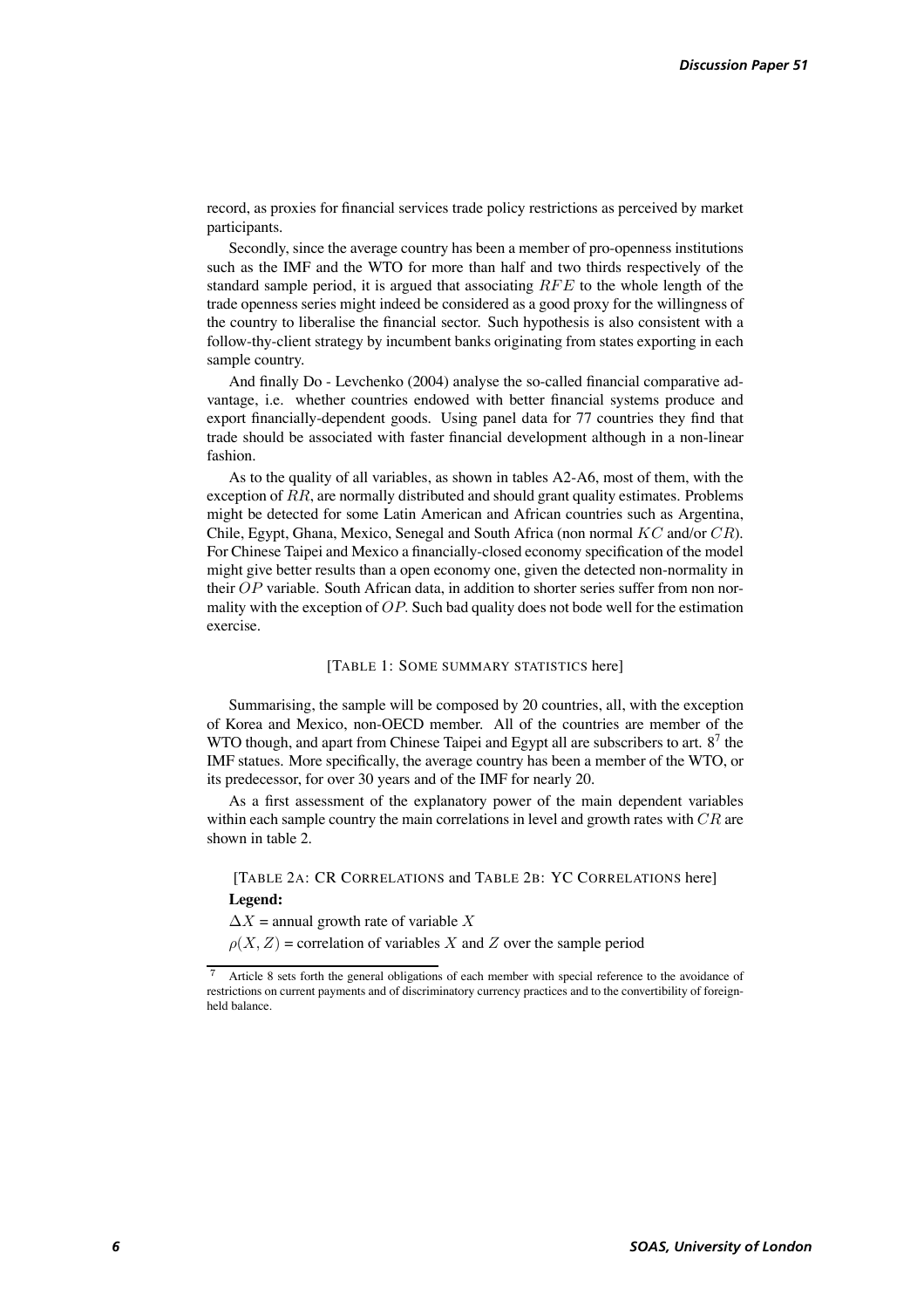Table 2a shows that the contemporaneous correlations between the level of real income, or real capital per capita, and financial development are positive with the exception of Costa Rica, Ghana, Mexico, Senegal and South Africa. Correlation with the levels of the capital income ratio is also positive but for Chile, Costa Rica, Ghana, Mexico and South Africa. Correlation with openness is positive with the exception of Costa Rica, Egypt, Mexico, Senegal and Venezuela. Both in the correlation with  $KY$  and  $OP$  minus signs prevail, although six countries show a positive sign. Correlation between  $CR$  and  $RR$  is, on average, lower than that with other endogenous variables and positive signs prevails and this support the interpretation of interest rates as a proxy for technical progress and therefore as input in financial development along with capital, income and, possibly, openness.

In the correlation between CR and growth rates (i.e.  $\Delta YC$ ,  $\Delta K$ ,  $\Delta OP$  and  $\Delta XY$ ), negative signs prevail in the first three cases, while correlation of  $CR$  and  $\Delta OP$  shows a split with eight negative signs and ten positive ones. In the end a weak indication in favour of opposite sign relationships between financial development and real variables in the long vs. the short-term seem to emerge, while no precise pattern for the relationship of  $CR$  and with  $OP$  seems visible at this stage.

Table 2b shows the prevalence of positive signs in level correlation between  $\overline{Y}C$ and either  $KC$ ,  $KY$  or  $OP$ . Partial exception are the African countries, except Morocco, and Chile and Venezuela.  $\rho(YC, RR)$  is less clear-cut than that between  $CR$ and  $RR$  since positive and negative signs are equally split. In correlation between YC and growth rates of the variables negative signs prevail with the exception of  $\Delta OP$ .

### **3.1 Stylised facts**

Considering the World Bank income thresholds in real terms, to carry out intertemporal comparisons, table 1 shows that in 1961:

- 9 countries were considered Low Income  $(YC \leq US\$  745): China, Egypt, Ghana, India, Indonesia, Morocco, Philippines, Senegal and Thailand
- 9 countries were considered Lower Middle Income (US\$746 $\lt YC$  $lt$ US\$2975): Brazil, Chile, Chinese Taipei, Costa Rica, Korea, Malaysia, Mexico, Singapore and South Africa
- 2 countries were considered High Middle Income (US\$2976 $\lt YC$  $lt$ US\$9205): Argentina and Venezuela
- No country reached High Income  $(YC > US$9206)$ .
- the KY ratio was not very dissimilar across income group being  $1.7\leq KY\leq1.9$ while financial development was quite heterogeneous being  $14\% < CR < 25\%$  with Lower Middle income countries showing the highest  $CR$ .

Forty-one years later some miracles and catastrophes have hit the universe of the sample countries. The main miracle is that only three countries, namely Ghana, India and Senegal, are below the US\$745 income poverty line in 2001. The same three countries, however, still show a  $CR$  similar to that of Lower Middle Income back in 1961!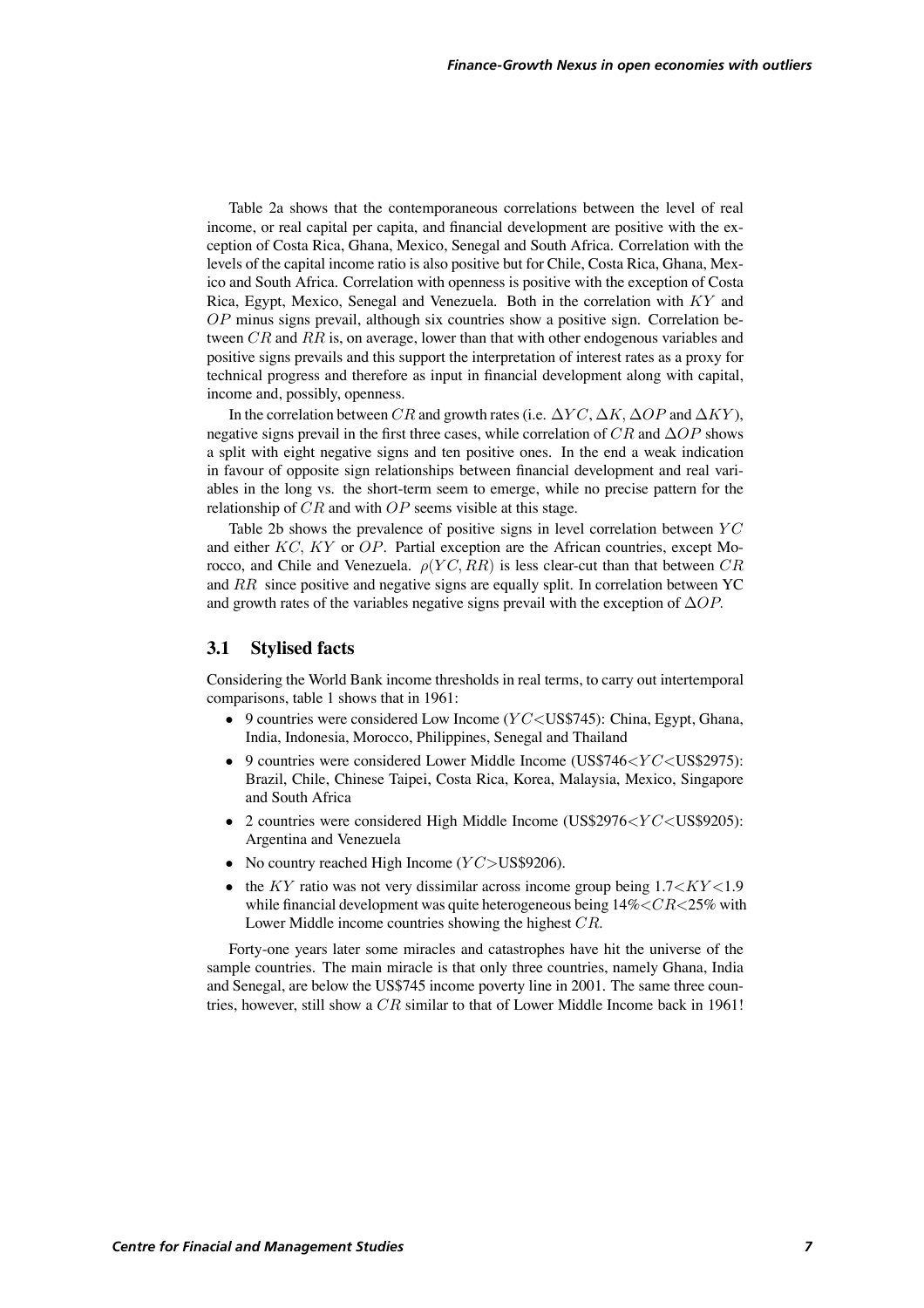Also, 6 countries (4 Asian and 2 African) are now in the Lower Middle Income group, 8 in the High Middle Income Group (all of them South American with the exception of Malaysia and South Africa) and the 3 Asian Tigers are in the High Income Group.

Ghana represents the "economic development" catastrophe par excellence given that it is the only country with a negative average annual growth of  $KY$  in the whole sample. Senegal and Venezuela show a negative average annual growth of  $\overline{Y}C$  but in no country the misfunctioning of the economy seem to have gone so deep as to touch the accumulation process as in Ghana.

Mexico represents the "financial development" catastrophe as it is the only country where financial development is decreasing over the sample period.

End-of-period values of economic and financial development seem to be more closely clustered as  $CR$  and  $KY$  mostly grow with income.  $CR$  in Low Income countries does not go beyond 30%, while in Lower Middle Income countries it starts at 36% except for Indonesia and in High Income countries where it starts above 100%! High Middle Income countries remain a bit of a problem in so far as their end-of-period  $CR$  remains low (starting from 11%) and also ends at 69% if it were not for the two non-Latin American countries in the group. Yet another clear evidence of the need of dummy variables for crisis-prone countries such as the Latin American ones.

 $KY$  pattern goes along the same lines with Low and Lower Middle Income countries in the  $2.3\leq KY\leq 3$  area. High Middle Income countries again show some problems since two countries, Chile and Costa Rica, have a lower  $KY$  than the best Lower Middle income and again the two non-Latin American countries in the group fare better than their peers.

High Income countries'  $KY$  starts at 2.6. At first sight it seems difficult to reconcile Chinese Taipei's reputation of (pre-1997) "Asian Tiger" and the lowest  $KY$  at the end of the period. The recent difficulties of Taiwanese banks $\delta$ , however, seem to give credit both to the importance of the  $KY$  indicator for "sound" financial development and the exceptionally of Taiwan among High Income countries.

### **3.2 The need of proper consideration for dummy variables**

With the exception of China, Chinese Taipei, India and Singapore the average country in the sample has experienced more than 10 years of either banking crises and/or some form of default in loans or bonds during the sample period<sup>9</sup>. Given that these shocks affects a subset of the variables (mainly  $CR$  and  $RR$  usually asymmetrically), and the effect will hardly disappear in the cointegration relation, dummies should be included for nearly all countries.

<sup>8</sup> In August 2001 the Resolution Trust Commission was set up with a capital of TWD 14bn (euro 4.62 bn) to bail out all insolvent institutions. In May 2003 the government asked the Parliament to increase the fund's budget allocation to TWD 540 bn (euro 17.5 bn) only to recapitalise insolvent banks. The latest proposal is still undergoing parliamentary debate. Source: Fitch Ratings (2003)

see table 5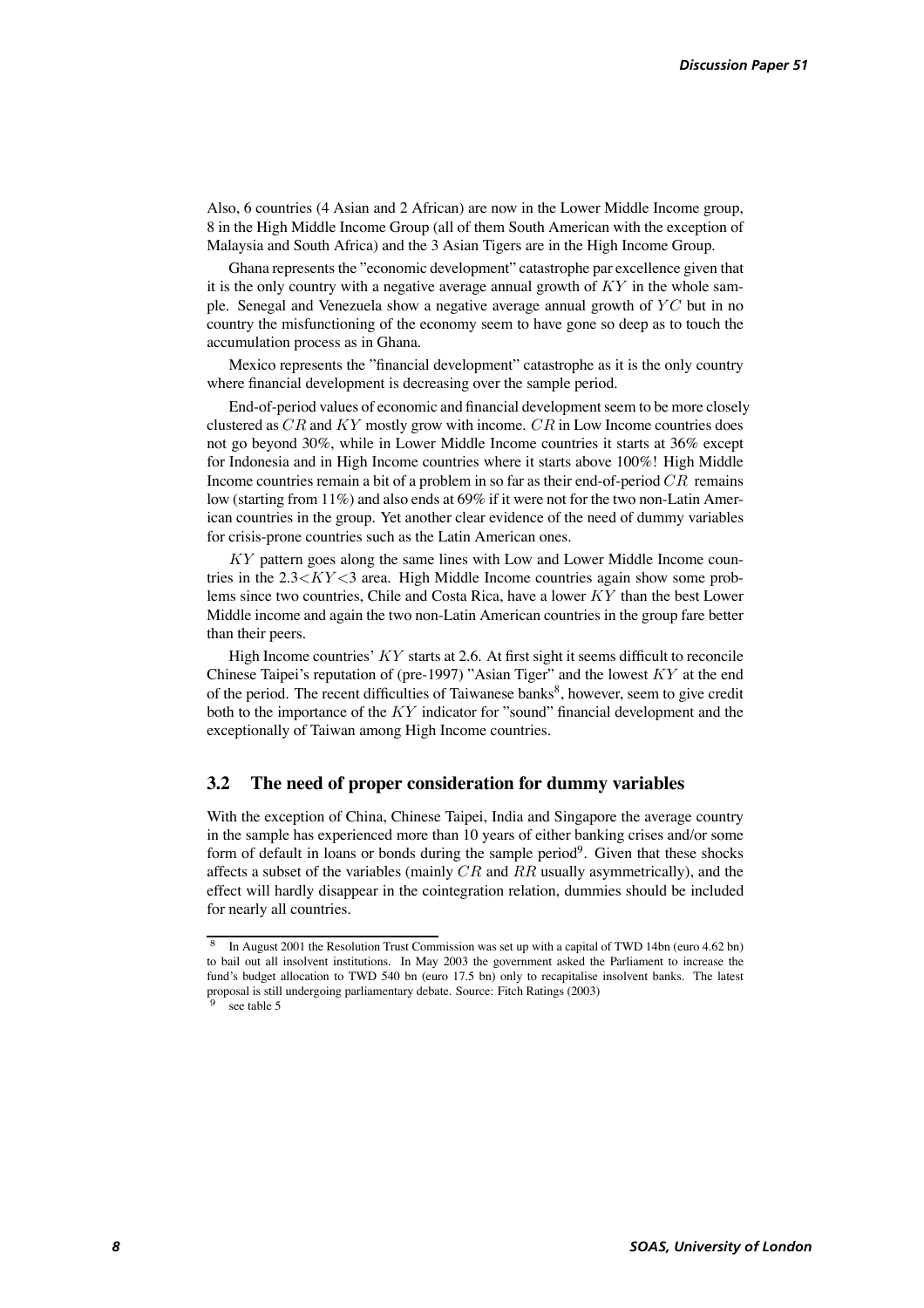The heavy use of such ad hoc dummy variables is also justified by Loayza and Ranciere (2002) who find them essential in order to obtain results for countries subject to the effect of financial crisis longer than the average economic cycle. They observe that "in the case of private credit its correlation with growth is strongly negative prior to the crisis, and it becomes close to neutral in the aftermath". This effect is at odds with the long run nature of cointegration results and therefore needs proper consideration.

On the other hand, the usual practice to detect outlying observations from the estimated residuals in cointegrated VAR and to include unrestricted (innovational) dummies to whiten residuals, has no sound justification in theory.

More precisely, if there is a fixed number of outliers asymptotic distributions of estimates are unaffected and hence inference in the cointegration model is unchanged. But in finite samples distortionary effects could be relevant especially if outliers are not innovational but are additive instead. This should not be surprising considering that the innovation specification of the estimation model is the fairly standard one:

$$
\Delta Y_t = \alpha \beta' Y_{t-1} + \sum_{i=1}^{k-1} \Gamma_i \Delta Y_{t-i} + \alpha \beta' t + D_t + \mu_0 + \varepsilon_t \tag{3.1}
$$

where  $Y_t$  is the vector of the endogenous variables in levels, k the lags (of the unrestricted, i.e. level, model), t the (eventual) time trend and  $D_t$  the dummy variable(s) while the additive specification of the estimation model is

$$
\Delta Y_t = (\beta' : \beta'_0 : \beta'_1) \begin{pmatrix} Y_{t-1} \\ t \\ D_{t-1} \end{pmatrix} + \sum_{i=1}^{k-1} \Gamma_i \Delta Y_{t-i} + \theta_i \Delta D_t + \sum_{i=0}^{k-1} \theta_i \Delta D_{t-i} + \mu_0 + \varepsilon_t
$$
  
\nsubject to 
$$
\begin{cases} \beta_1 = \theta' \beta \\ \theta_i = -\Gamma_i \theta \quad \text{for } i = 1, ..., k-1 \end{cases}
$$
\n(3.2)

where  $\theta$  is the k-dimensional vector of parameters for the full lag structure of the dummy variables.

It is important to note that an additive impulse dummy eliminates the contribution from the observation to the likelihood function rather that the contribution from the residual.

In order to prevent a dangerously excessive use or deliberate misuse the objective detection and estimation procedure pioneered by Bohn Nielsen (2004) [BN04 from now] has been used.

# **4 Cointegration estimation**

Before proceeding with the estimation of the cointegrated VAR model<sup>10</sup> for each coun-

All calculations have been conducted in  $\overline{EV}$ iews<sup> $\circledR$ </sup>. Codes for estimating the model can be obtained from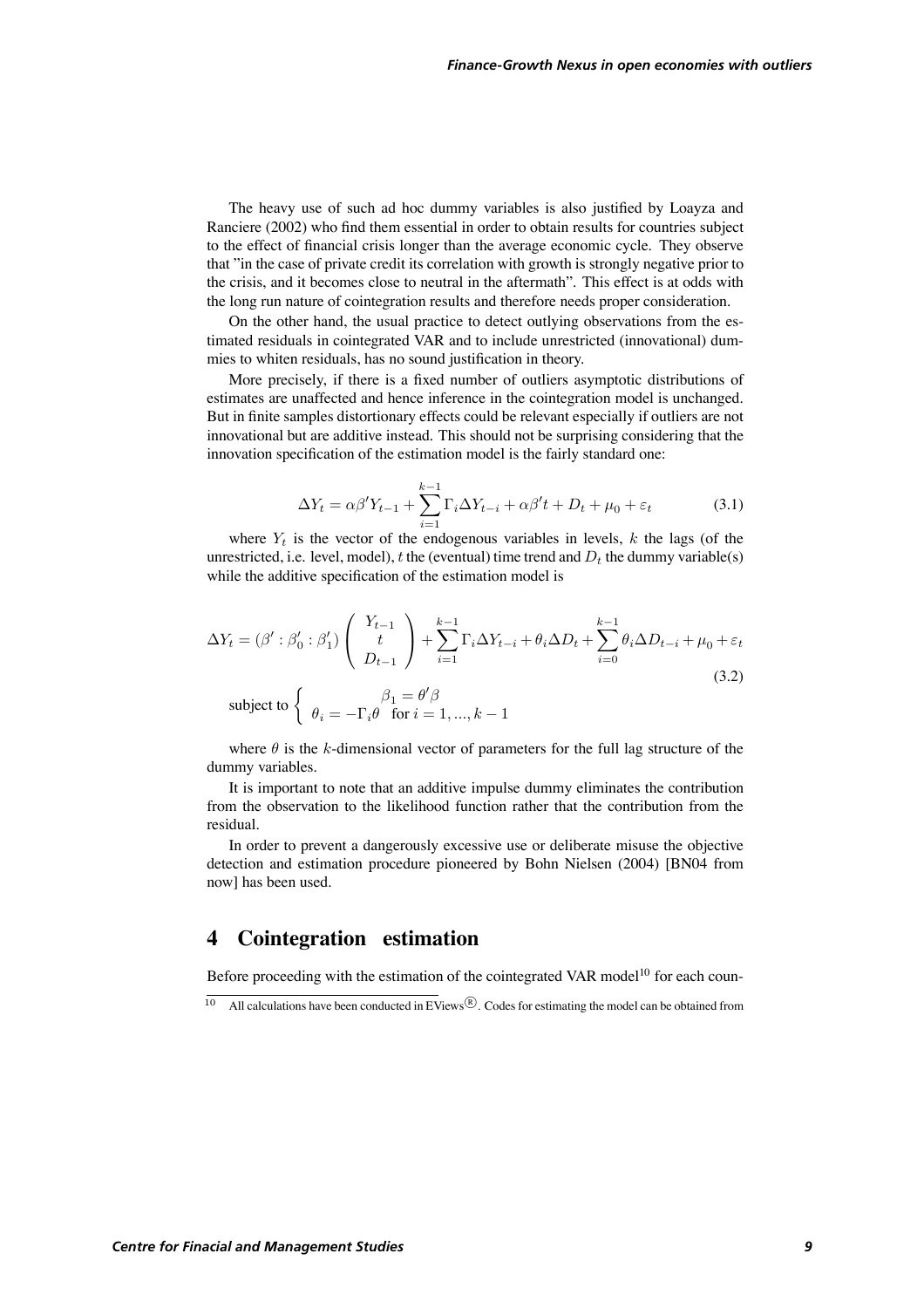try, the stationarity of the series is checked with a (non reported) standard Augmented Dickey fuller test. Hence the following procedure has been followed:

- 1. Assume an order of cointegration and obtain lag length tests for the proposed VAR with no dummies;
- 2. Detect and estimate the type and the position of dummy variables with BN04 procedure;
- 3. Re-assess lag length and order of integration and proceed with identifying restrictions.

The first two steps are particularly crucial: on the one hand the lag, trend and order of cointegration are to be assumed and then held fixed for all the iterations needed for the outlier detection and estimation procedure and on the other hand these parameters especially the lag length - may differ when the model is estimated with or without the dummies.

### **4.1 Lag choice**

The lag, in no case higher than four in order not to limit degrees of freedom in the estimation of parameters excessively, has been chosen according to a hierarchy of criteria. First of all, as suggested by Johansen-Mosconi-Nielsen (2000), the Hannan-Quinn criterion has been tried, then lags suggested by other information tests, shown in the five coloumns on the left-hand section of table 3, are considered. If no meaningful result has been obtained this way, the lag showing better normality of residuals, as suggested by the last four coloumns of table 3, has been used instead. Occasionally, a lag alien to the one suggested by the tests has been chosen on the basis of a more appealing interpretation of resulting coefficients. This has been the case for Indonesia, Singapore and South Africa, countries with serious problems in the data.

### [TABLE 3: CHOICE OF THE LAG LENGTH here]

Table 3 shows for each country all the results of the lag length tests. For each country the first row of results represents tests calculated with no dummies and the second row tests calculated at the end of the BN04 procedure, as shown in tables 4.1-4.6. With the exception of Korea and Malaysia the inclusion of dummies always increases the preferred lag. In 5 cases the HQ-after-dummies has been the favoured choice and in 2 cases the HQ-before-dummies. A two-lag model has been the most frequent choice, being estimated for 12 countries. The use of four-lag model, particularly consuming in terms of degrees of freedom, has been limited to two countries and this is just one of the advantages of the BN04 procedure.

the author.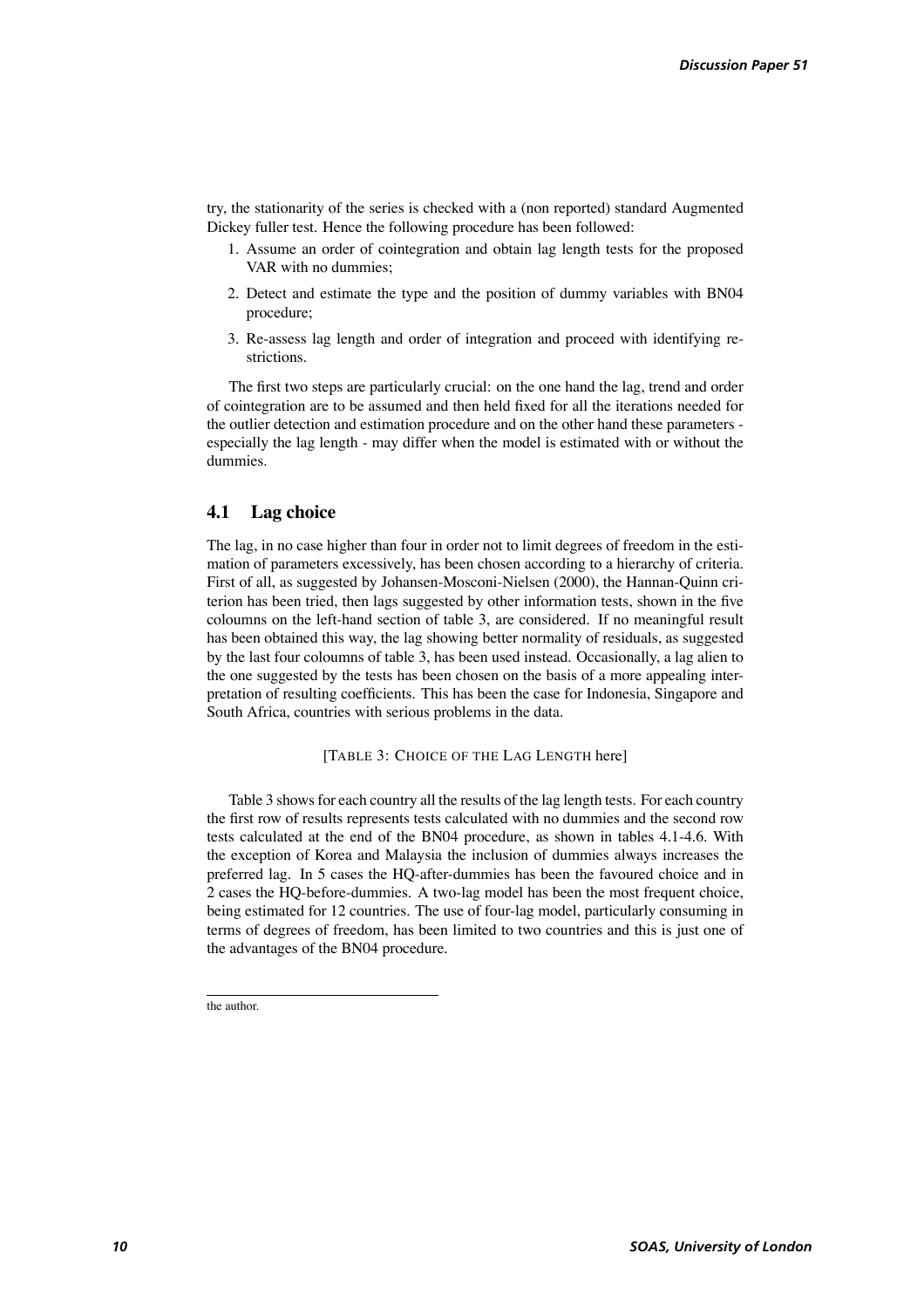### **4.2 Outlier Detection & Estimation**

The main steps of the iterative procedure can be outlined as follows:

- 1. Calculate residuals from Vector Error Correction Model (VECM) with lag order and cointegration rank assumed in table 3 with no dummy (VECM $<sub>0</sub>$  from now</sub> on) and pick out data where residuals are higher than twice the standard deviation (i.e. outliers)
- 2. Calculate the VECM<sub>0</sub>'s statistic  $t_0 = -\frac{n}{2} \lg |\Omega_0|$  where  $|\Omega_0|$  is the determinant of the residuals' covariance matrix and *n* the number of observations of the residuals' covariance matrix and  $n$  the number of observations
- 3. For the Innovation Outlier  $(IO)$  estimation insert an unrestricted dummy variable at the observed outlier's date  $\left(\frac{1}{\text{year}}\right)$  and, using the same cointegration rank and a lag order of VECM<sub>0</sub> calculate  $t_{IO, year} = -\frac{\bar{n}}{2} \lg |\Omega_{IO}|$
- 4. Obtain the likelihood ratio test  $\tau_{IO, year} = -2 * (t_0 t_{IO, year})$
- 5. Repeat for all the outlying observations and order the test results in descending order
- 6. For the Additive Outlier (AO) start assuming  $\theta = 0$  and follow the iteration algorithm for Maximum Likelihood estimation in par 3.1 of BN04
- 7. Once convergence, say at  $\theta^*$ , is reached, obtain the likelihood estimation of (3.2) and the likelihood ratio test  $\tau_{AO, year} = -2 * (t_0 - t_{AO, year})$
- 8. Repeat for all the outlying dates and sort the test results in descending order
- 9. Insert a dummy at the observation where  $\max_{year} \tau_i$   $i = AO$ , *IO* and estimate a VECM model (VECM $_{dd}$ )
- 10. Repeat the routine with VECM<sub>dd</sub>=VECM<sub>0</sub> with the highest test value until no significant test values remain.

The value of the  $\tau_{IO, year}$  and  $\tau_{AO, year}$  tests for outliers in the single countries are shown in tables 4.1-4.6.

[TABLES 4.1-4.6: OUTLIER DETECTION & ESTIMATION here]

Iteration 0 is carried out on all observations with a standardised residual higher than 2, subsequent iterations pick the highest-test year (thick-bordered in the table) and insert an innovation or additive dummy in that year. The critical value, below which no further dummy is included in the model, is  $\chi^2_{.9995}(5)$  and it is calculated focusing on the fact that the highest value statistics is chosen.

> [TABLE 5: DUMMY VARIABLES AND CRISIS PATTERNS and GRAPHS 1 & 2 here]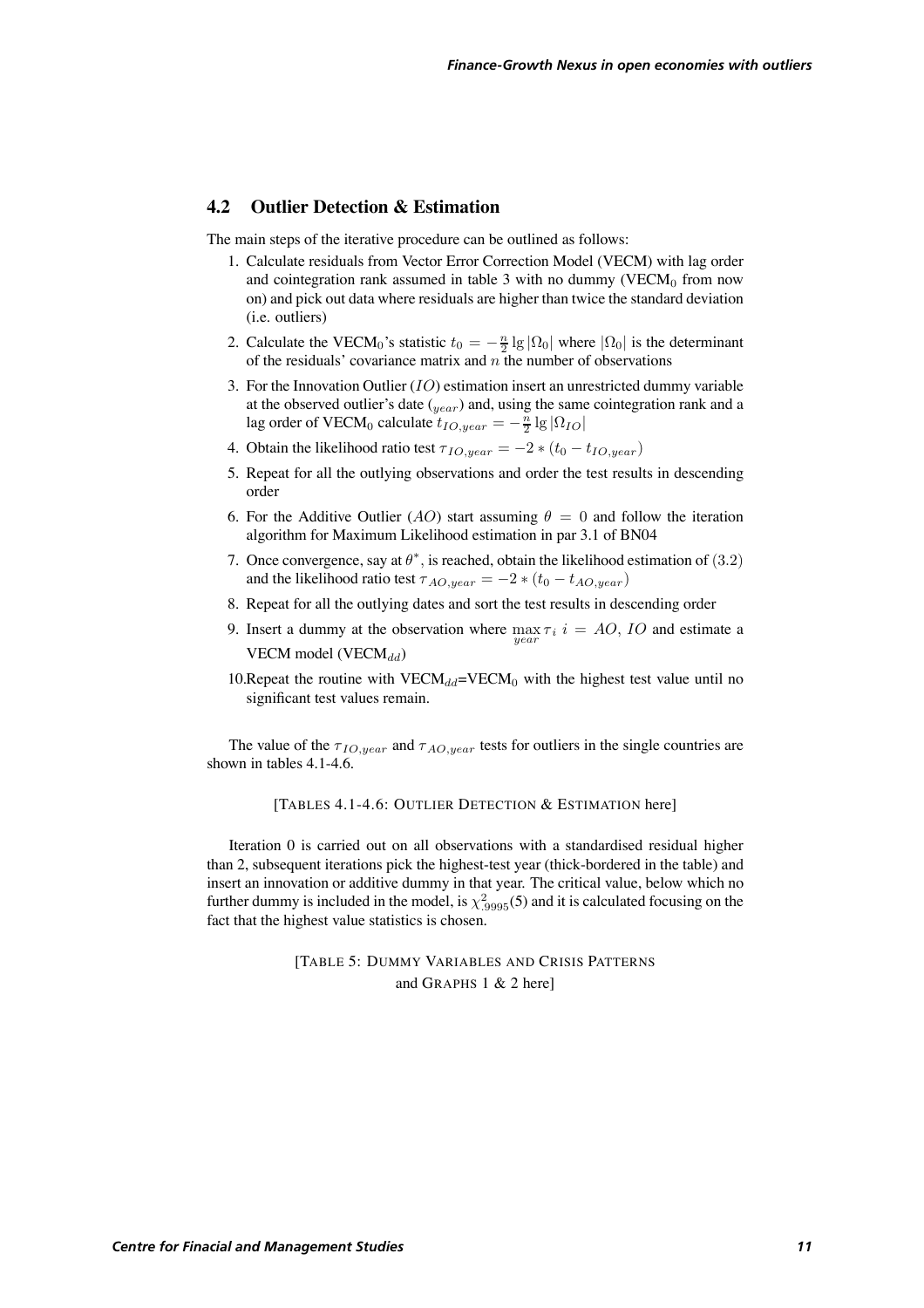The rationale of the BN04 procedure can be assessed by comparing tables 4.1-4.6 with table 5 and graphs  $1 \& 2$ , where parsimoniousness of the dummies used in BN04 vs. the years of crisis reported by the literature is striking. Table 5 and the graphs show that, according to different literature sources, the probability that in a random year in the sample period no country was in a crisis is 34%, that one country was in a crisis 12%. Also the "worst case scenario" would be to be one country in the sample in the years 1988 or 1989: then the probability that a country would be in a crisis is, stunningly, 60%!!!! To name-and-shame Argentina and Indonesia, closely followed by Mexico, make it to the top of crisis-prone countries.

According to the BN04 approach, the might with which such financial quakes have hit the sample panel and the width of their effects come out much curtailed. Along with the results of the iterations, the probability that in a random year in the sample period no country was in a crisis is 22%, that one country was in a crisis 24%. The probability of crisis of 2 or 3 countries together is still double digit but dies down afterwards and abruptly stops at 7. In other words, crisis, as detected by the BN04 procedure, seem to be much less infectious than in the literature-source world. Also the "worst case scenario" would be to be one country in the sample in year 1974: then the probability that a randomly chosen country would be in a crisis is a less shattering 35%. This is not surprising when one considers that in the Seventies 17 countries had average negative real interest rates - a frequently-cited indicator of economic and/or financial difficulties of some sort - comparing with 6 in the Sixties, 5 in the Eighties and 4 in the Nineties. In this new scenario Brazil and Ghana lead the crisis-prone countries hit list.

### [GRAPH 3 here]

Please note that two notoriously crisis-prone countries with shorter times series available and a heavy lag structure, namely Indonesia and Mexico, have produced intelligible cointegration results thanks to the parsimonious BN04 procedure. Also the estimation of the  $CR$  series for China, specified in Appendix A.2, does not seem to have distorted the panel pattern, given that the outliers identified by the BN04 procedure are 1967-1970 (the Cultural Revolution) and 1993 (the double-digit inflation and the  $FEC<sup>11</sup>$  unification with the renminbi).

### **4.3 Cointegration results**

Table 6 shows the eigenvalues and the cointegration test with two models with either i) intercepts in the cointegrating equations and no deterministic trends in the level data or ii) intercepts in the cointegrating equations and linear trends in the level data.

<sup>&</sup>lt;sup>11</sup> The renminbi was massively overvalued in the 1980s and early 1990s, and a parallel currency, foreignexchange certificates (FECs), circulated until 1994 to enable entities engaged in foreign trade to purchase foreign exchange at a more reasonable rate. The currencies were unified in 1994 and the renminbi pegged at Rmb 8.7:US\$1. The average exchange rate in 1993 was Rmb 5.8:US\$1.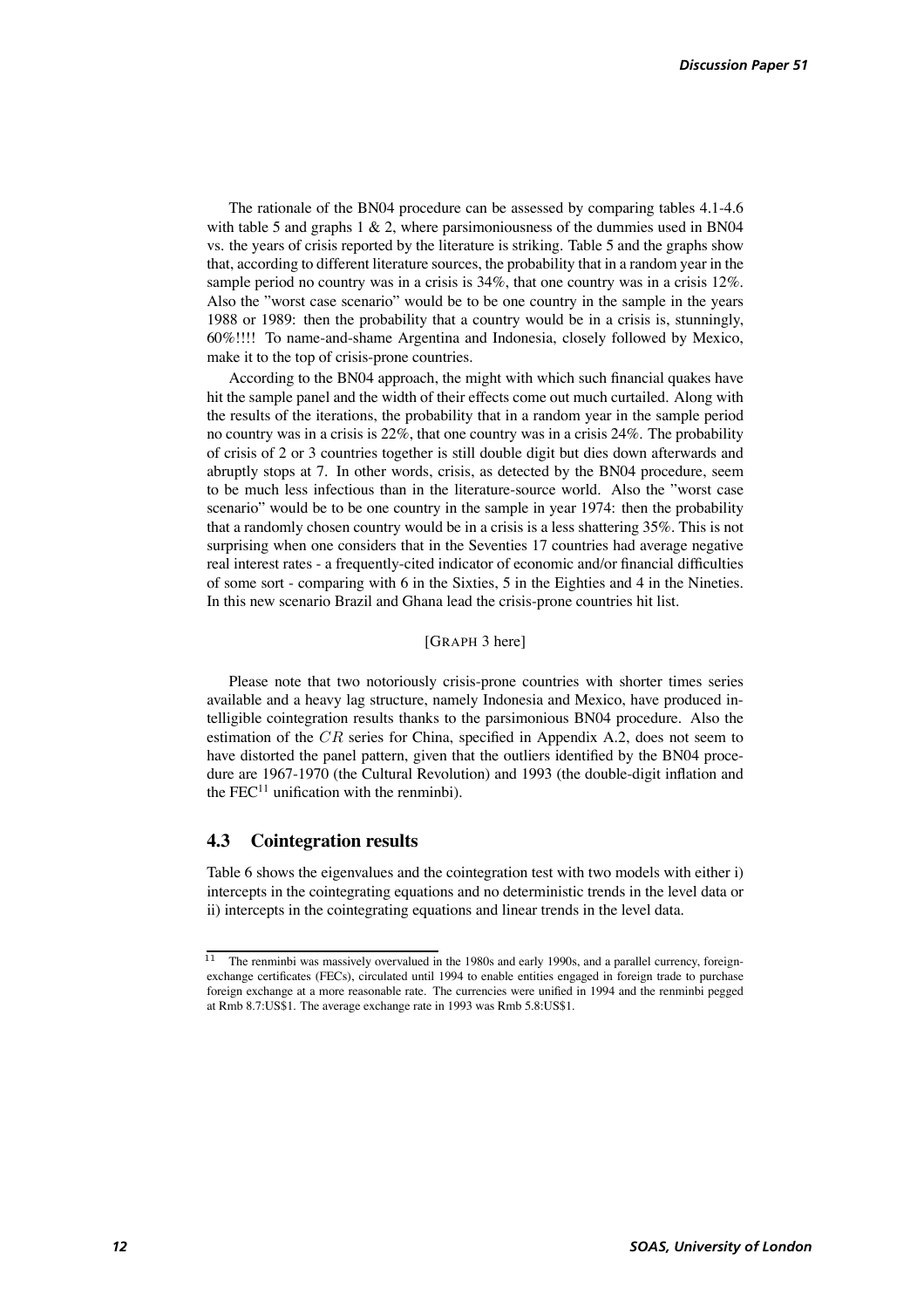### [TABLE 6: EIGENVALUES AND COINTEGRATION TEST here]

All countries support at least 2 cointegrating equations - financial depth relationship and output relationship from here on - at least at 1% confidence - according to critical values from J.A. Doornik (1998) - with the exception of Malaysia.

The identification of parameters has proceeded imposing the following restrictions:

- 1. Normalisation:  $CR$  equation represents the link between financial development and economic development and  $\overline{Y}C$  equation represent the production function $\Rightarrow$  $\beta_{1,1} = \beta_{2,1} = 1$
- 2. CR equation is linked to  $KY : \beta_{1,2} = -\beta_{1,3}$
- 3. one of the cointegrating equations is not negatively influenced either by  $RR$  or by  $OP^{12}$

Should the above restrictions yield equations that cannot be meaningfully interpreted, the specification where capital does not enter the financial development equation,i.e.  $\beta_{1,2} = 0$ , has been estimated instead of nr.2.

### [TABLE 7: PARAMETER OVERIDENTIFYING RESTRICTIONS here]

The results in table 7 show for each country the specification, among those obtainable with the above restrictions and the identified dummies<sup>13</sup>, with the highest  $\chi^2(1)$  probability associated with the overidentifying restriction test. Chinese Taipei and South Africa, given the (poor) quality of the data already shown in A2-A6 tables, only manage to get significant restrictions at 1% level.

A few common elements seem to emerge. First of all, only in five cases, namely Brazil, China, Chinese Taipei, Costa Rica and Thailand the  $\beta_{1,2} = 0$  model of financial intermediation is the preferred identification choice rather than the  $KY$  specification  $(\beta_{1,2} = -\beta_{1,3})$ . With the exception of Chinese Taipei, whose recent banking difficulties have already been mentioned, all these countries are concentrated in Lower or High Middle income group.  $|\beta_{1,2}|$  ranges seem roughly to increase with income with 0.1 <  $|\beta_{1,2}|_{Low} < 0.58, 0.04 < |\beta_{1,2}|_{LowerMid} < 0.76$ , and  $0.09 < |\beta_{1,2}|_{HighMid} < 0.98$ , at least until the High Middle income level.

Secondly, there are six negative contributions of financial openness to financial development: two among "fairly liberal" countries (i.e.  $RFE < 2$ ), namely Mexico and Morocco and four among "financially closed" countries, namely Brazil, Egypt, India and Venezuela. The two control countries, Costa Rica and Senegal, show a positive sign.

<sup>12</sup> In practical terms this means testing one of the following restrictions a)  $b_{1,4} = 0$ , b)  $b_{2,4} = 0$ ; c) interest rates is positively linked either with  $\overline{CR}$  or  $\overline{YC}$  i.e.  $(b_{1,5} + b_{2,5})=(b_{1,5}$ <sub>unrestricted</sub> +  $b_{2,5}$ <sub>unrestricted</sub>) or  $b_{1,5} = 0$  or  $b_{2,5} = 0$  or  $b_{i,5} = 0$  if  $b_{\overline{i},5}$   $\mu_{\overline{n}}$  where  $i = 1, 2$  when  $\overline{i} = 2, 1$  is near zero 13 Only in the case of Morocco and South Africa fewer dummies than those identified with the BN03

procedure have been used. IO at 1974 and 1986 have been used for Morocco and IO at 1974 and 1988 for South Africa.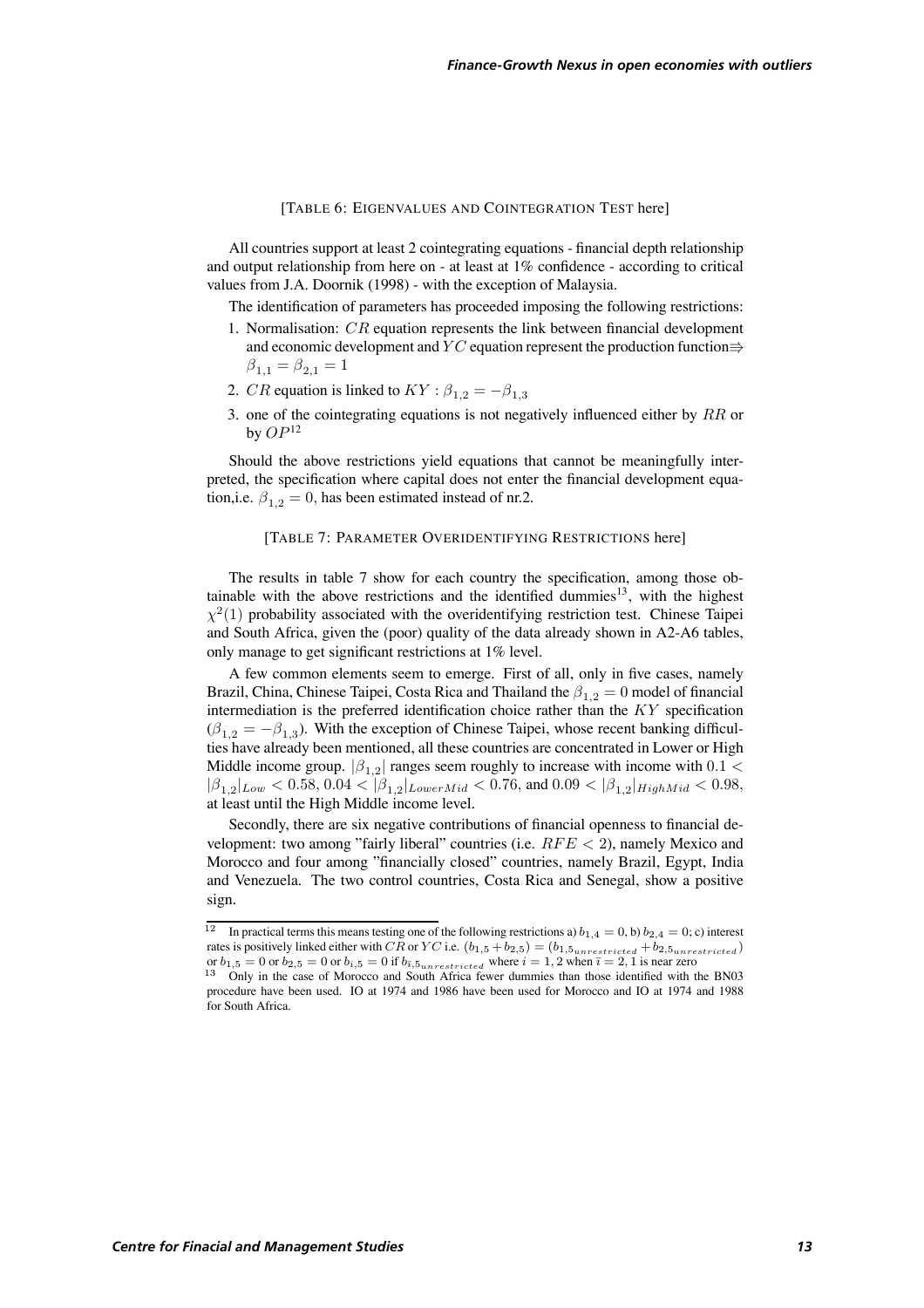No High Income country, all of them with  $RFE > 2$ , show a negative contribution of openness to financial development and so do Low Income ones with the exception of India, which is however saddled with 5 crisis dummies. History of crisis for Brazil and Venezuela, and special trends in variables in Egypt (the only country in the sample with decreasing OP) rather than long-term relationship might be the reasons for  $\beta_{1,4}$  < 0. If,on the other hands, one considers caveats for the poor quality of estimations for South Africa, there is a weak evidence that "financial openness is bad for growth" especially in the Middle Income group with Morocco and Mexico supporting the evidence. The evaluation of China's  $RFE$  to 3, i.e. fairly restrictive, seems therefore to be justified, given the resulting positive contribution of financial openness to to financial development. Such assessment is less clear cut for Chinese Taipei, which suffers from already mentioned data and significance problems.

Thirdly, although table A6 unequivocally warns against the good quality of  $RR$  data, in terms of statistical properties such as normality, one cannot fail to observe that 12 out of 20 countries show a non negative  $\beta_{1,5}$  and three countries show a  $\beta_{1,5} < 0 \cap \beta_{2,5} < 0$ . The only countries with  $\beta_{1,5} > 0 \cap \beta_{2,5} > 0$  are China, Chinese Taipei and Korea, all considered "tigers" in terms of development with Egypt joining the group.

As far as the economic development cointegrating vector is concerned, "big" economies, i.e. Argentina, Brazil, China and India are the nearest one to the endogenous growth condition  $\beta_{2,3} \rightarrow 1$ . KC always gives a significative and positive contribution with the exceptions of Ghana, Morocco, Senegal and Venezuela.  $OP$  is nearly always significant and it is also positive with the exception of Brazil, India, Morocco, Senegal and Venezuela. Brazil and India are among the closest countries in the sample, with a trade/GDP ratio barely above 15%. When considering  $\beta_{2,3}$  and  $\beta_{2,4}$  together Chile shows a record of  $\beta_{2,4} \approx 1$ , maybe as a compensation to the low  $\beta_{2,3}$  than to a longterm feature itself, and Egypt<sup>14</sup> stands out as the only African country able to escape the "African curse" whereby neither  $KC$  nor  $OP$  are able to account for development (or, rather, lack thereof).

Finally,the evidence on the contribution to the economic development equilibrium relationship by  $\beta_{2,5}$  is quite inconclusive, with only Argentina, China, Chinese Taipei, Egypt, Korea and Venezuela showing a positive contribution from  $RR$ .

# **5 Concluding Remarks**

The contribution that this paper aims to offer is a qualification of the link between financial and economic development with reference to restrictions to the role of financial openness.

To this purpose, a link between economic and financial development has been tested for 20 sample countries especially selected from a set of financially open economies

<sup>&</sup>lt;sup>14</sup> Together with South Africa, whose bad quality of data and estimation results have already been mentioned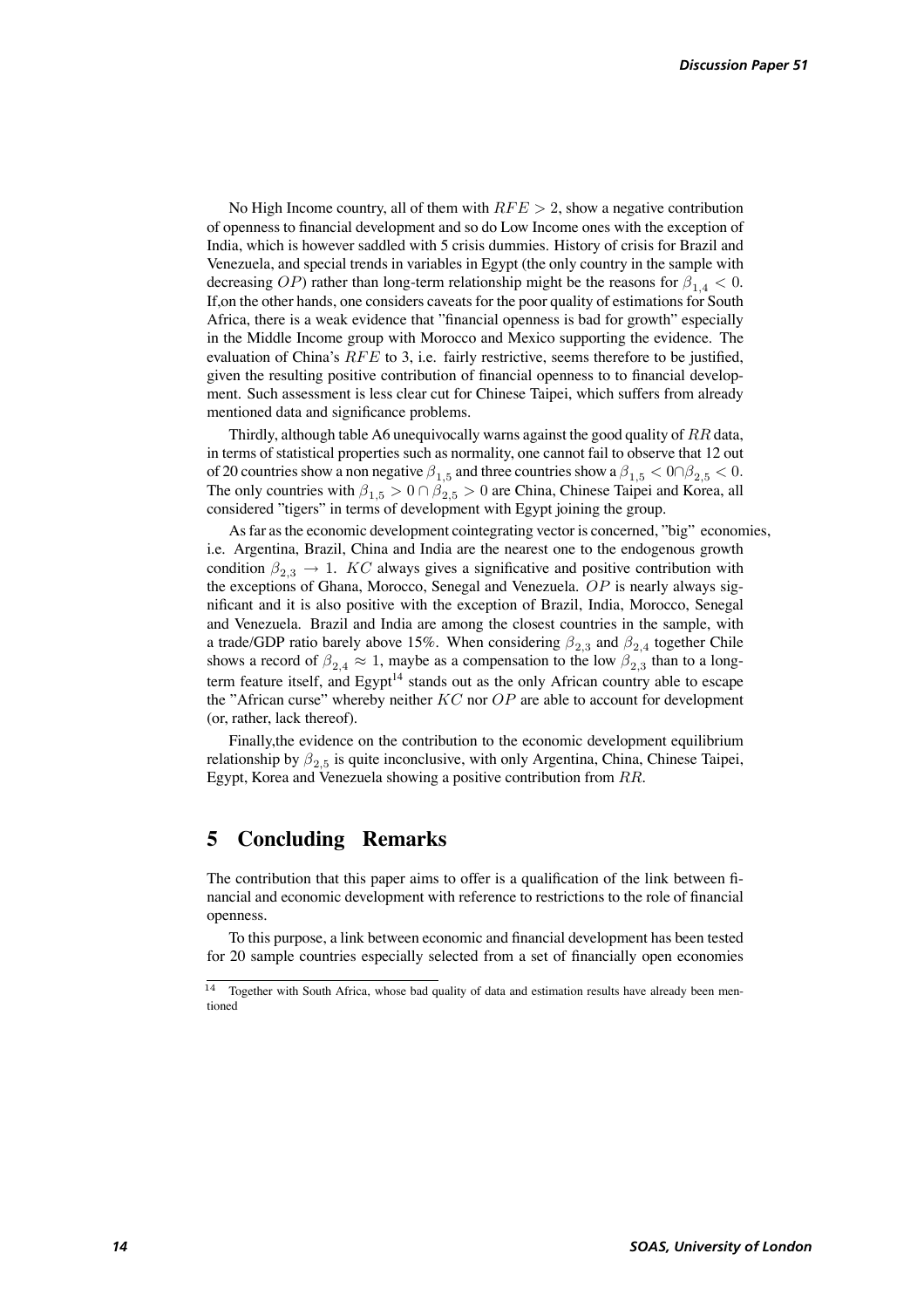underwriters of the GATS protocol of the WTO. Financial openness has been proxied by the product of trade openness and an inverse function of the restrictiveness of foreign establishment indicator.

For China and Chinese Taipei, the newest WTO members, the foreign restrictiveness indicator has been assessed from their own protocol of admission to the WTO. For China the financial development indicator, i.e. the credit/GDP ratio for years 1961- 1976 has also been estimated from data on growth rate of loans to enterprises stated in the relevant five-year plans.

Furthermore, in order to deal with crisis periods in the time series a special detection and estimation procedure has been used to identify dummies. This procedure has identified crises precisely - as shown in table 8 - yet it has allowed for a parsimonious use of dummies with respect to literature.

[TABLE 8: DETECTED OUTLIERS MATCH WITH REFERENCES IN THE LITERA-TURE here]

The main results of the paper are:

- evidence of a non-linear relationship between  $KC \vee KY$  model in financial development since the  $KY$  model is more frequent among Low and High income countries whereas the  $KC$  one is more frequent in the Middle Income countries;
- evidence of a non-linear relationship between financial development and accu-¯ evidence of a non-linear relationship between financial development and accumulation in line with the literature reviewed, as  $|\beta_{1,2}|$  values seem to increase with income at least until the High Middle Income countries;
- evidence of non-linearity in the relationship between trade, closely linked to the financial openness variable  $OP$ , and financial development, in line with Do-Levchenko (2004) given that High and High-Middle income countries present a significant and positive  $\beta_{1,4}$ , whereas Lower Middle Income countries mostly show a significant  $\beta_{1,4} < 0$ . Exceptions are represented by relativley poor countries but with above average growth in  $OP$ , (China and the Philippines both with  $\beta_{1,4} > 0$ ) or relatively rich but trade-closed countries (Brazil and Mexico both with  $\beta_{1,4} < 0$ );
- weak evidence that financial openness could be bad for financial development as no High Income country, all of which are financially closed (i.e.  $RFE > 2$ ), show a negative contribution of openness to financial development and so do Low Income ones;
- positive effect of real interest rate on financial development for most countries, in line with Arestis-Demetriades-Fattouh-Mouratidis (2002);
- as far as economic development is concerned, there is evidence of endogenous growth for "big" economies, i.e. Argentina, Brazil, China and India showing  $\beta_{2,3} \longrightarrow 1;$
- $KC$  and  $OP$  nearly always gives a significative and positive contribution to economic development with the exception of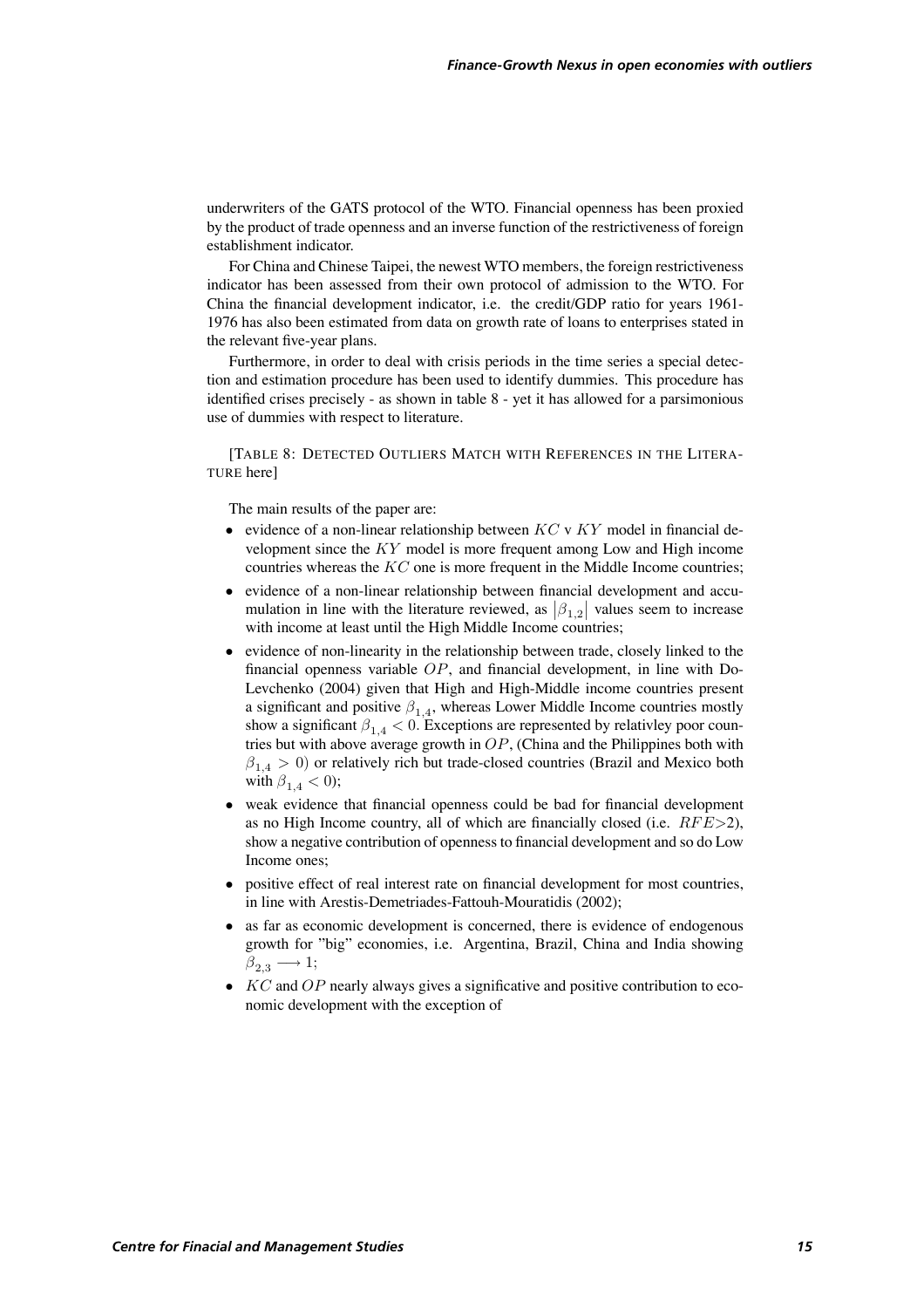• Egypt and South Africa, which are hence the only African countries able to escape the "African curse" whereby neither  $KC$  nor  $OP$  are able to account for development (or, rather, lack thereof).

# **References**

.

- [1] P. Arestis, P. Demetriades, B. Fattouh, K. Mouratidis (2002) The impact of financial liberalisation policies on financial development: evidence from developing economies, mimeo
- [2] T. Beck, R. Levine, N. Loayza (2000) Finance and the sources of growth, Journal of Financial Economics 58:261-300
- [3] G. Bekaert C. R, Harvey (2001) Economic Growth and Financial Liberalisation, mimeo
- [4] H. Bohn Nielsen (2004) Cointegration Analysis in the Presence of outliers, The Econometrics Journal 7(1): 249-271
- [5] C.M. Buch (2000) Information or regulation: What is Driving the International Activities of Commercial Banks, Kiel Working Paper no 1011
- [6] W. Byrd (1983) China's Financial System: the Changing Role of Banks, Westview, Colorado
- [7] R.G. Clarke, R. Cull, M.S. Martinez Peira (2001) Does foreign bank penetration reduce access to credit in developing countries? Evidence from asking borrowers, mimeo, The World Bank
- [8] A. Dal Colle Stievano (2002) Intermediation and Growth in Financially Open Economies, CeFiMS Discussion Paper no.29, SOAS University of London
- [9] L. Deidda B. Fattouh (2002) Non linearity between finance and growth, Economic Letters, 74(3):339-345
- [10] Department of Statisics on Investment in Fixed Assets National Bureau of Statistics of China (2002) Statistics on Investment in Fixed assets of China 1950-2002, Beijing, People's Republic of China
- [11] Q. Do A. A. Levchenko (2004) Trade and Financial Development, Policy Re-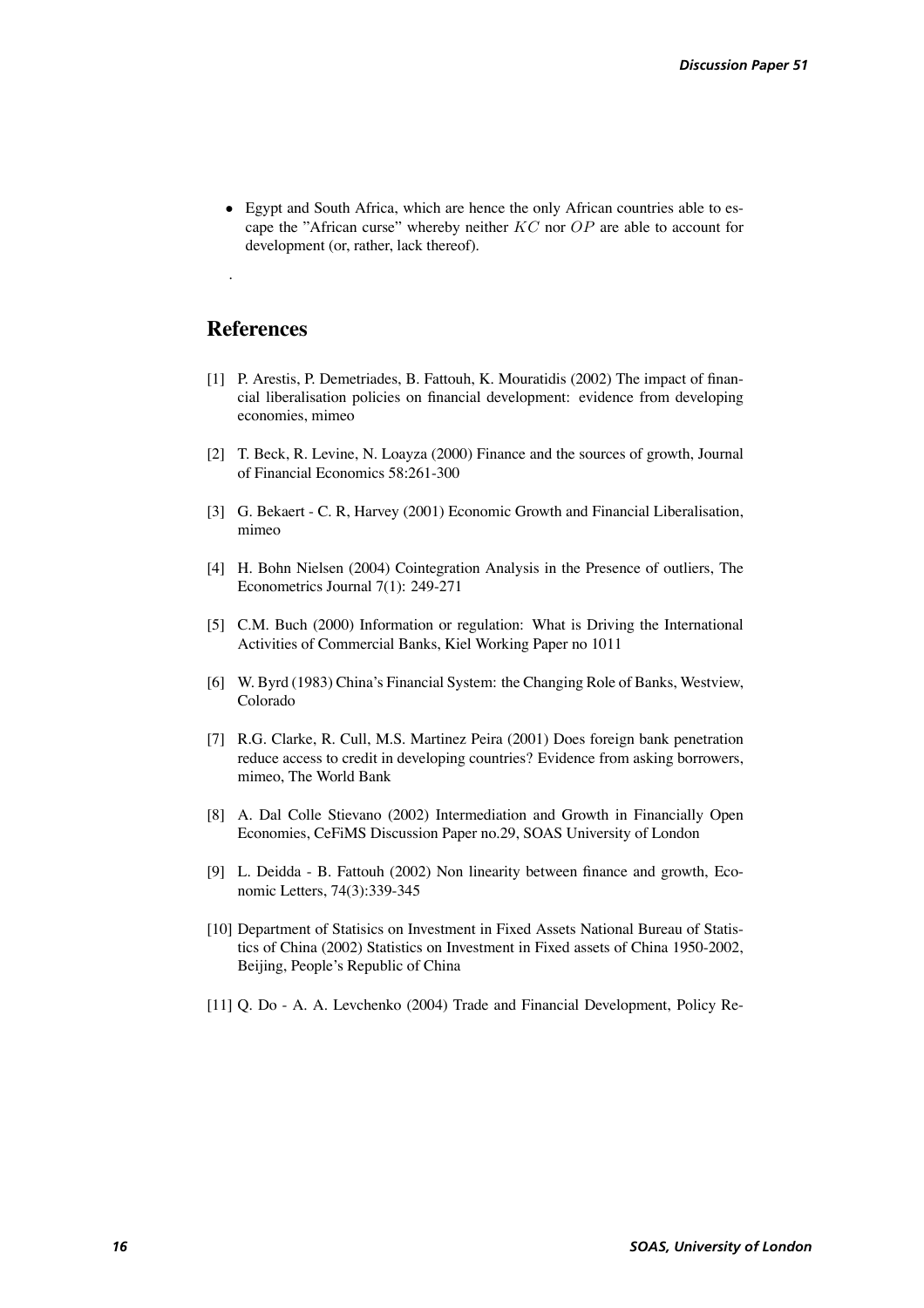search Working Paper no.3347, The World Bank, June

- [12] J.A. Doornik (1998) Aproximations to the Asymptotic Distribution of Cointegration Tests, Journal of Economic Surveys, 12(5), 573-593
- [13] W. Easterly R. Levine (2001) It's not Factor Accumulation: Stylized Facts and Growth, mimeo, World Bank, March
- [14] H.J. Edison, R. Levine, L. Ricci, T. Slø k (2002) International Financial Integration and economic growth, mimeo IMF
- [15] EViews 4.1  $\overline{R}$  by Quantitative Micro Software
- [16] B. Fattouh, L. Harris, P. Scaramozzino (forthcoming), Capital Structure in South Korea: A Quantile Regression Approach, Journal of Development Economics
- [17] Fitch Ratings (2003) Taiwanese Banks: 1H03 Results and the Outlook for 2002, December, www.fitchratings.com
- [18] M. G. Guzman (2000) Bank structure, capital accumulation and growth: a simple macroeconomic model, Economic Theory 16, 421-455
- [19] P. Harrison, O. Sussman, J. Zeira (1999) Finance and Growth: Theory and New Evidence, Federal Reserve Board, July, mimeo
- [20] D. F. Hendry K. Juselius (1999a ) Explaining Cointegration Analysis: Part I, mimeo
- [21] D. F. Hendry K. Juselius (1999b) Explaining Cointegration Analysis: Part II, mimeo
- [22] A. Heston, R.Summers, B. Aten, (2001) Penn World Tables Version 6.1, Center for International Comparisons at the University of Pennsylvania (CICUP), December
- [23] K. Hsiao (1971) Money and Monetary Policy in Communist China, Columbia University Press, NY
- [24] K. Hsiao (1984) Money and banking in the Chinese Mainland, Tzong-shian Yu, Taiwan, Republic of China
- [25] S. Johansen, R. Mosconi, B. Nielsen (2000) Cointegration analysis in the presence of structural breaks in the deterministic trend, Econometric Journal 3:216-249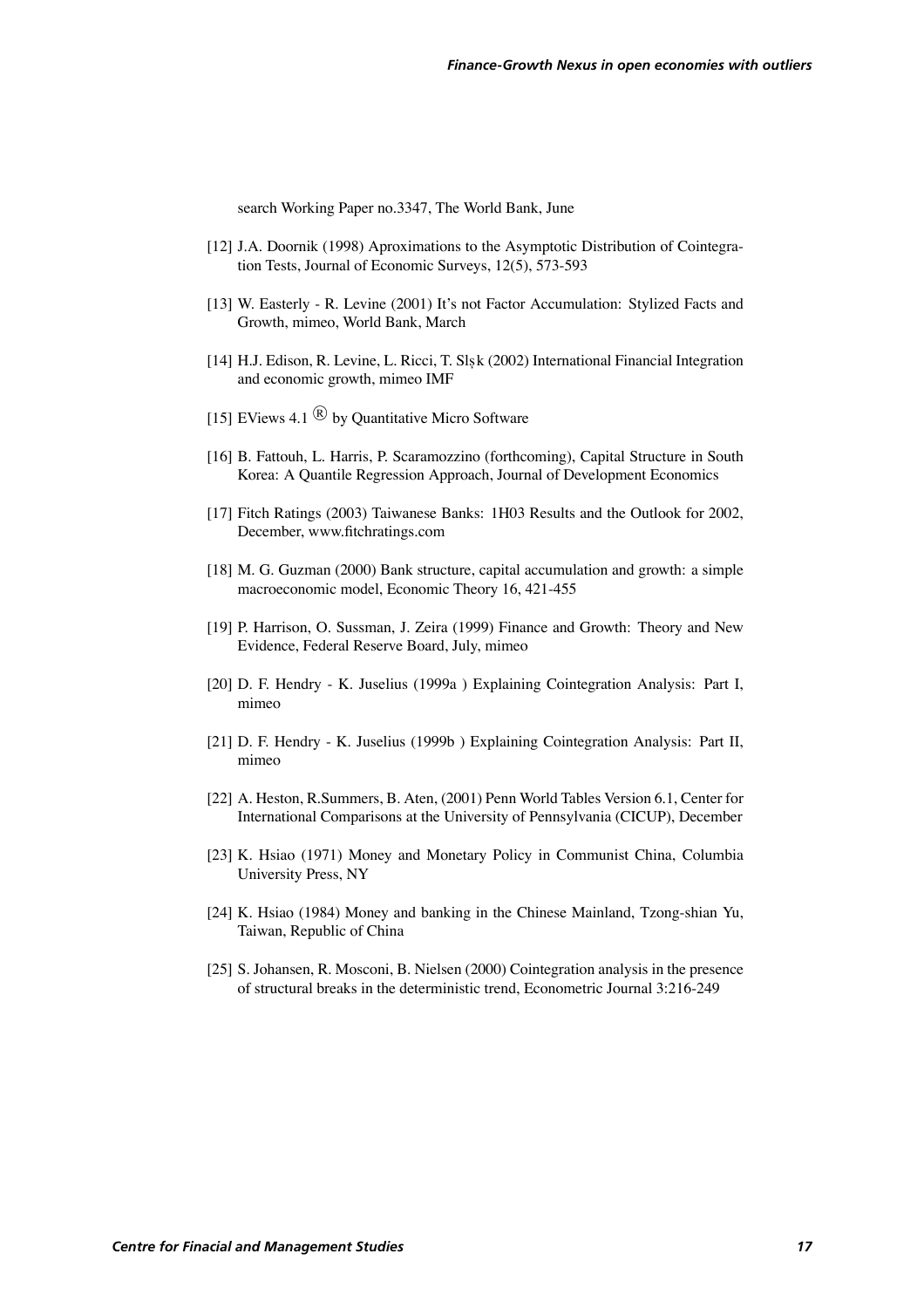- [26] K. Juselius (2002) The Cointegrated VAR model: Econometric Methodology and Macroeconomic Applications, Lecture Notes, CIdE, Bertinoro, Italy
- [27] M. Kono L. Shuknecht (1998) Financial Services Trade, Capital Flows and Financial Stability, WTO Staff Working Papers ERAD-98-12
- [28] N. Loayza R. Ranciere (2002) Financial Development, Financial Fragility, and Growth, Central Bank of Chile, Working Papers nr.145
- [29] K. B. Luintel M. Khan (1999) A quantitative reassessment of the finance-growth nexus: Evidence from a multivariate VAR, Journal of Development Economics, 60: 381-405
- [30] A. Maddison (1998) Chinese Economic Performance in the Long run, OECD Development Centre, Paris.
- [31] Moody's Investors Service (2003) Sovereign Bond Defaults, Rating Transitions, and Recoveries (1985-2002), February
- [32] P. Manasse, N. Roubini, A.Schimmelpfennig (2003) Predicting Sovereign Debt Crises, IMF Working Paper 03/221, November
- [33] M. H. Pesaran (1999) On Aggregation of Linear Dynamic Models, mimeo, University of Cambridge, December
- [34] J. Rappaport (2000) How does openness to capital flows affect growth?, mimeo, Research Division, Federal Reserve Bank of Kansas City, December
- [35] P.L. Rousseau R. Sylla (2001) Financial Systems, Economic Growth and Globalization, NBER Working Paper 8323, June
- [36] Standard & Poor's (2002) Sovereign Defaults: Moving Higher Again in 2003?, Credit Week, October
- [37] World Bank (2003) World Development Indicators  $\odot$
- [38] WTO (2001) Report on the Working Party on the Accession on the Separate Customs Territory of Taiwan, Penghu, Kinmen and Matsu,WT/ACC/TPKM/18/Add.2, 5 October
- [39] WTO (2002) The People's Republic of China, GATS/SC/135, 14 February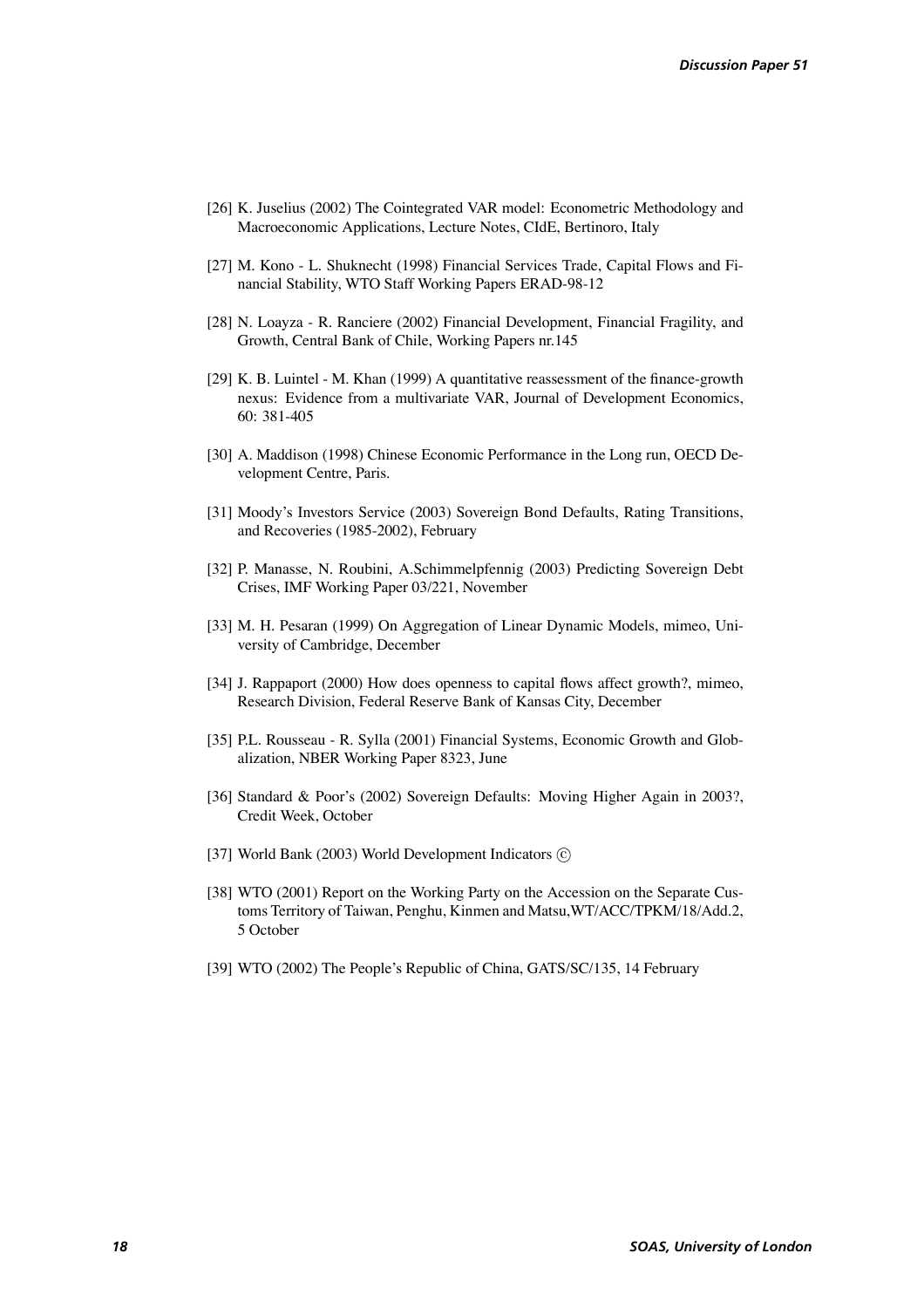- [40] www.parisclub.org
- [41] www.bbc.co.uk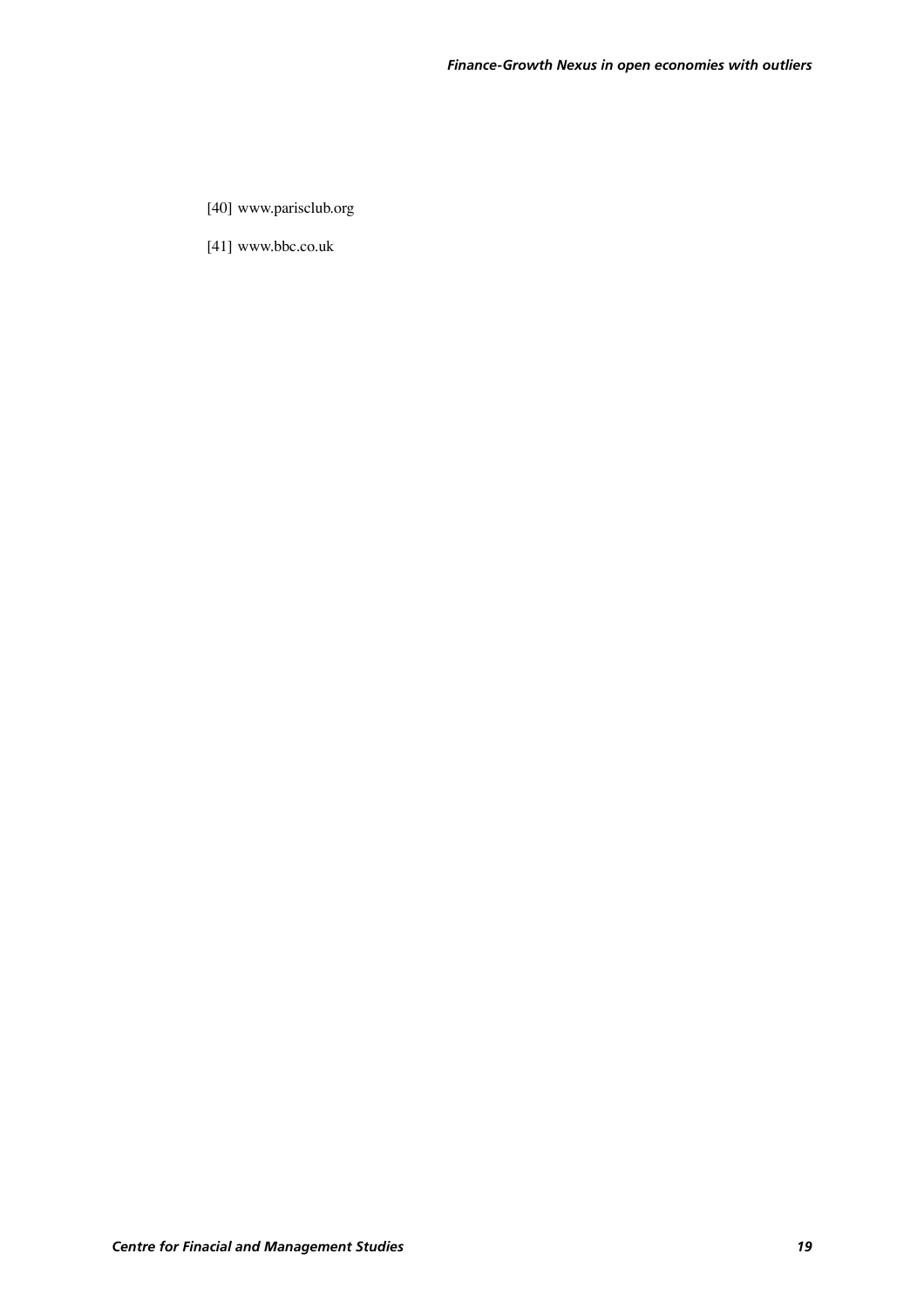# **Appendix A. Data Description**

### **A.1 Data & Sources**

TABLE A1: VARIABLES AND SOURCES<sup>15</sup>

| VARIABLE | <b>DESCRIPTION</b>                                                                | <b>SOURCE</b>                                                      |
|----------|-----------------------------------------------------------------------------------|--------------------------------------------------------------------|
| CR       | Credit to private sector/GDP                                                      | $WDI03^{16}$                                                       |
| YC       | Real income per capita in<br>1995 US\$                                            | Ratio of real income to pop-<br>ulation from $WDI03^{17}$          |
| KC       | Real capital stock per capita<br>in 1995 US\$                                     | Calculated from real invest-<br>ment data from WDI03 <sup>18</sup> |
| OP.      | Composite financial open-<br>$ness$ indicator $=$<br>open-<br>ness*rescaled $RFE$ |                                                                    |
|          | openness in constant prices<br>$=$ (import+export)/GDP                            | $\overline{\text{WD}}$ 103 <sup>19</sup>                           |
|          | rescaled $RFE^{20}$                                                               | <b>KS98</b>                                                        |
| $_{RR}$  | Real interest rate = $Discount$<br>rate - annual inflation                        |                                                                    |
|          | Discount rate                                                                     | IFS <sup>21</sup>                                                  |
|          | Annual inflation                                                                  | $WDI03^{22}$                                                       |
| ΚY       | Capital-income ratio                                                              | KC/YC                                                              |

<sup>15</sup> I would like to thank the Central Bank of China, Nicholas Kwan (HKMA) and Cesar M.Calderon (Central Bank of Chile) for their help in providing data.<br><sup>16</sup> Chinese Taipei: Central Bank of China. China 1961-1977: see Appendix B

<sup>22</sup> **Brazil**: annual percentage growth of the FGV Index from Banco Central do Brazil. **China** 1961-1969: regression with the rate of growth of the Gross Value Added in Industry in Table B.3. of Maddison (1998) as

<sup>&</sup>lt;sup>17</sup> Chinese Taipei 1961-98: PWT6.1, 1999-01 calculated with growth rate from nominal income per capita from Directorate-General of Budget, Accounting and Statistics, Monthly Statistics, Taiwan District, Republic of China [TW-MonStat]<br><sup>18</sup> calculated with Easterly - Levine (2001) perpetual inventory formula.

<sup>&</sup>lt;sup>19</sup> Taiwan: 1999-2001 Rescaled [Imp(line98c)+exp(90c)]/gdp(99b) from [TW-MonStat]<br><sup>20</sup> Rescaled *RFE* = [1+(6-original *RFE*)/5]; Rescaled *RFE* = 1 if original *RFE* not ranked; Rescaled

 $RFE = 2.2$  if original  $RFE = 0$  [minimum restrictions]; Rescaled  $RFE = 1.4$  if original  $RFE = 4$  [maximum restriction]<br> $21$  Argentina: 1

<sup>21</sup> **Argentina**: 1961-1967 and 1974-1976: Tasas de interes vencidas abonadas por depositos a plazo fijio, en bancos diciembre; 1968-1973: Tasas de interes abonadas a los investitores en el mercato de aceptaciones diciembre from Memoria Anual - Banco Central de la Republica Argentina, various years. **Brazil**: money market rate. **Chile**: interest on short run loans from Cesar Calderon Banco Central de Chile. **China**: 1961- 1978 annual rate on demand deposit as calculated from monthly interest rate from table 10 pag 154 of W. A. Byrd (1983). **Chinese Taipei**: Rediscount rate from the Central Bank of China. **Korea** 1961-66: real interest rate from Luintel-Khan (1999). **Indonesia** 1965-1969: Lowest regulated interest rate for credit from the Report of Bank Indonesia, various years. **Singapore** 1961-72: Malaysia's money market rate. **Mexico** 1965-1976: Annual interest rate of Bonos hipotecarios ordinarios in December from: Indicatores Economicos - Banco de Mexico, various years; 1977 onwards deposit rate WDI03. **Thailand** 1961-76: real interest rate from Luintel-Khan (1999).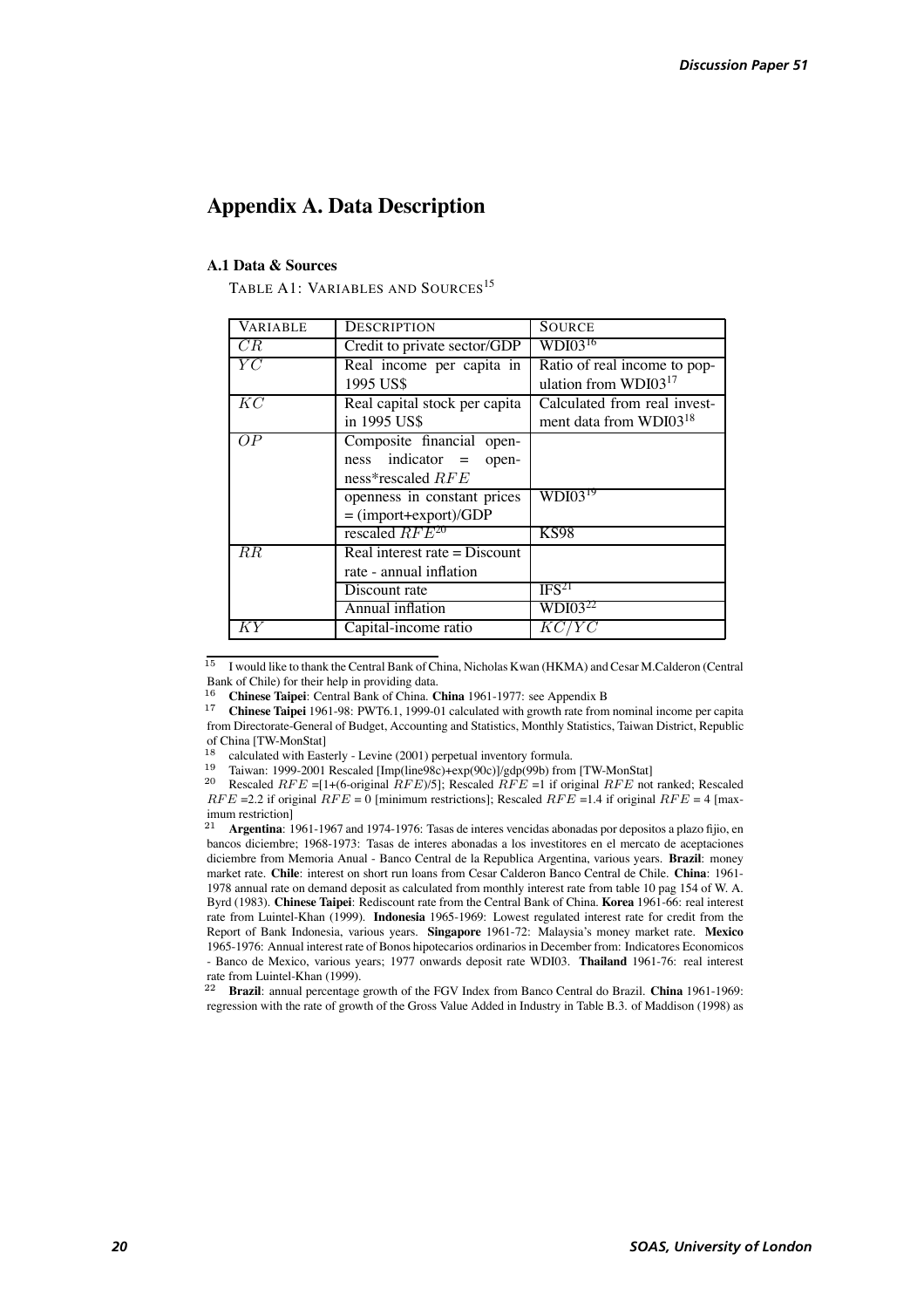[TABLES A2-A6 here]

### A.2 Domestic Credit on GDP (*CHCR*) for China in 1961-1976<sup>23</sup>

Domestic credit for China in the period 1961-1976 has been calculated applying the average yearly growth rate of loans to enterprises from table 2 page 138  $(qr)$  of W. Byrd (1983) to:

- 1. initial working capital loans in 1957 ( $L57$ ) as estimated on page 125 of K. Hsiao  $(1971)$  + Investment in Fixed assets funded by domestic loans  $(FX)$  of coloumn 3 of table on page 25 of Department of Statistics on Investment in Fixed Assets National Bureau of Statistics of China (2002) and to
- 2. the level of bank loans in 1980 by table 2 page 27 K. Hsiao (1984).

So the final formula sums the (forward) smoothed working capital loans from 1957 and the (backward) smoothed bank loans from 1980

 $CHCR_{year} = [f_{year} + h_{year}] / (2 * \text{no min al} GDP_{year})$ where

 $f_{year} = gr(L57)_{year} + FX_{year}$  $h_{year} = gr^{-1} (L80)_{year}$ 

independent variable. **Ghana** 1961-64: calculated from a regression of the difference of real and nominal GDP growth rates from WDI03.

<sup>&</sup>lt;sup>23</sup> A special thank you goes to Jinming Luo and Liu Yuntao, students at the Master in Finance and Financial Law at CeFiMS, for the precious help I got in consulting Chinese language sources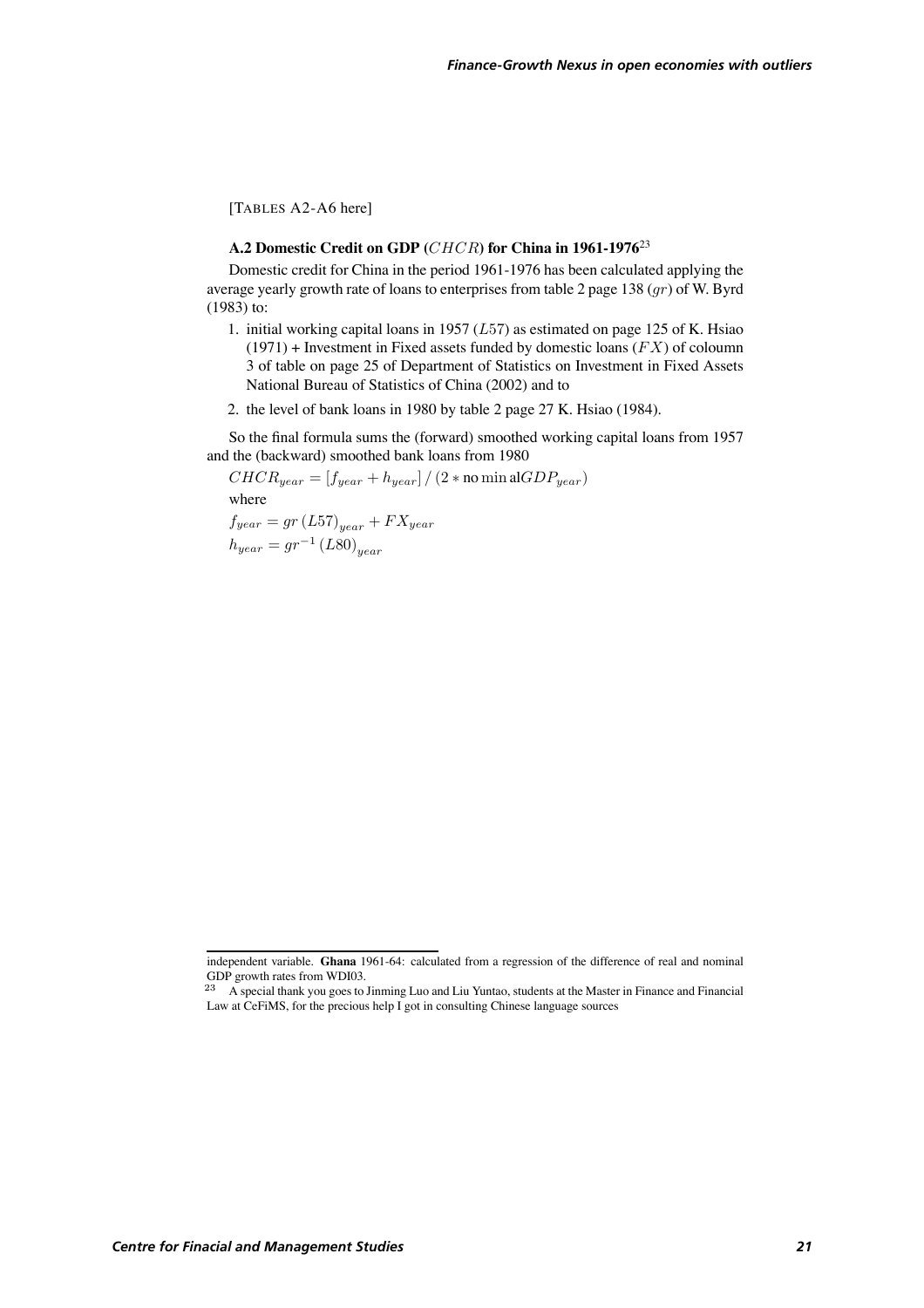# TABLE  $1^1$

### I. LOW INCOME (2001 LEVEL) COUNTRIES

| Countrv       | Sample  | <b>WTO</b> | IMF <sub>8</sub>  | IVC   | IKC. | likyl            | <b>ICR</b> |       | EYC EKC EKY ECR I |      |     | <b>GYC</b> | <b>GKY</b> | <b>GCR</b> | <b>GOP IRFE</b> |     |
|---------------|---------|------------|-------------------|-------|------|------------------|------------|-------|-------------------|------|-----|------------|------------|------------|-----------------|-----|
| <b>IGhana</b> | 1961-01 |            | 17/10/57 21/02/94 | 444 I | 739  | 3.9 <sub>l</sub> | 6%         | 421   | 1283              | 3.01 | 29% | $-0.1%$    | $-0.5%$    | $7\%$      | $-0.9%$         | ΩL  |
| <b>India</b>  | 1961-01 |            | 01/07/48 20/08/94 | 186   | 346l | .91              | 9%         | 472 I | 122               | 2.4I | 29% | 2.4%       | 0.7%l      | 3.3%       | .2%l            | 3.5 |
| Senegal       | 1962-01 |            | 27/03/63 01/06/96 | 673   | 1011 | $.5^{\circ}$     | $'7\%$ l   | 629   | 453               | 2.3I | 9%  | $-0.1%$    | $.2\%$     | .2%        | 0.2%l           |     |

### II. LOW MIDDLE INCOME (2001 LEVEL) COUNTRIES

| Country           | <b>Sample</b> | WTO      | IMF8     | <b>IYC</b> | IKC              | 'IKYı           | ICR  | <b>EYC</b>        | <b>EKC</b> | <b>EKY</b>       | <b>ECR</b> | <b>GYC</b> | <b>GKY</b> | GCR     | <b>GOP</b> | <b>IRFE</b> |
|-------------------|---------------|----------|----------|------------|------------------|-----------------|------|-------------------|------------|------------------|------------|------------|------------|---------|------------|-------------|
| <b>China</b>      | 1961-01       | 11/11/01 | 01/12/96 | 82         | '77ì             | 2.1             | 27%  | 878               | 2440       | 2.8              | 127%       | 5.4%       | 0.7%       | 7.9%    | 2.5%       | 3           |
| <b>Egypt</b>      | 1961-01       | 09/05/70 |          | 367        | 695              | .9              | 23%  | '243              | 2829       | 2.3 <sub>1</sub> | 62%        | 3.1%       | 7.5%       | $3.6\%$ | $-0.6%$    | 3           |
| <b>IIndonesia</b> | 1965-01       | 24/02/50 | 07/05/88 | 259        | 193 <sub>l</sub> | 0.7.            | 4%   | 1012 <sub>1</sub> | 2620       | 2.6              | 20%        | 3.6%       | 3.6%       | 8.9%    | 0.9%       | 3           |
| <b>Morocco</b>    | 1961-01       | 7/06/87  | 21/01/93 | 6631       | 1018I            | .5              | 15%l | 436               | 3983       | 2.8              | 55%        | .9%        | .6%        | 6.0%    | $.0\%$     | 0.5         |
| Philippines       | 1961-01       | 27/12/79 | 08/09/95 | 742        | 222              | .6 <sub>l</sub> | 20%  | 11851             | 3216       | 2.7              | 36%        | .3%        | .3%        | 2.4%    | 2.3%       | 3           |
| <b>Thailand</b>   | 1961-01       | 20/11/82 | 04/05/90 | 476        | 985              | 2.1             | 1%   | 2853              | 8590       | 3.0 <sub>l</sub> | 98%        | 4.6%       | $.0\%$     | 6.0%    | 3.0%       | 3           |

### III. HIGH MIDDLE INCOME (2001 LEVEL) COUNTRIES

| Country             | Sample  | <b>WTO</b> | IMF <sub>8</sub> | <b>IYC</b> | IKC  |                | ICR | <b>EYC</b> | <b>EKC</b> | <b>EKY</b>       | <b>ECR</b> | <b>GYC</b> | GK   | GCR     | <b>GOP</b> | <b>RFE</b> |
|---------------------|---------|------------|------------------|------------|------|----------------|-----|------------|------------|------------------|------------|------------|------|---------|------------|------------|
| Argentina           | 1961-01 | 11/10/67   | 4/05/68          | 5610       | 0481 | $.9 \square$   | 14% | 75501      | 19042      | 2.5              | 21%        | $.0\%$     | 0.8% | 3.9%    | 3.5%       |            |
| <b>Brazil</b>       | 1961-01 | 30/06/48   | 30/11/99         | 1864       | 3051 | $.6 \,$        | 19% | 4636       | 1950       | 2.6              | 35%        | 2.5%       | .2%  | 7.9%    | 2.7%       |            |
| <b>Chile</b>        | 1961-01 | 16/03/49   | 27/07/77         | 1998       | 3703 | .9             | 13% | 5443       | 10978      | 2.0 <sub>l</sub> | 69%        | 2.6%       | 0.3% | 6.0%    | 2.3%       | 2.5        |
| Costa Rica          | 1961-01 | 24/11/90   | 01/02/65         | 1842       | 2199 | $\overline{2}$ | 24% | 3886       | 7893       | 2.0              | 28%        | .8%        | .4%  | $.1\%$  | 2.6%       |            |
| <b>Malaysia</b>     | 1961-01 | 24/10/57   | 1/11/68          | 1015       | 479  | .5             | 8%  | 4708       | 14756      | 3.1              | 49%        | 4.0%       | 2.0% | 8.3%    | .9%        | 3          |
| <b>Mexico</b>       | 1965-01 | 24/08/86   | 2/11/46          | 669        | 4649 | 2.8            | 22% | 3739       | 12323      | 3.3 <sub>l</sub> | 11%        | 2.1%       | 0.5% | $-0.2%$ | 3.5%       |            |
| <b>South Africa</b> | 1965-01 | 13/06/48   | 5/09/73          | 2849       | 6576 | 2.3            | 69% | 4068       | 1590       | 2.8              | 149%       | .0%        | 0.6% | 2.3%    | 0.1%       | 01         |
| <b>Venezuela</b>    | 1961-01 | 31/08/90   | 01/07/76         | 3685       | 7427 | 2.0            | 13% | 3326       | 10716      | 3.2 <sub>l</sub> | 12%        | $-0.2%$    | .3%  | .4%     | 0.2%       |            |

# IV.HIGH INCOME (2001 LEVEL) COUNTRIES

| Country                | Sample  | <b>WTO</b> | IMF <sub>8</sub>       | <b>IYC</b> I |       |                  |           | IKC  IKY  ICR   EYC   EKC   EKY   ECR   GYC   GKY   GCR   GOP  RFE |                  |      |      |        |      |      |     |
|------------------------|---------|------------|------------------------|--------------|-------|------------------|-----------|--------------------------------------------------------------------|------------------|------|------|--------|------|------|-----|
| Chinese Taipei 1961-01 |         | 12/11/01   |                        | 525          | 14241 | 0.9 <sub>l</sub> |           | 15% 21951 35347                                                    | 1.6 <sup>1</sup> | 134% | 6.9% | 1.5%   | 5.9% | 4.6% | 3   |
| <b>IKorea</b>          | 1961-01 |            | 14/04/67 01/11/88      | 1351         | 1455  |                  |           | 20% 13420 34653                                                    | 2.6              | 108% | 5.9% | 2.3%   | 4.9% | 7.6% | 3   |
| Singapore              | 1963-01 |            | 20/08/63 09/11/68 2933 |              | 5680  | 1.9              | 36% 27118 | 88934                                                              | 3.3I             | 128% | 5.9% | $.4\%$ | 3.6% | 0.6% | 3.5 |

Legend: negative growth rates in red

 $EX = \text{variable } X$  at the end year of the sample

G*X* = average annual growth rate of variable *X*

 $I X =$  variable  $X$  at the initial year of the sample

j

 $<sup>1</sup>$  The value of RFE for China and Chinese Taipei has been assessed following the KS98 methodology</sup>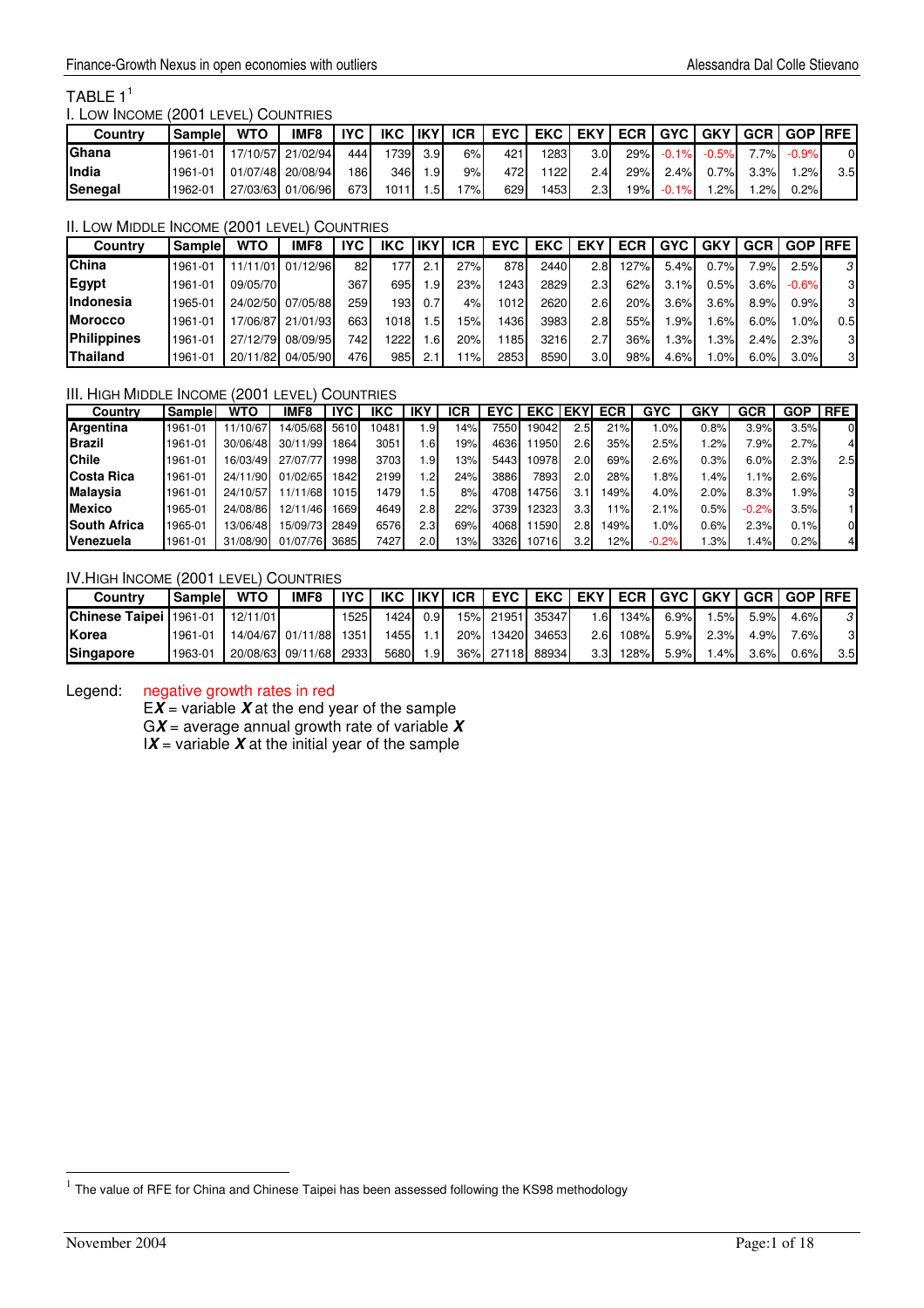# TABLE 2A. CR CORRELATIONS IN TABLE 2B. YC CORRELATIONS IN

I. LOW INCOME COUNTRIES

| Country |         |  |                                                      |  |  | YC   KC   KY   OP   RR   ΔYC   ΔKC   ΔKY   ΔOP                     |
|---------|---------|--|------------------------------------------------------|--|--|--------------------------------------------------------------------|
| Ghana   |         |  |                                                      |  |  | $0.46$ $-0.14$ $-0.56$ $0.32$ $0.33$ $0.19$ $0.22$ $-0.07$ $-0.03$ |
| India   |         |  |                                                      |  |  | $0.64$ 0.74 0.69 0.38 0.31 0.28 -0.06 -0.31 0.33                   |
| Senegal | $-0.47$ |  | $0.58$ 0.61 - $0.04$ 0.02 - $0.12$ - $0.72$ - $0.17$ |  |  | $-0.10$                                                            |

| Country | KC   KY   OP   RR   AKC   AKY   AOP         |  |  |  |
|---------|---------------------------------------------|--|--|--|
| Ghana   | $0.58$ $-0.17$ 0.79 0.17 0.67 0.19 $-0.08$  |  |  |  |
| India   | $0.98$ 0.16 0.84 0.22 0.53 -0.20 0.32       |  |  |  |
| Senegal | $-0.59$ $-0.85$ 0.64 $-0.02$ 0.68 0.02 0.26 |  |  |  |

# II. LOW MIDDLE INCOME COUNTRIES

| Country            | YC   | КC   | KΥ   | <b>OP</b> | <b>RR</b> |         | ΔΥC   ΔΚC   ΔΚΥ   ΔΟΡ |         |         |
|--------------------|------|------|------|-----------|-----------|---------|-----------------------|---------|---------|
| <b>China</b>       | 0.92 | 0.93 | 0.55 | 0.91      | $-0.10$   | 0.35    | 0.42                  | $-0.20$ | 0.23    |
| <b>Egypt</b>       | 0.87 | 0.76 | 0.35 | $-0.72$   | 0.42      | $-0.06$ | $-0.38$               | $-0.41$ | $-0.15$ |
| Indonesia          | 0.85 | 0.78 | 0.73 | 0.12      | 0.29      | $-0.05$ | 0.05                  | 0.12    | 0.19    |
| <b>Morocco</b>     | 0.76 | 0.74 | 0.66 | 0.86      | 0.20      | $-0.12$ | $-0.34$               | $-0.06$ | 0.21    |
| <b>Philippines</b> | 0.68 | 0.50 | 0.30 | 0.57      | 0.02      | 0.01    | 0.15                  | 0.09    | $-0.05$ |
| <b>IThailand</b>   | 0.97 | 0.97 | 0.79 | 0.91      | 0.10      | $-0.17$ | $-0.10$               | 0.16    | 0.05    |

| Country           | КC   | KY   | <b>OP</b> |         | RR AKC AKY AOP         |               |         |
|-------------------|------|------|-----------|---------|------------------------|---------------|---------|
| <b>China</b>      | 1.00 | 0.38 | 0.96      | $-0.07$ |                        | $0.48 - 0.07$ | 0.22    |
| Egypt             | 0.96 | 0.66 | $-0.76$   |         | $0.24 -0.47 -0.49$     |               | $-0.17$ |
| <b>IIndonesia</b> | 0.98 | 0.96 | 0.13      |         | $0.31$ $-0.10$ $-0.07$ |               | 0.01    |
| <b>Morocco</b>    | 0.98 | 0.90 | 0.67      |         | $0.29 - 0.50 - 0.29$   |               | 0.20    |
| Philippines       | 0.89 | 0.71 | 0.57      | $-0.04$ | $-0.17$                | $-0.06$       | 0.15    |
| <b>Thailand</b>   | 0.99 | 0.78 | 0.96      |         | $0.07 - 0.10$          | 0.04          | 0.06    |

# III. HIGH MIDDLE INCOME COUNTRIES

| Country             | YС      | КC      | KY      | <b>OP</b> | <b>RR</b> |         | <b>AYC AKC AKY</b> |         | <b>AOP</b> |
|---------------------|---------|---------|---------|-----------|-----------|---------|--------------------|---------|------------|
| Argentina           | 0.44    | 0.71    | 0.60    | 0.30      | 0.51      | $-0.38$ | $-0.41$            | 0.24    | $-0.05$    |
| <b>Brazil</b>       | 0.55    | 0.48    | 0.34    | 0.21      | 0.53      | $-0.09$ | 0.02               | 0.08    | 0.18       |
| <b>IChile</b>       | 0.61    | 0.53    | $-0.52$ | 0.77      | 0.34      | 0.14    | 0.27               | 0.05    | $-0.09$    |
| <b>Costa Rica</b>   | $-0.42$ | $-0.63$ | $-0.75$ | $-0.51$   | $-0.35$   | 0.04    | 0.57               | 0.35    | $-0.25$    |
| <b>Malaysia</b>     | 0.97    | 0.98    | 0.98    | 0.91      | 0.13      | $-0.19$ | $-0.07$            | 0.17    | 0.19       |
| <b>IMexico</b>      | $-0.47$ | $-0.49$ | $-0.38$ | $-0.29$   | 0.52      | 0.20    | 0.48               | 0.14    | $-0.08$    |
| <b>South Africa</b> | $-0.40$ | $-0.21$ | $-0.02$ | 0.43      | 0.62      | $-0.10$ | $-0.59$            | $-0.55$ | 0.52       |
| <b>Venezuela</b>    | 0.13    | 0.81    | 0.63    | $-0.67$   | $-0.18$   | $-0.15$ | $-0.06$            | 0.12    | $-0.13$    |

| Country             | KC      | <b>KY</b> | <b>OP</b> |         |         | RR AKC AKY AOP |         |
|---------------------|---------|-----------|-----------|---------|---------|----------------|---------|
| <b>Argentina</b>    | 0.70    | 0.09      | 0.61      | $-0.16$ |         | $0.04 - 0.17$  | 0.16    |
| <b>Brazil</b>       | 0.96    | 0.76      | 0.70      | 0.17    | $-0.36$ | 0.01           | 0.18    |
| <b>Chile</b>        | 0.96    | $-0.39$   | 0.94      | 0.12    | 0.62    | 0.16           | 0.10    |
| ICosta Rica         | 0.94    | 0.75      | 0.92      | 0.42    | $-0.13$ | $-0.09$        | $-0.04$ |
| <b>Malaysia</b>     | 0.99    | 0.96      | 0.94      | 0.08    | 0.06    | 0.11           | 0.29    |
| <b>Mexico</b>       | 0.98    | 0.72      | 0.67      | $-0.18$ | $-0.58$ | $-0.22$        | 0.40    |
| <b>South Africa</b> | 0.87    | 0.67      | $-0.62$   | $-0.27$ | $-0.05$ | 0.16           | $-0.21$ |
| Venezuela           | $-0.09$ | $-0.55$   | 0.43      | 0.07    | 0.90    | 0.41           | $-0.17$ |

### IV. HIGH INCOME COUNTRIES

| Country                                                           | YC   KC   KY   OP   RR   ΔYC   ΔKC   ΔKY   ΔOP |                                                                |  |  |  |
|-------------------------------------------------------------------|------------------------------------------------|----------------------------------------------------------------|--|--|--|
| Chinese Taipei   0.95 0.95 0.85 0.91 -0.13 -0.04 -0.11 0.02 -0.42 |                                                |                                                                |  |  |  |
| Korea                                                             |                                                | $0.93$ $0.91$ $0.93$ $0.97$ $0.20$ $0.05$ $0.22$ $0.09$ $0.29$ |  |  |  |
| Singapore                                                         | 0.92                                           | $0.94$ 0.93 0.74 0.09 -0.50 -0.59 0.02 -0.03                   |  |  |  |

| Country               |  |  | KC   KY   OP   RR  ∆KC  ∆KY  ∆OP                     |  |
|-----------------------|--|--|------------------------------------------------------|--|
| <b>Chinese Taipei</b> |  |  | $1.00$ 0.83 0.90 -0.11 -0.17 -0.08 -0.39             |  |
| <b>I</b> Korea        |  |  | $0.99$ $0.96$ $0.97$ $-0.14$ $-0.22$ $-0.10$ $-0.24$ |  |
| Singapore             |  |  | $1.00$ 0.79 0.84 -0.04 -0.58 -0.18 0.11              |  |

Legend: negative correlations in red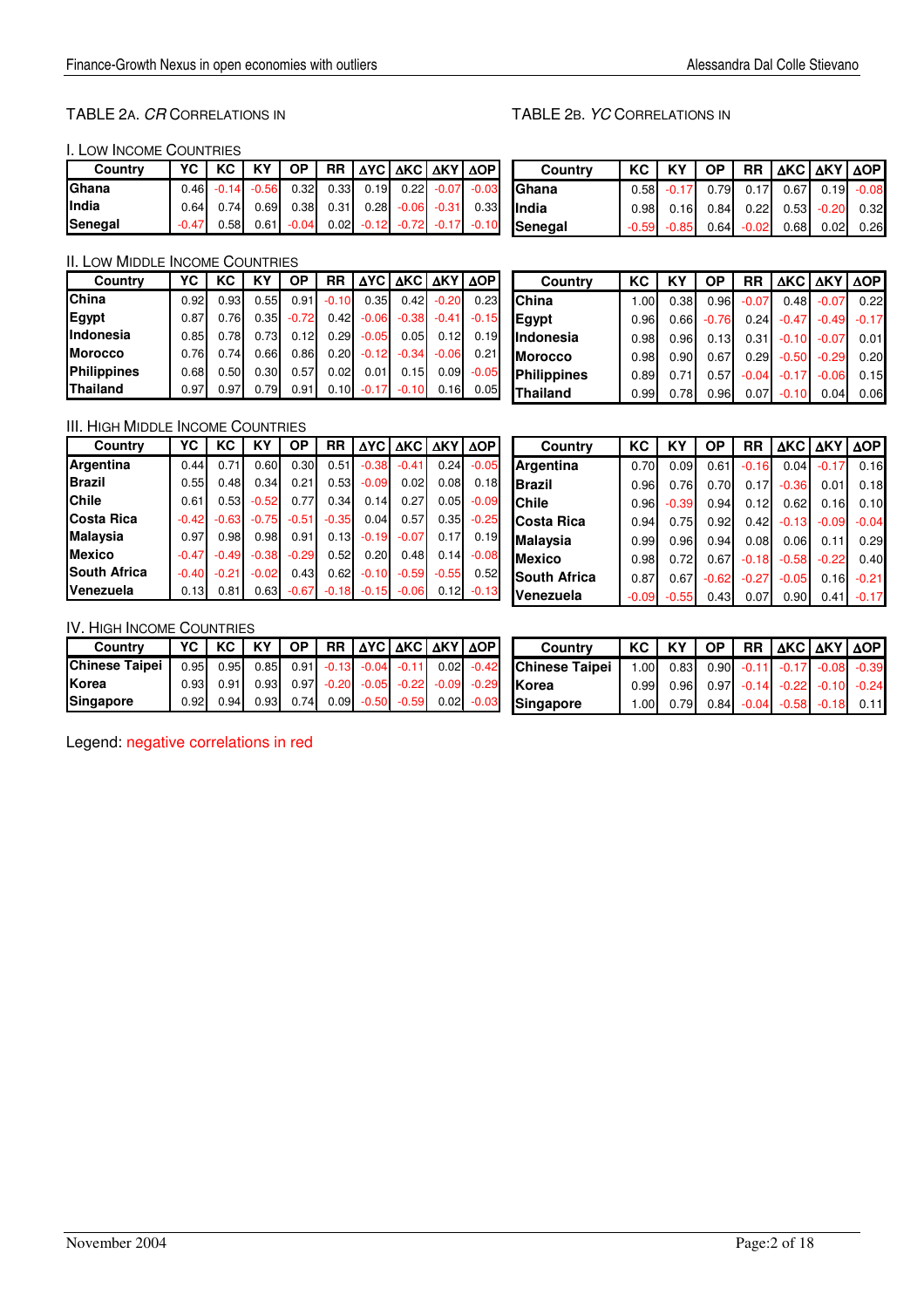| Country<br>$Lag = 2$<br>$Lag = 4$<br>$Laq = 1$<br>$Laq = 3$<br><b>AIC</b><br><b>SC</b><br>HQ<br>$\chi^2(10)$<br>$\chi^2(10)$<br>LR<br><b>FPE</b><br>Lag<br>$\chi^2(10)$<br>$\chi^2(10)$<br>Lag<br>Lag<br>Lag<br>p-value<br>p-value<br>Lag<br>p-value<br>p-value<br>0.0%<br>40.7<br>1.48E-06<br>2<br>2.2<br>1.3<br>100.5<br>0.0%<br>67.4<br>0.0%<br>0.3%<br>44.3<br>Argentina<br>2<br>0.2<br>1<br>26.9<br>4<br>$\overline{\mathbf{2}}$<br>47.0<br>$\overline{2}$<br>$-6.8$<br>$-5.8$<br>2.0%<br>18.1<br>5.3%<br>0.1%<br>45.8<br>0.0%<br>2<br>9.07E-10<br>2<br>-4.7<br>21.1<br>31.3<br>$\overline{c}$<br>5.4<br>256.6<br>Brazil<br>40.0<br>3.66E-05<br>2<br>3.9<br>4.5<br>$\mathbf{1}$<br>0.0%<br>27.1<br>0.2%<br>23.7<br>0.8%<br>38.2<br>0.0%<br>$\overline{c}$<br>47.5<br>$-3.7$<br>$\overline{4}$<br>2.7%<br>3<br>2.05E-08<br>$-5.8$<br>4<br>0.3<br>32.9<br>0.0%<br>20.2<br>41.3<br>0.0%<br>55.6<br>0.0%<br>4<br>Δ<br>2<br>39.2<br>Chile<br>63.3<br>$\overline{2}$<br>$\mathbf{3}$<br>$-5.3$<br>$-2.2$<br>$-3.8$<br>162.0<br>0.0%<br>25.3<br>0.5%<br>40.7<br>0.0%<br>6.65E-09<br>4<br>0.0%<br>3<br>47.2<br>$-9.6$<br>$-5.4$<br>$-7.9$<br>47.7<br>3<br>9.75E-11<br>3<br>0.0%<br>16.5<br>8.7%<br>32.8<br>0.0%<br>47.0<br>0.0% |
|------------------------------------------------------------------------------------------------------------------------------------------------------------------------------------------------------------------------------------------------------------------------------------------------------------------------------------------------------------------------------------------------------------------------------------------------------------------------------------------------------------------------------------------------------------------------------------------------------------------------------------------------------------------------------------------------------------------------------------------------------------------------------------------------------------------------------------------------------------------------------------------------------------------------------------------------------------------------------------------------------------------------------------------------------------------------------------------------------------------------------------------------------------------------------------------------------------------------------|
|                                                                                                                                                                                                                                                                                                                                                                                                                                                                                                                                                                                                                                                                                                                                                                                                                                                                                                                                                                                                                                                                                                                                                                                                                              |
|                                                                                                                                                                                                                                                                                                                                                                                                                                                                                                                                                                                                                                                                                                                                                                                                                                                                                                                                                                                                                                                                                                                                                                                                                              |
|                                                                                                                                                                                                                                                                                                                                                                                                                                                                                                                                                                                                                                                                                                                                                                                                                                                                                                                                                                                                                                                                                                                                                                                                                              |
|                                                                                                                                                                                                                                                                                                                                                                                                                                                                                                                                                                                                                                                                                                                                                                                                                                                                                                                                                                                                                                                                                                                                                                                                                              |
|                                                                                                                                                                                                                                                                                                                                                                                                                                                                                                                                                                                                                                                                                                                                                                                                                                                                                                                                                                                                                                                                                                                                                                                                                              |
|                                                                                                                                                                                                                                                                                                                                                                                                                                                                                                                                                                                                                                                                                                                                                                                                                                                                                                                                                                                                                                                                                                                                                                                                                              |
|                                                                                                                                                                                                                                                                                                                                                                                                                                                                                                                                                                                                                                                                                                                                                                                                                                                                                                                                                                                                                                                                                                                                                                                                                              |
|                                                                                                                                                                                                                                                                                                                                                                                                                                                                                                                                                                                                                                                                                                                                                                                                                                                                                                                                                                                                                                                                                                                                                                                                                              |
| $\overline{2}$<br>$\overline{2}$<br>3<br>10.9<br>36.4%<br>China<br>67.4<br>$\overline{3}$<br>$-9.9$<br>10.6<br>0.0%<br>1.39E-11<br>$-11.3$<br>4<br>-8.3<br>38.9%<br>32.3<br>0.0%<br>46.0                                                                                                                                                                                                                                                                                                                                                                                                                                                                                                                                                                                                                                                                                                                                                                                                                                                                                                                                                                                                                                     |
| 4<br>70.6<br>2<br>1.44E-12<br>3<br>$-14.9$<br>4<br>-9.5<br>2<br>$-12.8$<br>20.3<br>2.7%<br>30.2<br>0.1%<br>47.4<br>0.0%<br>58.6<br>0.0%                                                                                                                                                                                                                                                                                                                                                                                                                                                                                                                                                                                                                                                                                                                                                                                                                                                                                                                                                                                                                                                                                      |
| 39.3<br>2.68E-12<br>$-10.3$<br>$-11.6$<br>$\overline{\mathbf{4}}$<br>21.5<br>1.8%<br>18.5<br>4.7%<br>24.7<br>0.6%<br>43.4<br>0.0%<br>Chinese Taipei<br>$\vert$<br>$-13.2$<br>4<br>$\overline{4}$<br>7.1%<br>40.7<br>4.79E-13<br>$-14.9$<br>$\overline{2}$<br>$-13.3$<br>$\overline{4}$<br>4.6%<br>17.2<br>28.4<br>0.2%<br>45.6<br>0.0%<br>4<br>$-11.3$<br>18.6<br>4<br>4                                                                                                                                                                                                                                                                                                                                                                                                                                                                                                                                                                                                                                                                                                                                                                                                                                                     |
| 44.3<br>23.3<br>0.0%<br>Costa Rica<br>5.95E-12<br>2<br>$-10.1$<br>$-10.9$<br>1<br>22.8<br>1.2%<br>1.0%<br>33.5<br>0.0%<br>45.5<br>2<br>$\overline{2}$<br>$-11.8$                                                                                                                                                                                                                                                                                                                                                                                                                                                                                                                                                                                                                                                                                                                                                                                                                                                                                                                                                                                                                                                             |
| $\overline{\mathbf{2}}$<br>$\overline{2}$<br>$\overline{2}$<br>23.7<br>0.8%<br>35.9<br>52.5<br>2<br>2.30E-12<br>52.4<br>0.0%<br>0.0%<br>0.0%<br>$-12.7$<br>$-10.5$<br>$-11.8$<br>44.8                                                                                                                                                                                                                                                                                                                                                                                                                                                                                                                                                                                                                                                                                                                                                                                                                                                                                                                                                                                                                                        |
| 40.9<br>5.00E-12<br>4<br>4<br>53.9%<br>13.1<br>22.0%<br>25.9<br>0.0%<br>$-12.6$<br>$-10.0$<br>$-11.0$<br>8.9<br>0.4%<br>42.6<br>Egypt<br>4                                                                                                                                                                                                                                                                                                                                                                                                                                                                                                                                                                                                                                                                                                                                                                                                                                                                                                                                                                                                                                                                                   |
| 68.8<br>$-9.9$<br>$\overline{4}$<br>9.8<br>22.1<br>1.5%<br>35.2<br>0.0%<br>$\overline{2}$<br>1.86E-12<br>$-13.7$<br>2<br>$-12.0$<br>46.1%<br>0.0%<br>46.8<br>4                                                                                                                                                                                                                                                                                                                                                                                                                                                                                                                                                                                                                                                                                                                                                                                                                                                                                                                                                                                                                                                               |
| $-5.2$<br>17.8<br>0.0%<br>Ghana<br>42.3<br>$\overline{2}$<br>2.07E-09<br>$\mathbf{2}$<br>$-6.0$<br>3<br>$-4.3$<br>1<br>39.3<br>0.0%<br>5.8%<br>30.8<br>0.1%<br>44.3                                                                                                                                                                                                                                                                                                                                                                                                                                                                                                                                                                                                                                                                                                                                                                                                                                                                                                                                                                                                                                                          |
| $-7.1$<br>$\overline{4}$<br>12.5<br>25.1%<br>32.4<br>0.0%<br>0.0%<br>59.8<br>0.0%<br>466.7<br>1.50E-11<br>$-13.4$<br>$-11.2$<br>46.8<br>4<br>Δ                                                                                                                                                                                                                                                                                                                                                                                                                                                                                                                                                                                                                                                                                                                                                                                                                                                                                                                                                                                                                                                                               |
| 3.36E-13<br>$-13.2$<br>$\mathbf{1}$<br>5.4<br>86.5%<br>14.5<br>15.1%<br>23.0<br>1.1%<br>43.9<br>0.0%<br>India<br>417.8<br>1<br>$-14.5$<br>1<br>$-14.1$                                                                                                                                                                                                                                                                                                                                                                                                                                                                                                                                                                                                                                                                                                                                                                                                                                                                                                                                                                                                                                                                       |
| 3<br>46.8<br>$\overline{3}$<br>$-13.2$<br>$-15.1$<br>12.9<br>0.7%<br>53.2<br>0.0%<br>8.04E-14<br>$-16.9$<br>22.8%<br>24.4<br>42.8<br>0.0%<br>2                                                                                                                                                                                                                                                                                                                                                                                                                                                                                                                                                                                                                                                                                                                                                                                                                                                                                                                                                                                                                                                                               |
| 29.8<br>0.1%<br>76.6<br>4<br>274.4<br>30.9<br>42.9<br>0.0%<br>2<br>4.02E-11<br>$-10.9$<br>4<br>$-6.3$<br>2<br>$-9.3$<br>0.0%<br>0.1%<br>Indonesia<br>4                                                                                                                                                                                                                                                                                                                                                                                                                                                                                                                                                                                                                                                                                                                                                                                                                                                                                                                                                                                                                                                                       |
| 43.9<br>3<br>$-9.2$<br>$\overline{\mathbf{4}}$<br>52.8<br>0.0%<br>4.25E-11<br>$-10.8$<br>-6.1<br>336.2<br>0.0%<br>0.0%<br>31.1<br>0.1%<br>42.6<br>4<br>4<br>Δ                                                                                                                                                                                                                                                                                                                                                                                                                                                                                                                                                                                                                                                                                                                                                                                                                                                                                                                                                                                                                                                                |
| $\overline{\mathbf{4}}$<br>47.3<br>$-9.6$<br>15.9<br>10.4%<br>32.5<br>0.0%<br>47.1<br>0.0%<br>$\overline{2}$<br>7.16E-12<br>$-12.2$<br>$\overline{4}$<br>$-10.6$<br>35.6<br>0.0%<br>Korea<br>$\vert$                                                                                                                                                                                                                                                                                                                                                                                                                                                                                                                                                                                                                                                                                                                                                                                                                                                                                                                                                                                                                         |
| 3<br>37.9<br>3<br>9.04E-13<br>$\overline{3}$<br>3<br>$-10.1$<br>$-12.6$<br>19.2<br>3.8%<br>25.9<br>0.4%<br>40.8<br>0.0%<br>$-14.1$<br>2                                                                                                                                                                                                                                                                                                                                                                                                                                                                                                                                                                                                                                                                                                                                                                                                                                                                                                                                                                                                                                                                                      |
| $\overline{4}$<br>29.8%<br>16.7<br>32.5<br>46.2<br>0.0%<br>Malaysia<br>41.5<br>2.03E-11<br>$-11.2$<br>4<br>$-8.6$<br>$-9.6$<br>11.8<br>8.1%<br>0.0%<br>4<br>4<br>$\overline{2}$<br>38.1<br>1.02E-11<br>$\overline{2}$<br>$-11.8$<br>$-8.6$<br>$-10.3$<br>33.0%<br>15.4<br>12.0%<br>30.0<br>0.1%<br>48.6<br>0.0%<br>2<br>11.4<br>4                                                                                                                                                                                                                                                                                                                                                                                                                                                                                                                                                                                                                                                                                                                                                                                                                                                                                            |
| 51.4<br>$-7.4$<br>4<br>91.4%<br>0.0%<br>Mexico<br>3.83E-11<br>$-11.0$<br>4<br>$-9.4$<br>4.6<br>14.9<br>13.7%<br>33.4<br>0.0%<br>47.3<br>2<br>4                                                                                                                                                                                                                                                                                                                                                                                                                                                                                                                                                                                                                                                                                                                                                                                                                                                                                                                                                                                                                                                                               |
| 4<br>41.2<br>6.80E-12<br>$-13.2$<br>$-8.0$<br>7.1<br>71.1%<br>18.1<br>5.4%<br>34.2<br>0.0%<br>50.7<br>0.0%<br>$-11.4$<br>4<br>4<br>Δ                                                                                                                                                                                                                                                                                                                                                                                                                                                                                                                                                                                                                                                                                                                                                                                                                                                                                                                                                                                                                                                                                         |
| $\mathbf 2$<br>27.3<br>304.9<br>$-9.4$<br>$-8.1$<br>$-8.9$<br>$\mathbf{1}$<br>58.1<br>0.0%<br>22.2<br>0.2%<br>41.2<br>0.0%<br>Morocco<br>5.80E-11<br>1.4%                                                                                                                                                                                                                                                                                                                                                                                                                                                                                                                                                                                                                                                                                                                                                                                                                                                                                                                                                                                                                                                                    |
| 45.7<br>$\overline{3}$<br>$-12.3$<br>$-9.2$<br>$\overline{4}$<br>17.7<br>22.4<br>1.3%<br>$\overline{2}$<br>7.68E-12<br>4<br>$-10.6$<br>6.1%<br>36.2<br>0.0%<br>50.4<br>0.0%                                                                                                                                                                                                                                                                                                                                                                                                                                                                                                                                                                                                                                                                                                                                                                                                                                                                                                                                                                                                                                                  |
| 0.0%<br>Philippines<br>1.12E-11<br>$\overline{2}$<br>$-9.0$<br>2<br>59.6%<br>19.2<br>0.1%<br>45.6<br>56.4<br>2<br>$-11.2$<br>4<br>$-10.3$<br>8.3<br>3.8%<br>31.1                                                                                                                                                                                                                                                                                                                                                                                                                                                                                                                                                                                                                                                                                                                                                                                                                                                                                                                                                                                                                                                             |
| 45.9<br>1.23E-13<br>$-17.2$<br>$-15.2$<br>4<br>13.0<br>22.5%<br>26.6<br>0.3%<br>42.7<br>0.0%<br>53.7<br>0.0%<br>$\overline{4}$<br>$-11.6$<br>4<br>4<br>Δ                                                                                                                                                                                                                                                                                                                                                                                                                                                                                                                                                                                                                                                                                                                                                                                                                                                                                                                                                                                                                                                                     |
| $\overline{c}$<br>48.1<br>$\overline{2}$<br>$-10.9$<br>$-8.8$<br>6.1<br>80.7%<br>13.5<br>19.6%<br>31.9<br>0.0%<br>44.0<br>0.0%<br>Senegal<br>2<br>1.80E-11<br>$-9.8$<br>4                                                                                                                                                                                                                                                                                                                                                                                                                                                                                                                                                                                                                                                                                                                                                                                                                                                                                                                                                                                                                                                    |
| 38.6<br>3<br>$-9.9$<br>$-12.6$<br>4<br>0.0%<br>1.18E-12<br>$\overline{4}$<br>$-14.3$<br>4<br>2<br>8.4<br>58.6%<br>15.7<br>10.8%<br>36.3<br>0.0%<br>50.4                                                                                                                                                                                                                                                                                                                                                                                                                                                                                                                                                                                                                                                                                                                                                                                                                                                                                                                                                                                                                                                                      |
| $\overline{4}$<br>38.5<br>$-12.4$<br>18.1<br>5.4%<br>14.6<br>14.6%<br>34.7<br>46.4<br>0.0%<br>1.39E-12<br>$-14.0$<br>$\overline{4}$<br>$-9.8$<br>0.0%<br>Singapore<br>4<br>$\overline{4}$                                                                                                                                                                                                                                                                                                                                                                                                                                                                                                                                                                                                                                                                                                                                                                                                                                                                                                                                                                                                                                    |
| $\overline{4}$<br>0.2%<br>37.9%<br>46.2<br>7.68E-13<br>$-14.6$<br>$-10.0$<br>$-13.0$<br>27.8<br>10.7<br>31.9<br>0.0%<br>43.9<br>0.0%<br>4<br>4<br>4                                                                                                                                                                                                                                                                                                                                                                                                                                                                                                                                                                                                                                                                                                                                                                                                                                                                                                                                                                                                                                                                          |
| 45.7<br>4<br>23.3<br>19.5<br>35.8<br>0.0%<br>46.8<br>0.0%<br>South Africa<br>$\overline{c}$<br>6.73E-13<br>$-15.0$<br>4<br>$-11.8$<br>$-13.4$<br>1.0%<br>3.4%<br>$\vert 4 \vert$                                                                                                                                                                                                                                                                                                                                                                                                                                                                                                                                                                                                                                                                                                                                                                                                                                                                                                                                                                                                                                             |
| 39.3<br>23.7<br>0.8%<br>6.37E-14<br>$-17.8$<br>$-12.6$<br>$-16.1$<br>$\overline{4}$<br>11.2<br>34.3%<br>38.8<br>0.0%<br>49.0<br>0.0%<br>$\overline{4}$<br>4<br>4<br>Δ                                                                                                                                                                                                                                                                                                                                                                                                                                                                                                                                                                                                                                                                                                                                                                                                                                                                                                                                                                                                                                                        |
| $\overline{\mathbf{2}}$<br>Thailand<br>60.7<br>$-11.5$<br>$-9.9$<br>13.7<br>18.5%<br>12.4<br>26.0%<br>24.9<br>43.0<br>0.0%<br>1.53E-11<br>4<br>$-8.5$<br>0.6%<br>4<br>$\overline{2}$<br>$\overline{2}$<br>14.5<br>0.2%<br>0.0%<br>64.1<br>4.49E-12<br>2<br>$-12.6$<br>$-9.4$<br>2<br>15.3%<br>18.1<br>5.3%<br>27.4<br>45.4<br>$-11.1$                                                                                                                                                                                                                                                                                                                                                                                                                                                                                                                                                                                                                                                                                                                                                                                                                                                                                        |
| 325.1<br>25.8<br>2.55E-10<br>$-7.9$<br>$-7.5$<br>1<br>32.7<br>0.0%<br>23.3<br>1.0%<br>0.4%<br>43.4<br>0.0%<br>Venezuela<br>-6.6                                                                                                                                                                                                                                                                                                                                                                                                                                                                                                                                                                                                                                                                                                                                                                                                                                                                                                                                                                                                                                                                                              |
| $-13.2$<br>$-7.6$<br>$-11.2$<br>4<br>8.2<br>60.6%<br>28.1<br>0.2%<br>0.0%<br>44.1<br>6.68E-12<br>44.5<br>57.0<br>0.0%<br>4                                                                                                                                                                                                                                                                                                                                                                                                                                                                                                                                                                                                                                                                                                                                                                                                                                                                                                                                                                                                                                                                                                   |

# TABLE 3. CHOICE OF THE LAG LENGTH

# Legend: **lag choice in bold**

The first row for each country shows estimates with no dummies the second one estimates with all the dummies identified in table A8

LR: sequential modified LR test statistic

FPE: Final prediction error

AIC: Akaike information criterion

SC: Schwarz information criterion

HQ: Hannan-Quinn information criterion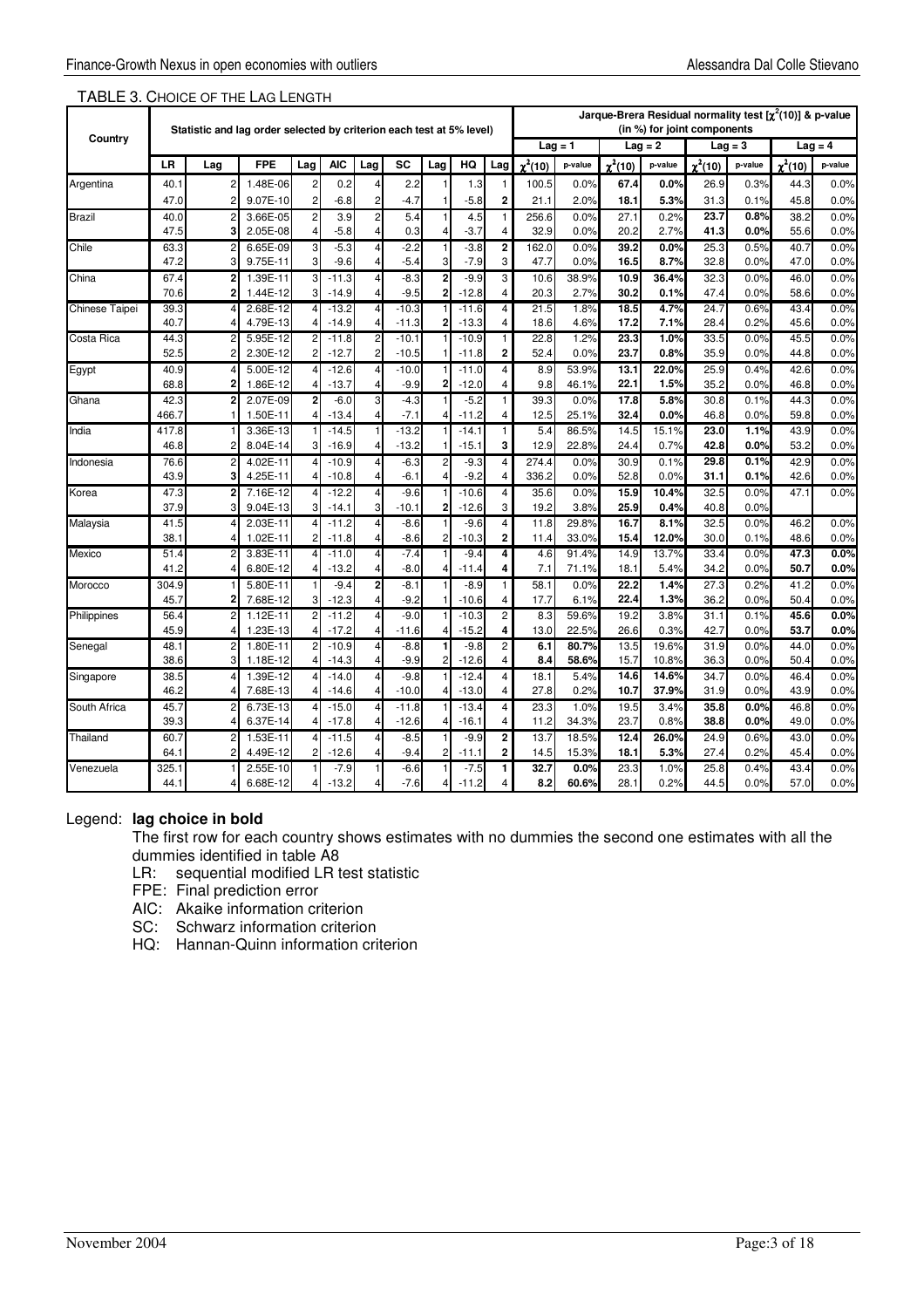### TABLE 4.1 OUTLIER DETECTION & ESTIMATION

|                     |        | Argentina |       |              | Brazil |        |       | Chile           |      |       | China              |             |           | <b>Chinese Taipei</b> |             |              | <b>Costa Rica</b> |                  |              | Egypt            |             |              | Ghana        |             |        | India     |         |       | Indonesia |         |
|---------------------|--------|-----------|-------|--------------|--------|--------|-------|-----------------|------|-------|--------------------|-------------|-----------|-----------------------|-------------|--------------|-------------------|------------------|--------------|------------------|-------------|--------------|--------------|-------------|--------|-----------|---------|-------|-----------|---------|
|                     | Year I | - 10      | AO    | Year IO      |        | AO .   | Year  | $\overline{10}$ | AO   | Year  | $\overline{10}$ AO |             | Year   IO |                       | <b>AO</b>   | Year I       | ा०                | AO I             | Year         | IO AO            |             | Year         | IO I         | <b>AO</b>   | Year I | <b>IO</b> | AO.     | Year  | ō         | AO.     |
| <b>ITERATION 0</b>  |        |           |       |              |        |        |       |                 |      |       |                    |             |           |                       |             |              |                   |                  |              |                  |             |              |              |             |        |           |         |       |           |         |
|                     | 1964   | 91.1      | 38.1  | 1976         | 17.1   | 9.5    |       | 1973 112.3      | 58.6 |       | 1967 22.06 16.22   |             |           | 1968 55.61            | 5.8         |              |                   | 1981 63.23 25.66 | 1965         |                  | 99.5 35.42  | 1964         | 75.4         | 12.3        | 1965   | 22.7      | 7.5     | 1969  | 9.3       |         |
|                     | 1970   | 91.9      | 34.31 | 1977         | 21.6   | 12.0   | 1975  | 81.4            | 57.6 | 1968  | 22.11 9.605        |             |           | 1974 132.2            | 8.4         |              | 1982 116.2        | 47.13            | 1974         |                  | 100.2 27.36 | 1965         | 76.4         | 10.5        | 1969   | 27.7      | 12.3    | 1971  | 7.5       | -2.8    |
|                     | 1977   | 100.8     | 37.5I | 1981         | 19.8   | 6.4    | 1982  | 104.6           | 59.1 | 1969  |                    | 10.01 5.239 |           | 1987 57.85            | 9.4         |              |                   | 1991 61.52 32.56 | 1975         | 95.9             | 32.8        | 1966         | 64.8         | 3.3         | 1974   | 43.2      | 14.7    | 1975  | 33.7      | $-2.6$  |
|                     | 1979   | 85.3      | 40.6  | 1988         | 25.9   | 3.8    | 1995  | 54.6            | 49.6 | 1970  |                    | 12.87 1.936 |           | 1988 56.04            | 5.7         |              |                   | 1992 77.69 25.01 | 1977         | 105.3            | 25.83       | 1971         | 77.2         | 7.9         | 1975   | 16.1      | 5.5     | 1976  | 12.5      | $-7.4$  |
|                     | 1985   | 112.0     | 47.8  | 1989         | 153.9  | 25.9   |       |                 |      | 1973  |                    | 9.313 6.282 | 1992      | 54.44                 | 5.7         | 1998         |                   | 62.51 29.62      |              | 1981 115.7       | 29.89       | 1975         | 83.1         | 12.8        | 1988   | 8.5       | 12.5    | 1980  | 18.7      | $-7.3$  |
|                     | 1989   | 376.9     | 62.5  | 1993         | 28.1   | 33.7   |       |                 |      | 1976  |                    | 14.1 3.201  | 2001      | 53.9                  |             |              |                   | 1999 79.94 21.58 | 1986         | 124.2            | 38.37       | 1977         | 74.7         | 17.6        | 1989   | 35.7      | 4.3     | 1994  | 3.2       | 0.5     |
|                     |        |           |       | 1994         | 31.1   | 15.6   |       |                 |      | 1988  |                    | 13.79 6.063 |           |                       |             |              |                   |                  |              | 1988 101.5 25.33 |             | 1978         | 75.5         | 9.4         | 1995   | 21.7      | 15.2    |       |           |         |
|                     |        |           |       | 1995         | 77.2   | 16.6   |       |                 |      | 1990  | 12.84              | 8.234       |           |                       |             |              |                   |                  |              |                  |             | 1981         | 69.9         | 10.1        | 1999   | 9.6       |         |       |           |         |
|                     |        |           |       |              |        |        |       |                 |      | 1993  | 19.0               | 12.48       |           |                       |             |              |                   |                  |              |                  |             | 1982         | 83.8         | 7.8         |        |           |         |       |           |         |
|                     |        |           |       |              |        |        |       |                 |      | 1994  |                    | 19.55 4.551 |           |                       |             |              |                   |                  |              |                  |             | 1983         | 69.7         | 9.9         |        |           |         |       |           |         |
|                     |        |           |       |              |        |        |       |                 |      |       |                    |             |           |                       |             |              |                   |                  |              |                  |             | 1985         | 81.8         | 6.3         |        |           |         |       |           |         |
|                     |        |           |       |              |        |        |       |                 |      |       |                    |             |           |                       |             |              |                   |                  |              |                  |             | 1992         | 60.4         | 1.5         |        |           |         |       |           |         |
|                     |        |           |       |              |        |        |       |                 |      |       |                    |             |           |                       |             |              |                   |                  |              |                  |             | 2001         | 118.1        |             |        |           |         |       |           |         |
| <b>ITERATION 1:</b> | IO@89  |           |       | 10@89        |        |        | 10@73 |                 |      | IO@68 |                    |             | 10@74     |                       |             | 10@82        |                   |                  | <b>10@86</b> |                  |             | IO@01        |              |             | IO@74  |           |         | 10@75 |           |         |
|                     | 1964   | 10.5      |       | 1976         | 15.9   | 4.6    | 1975  | 49.3            | 9.9  | 1967  | 22.31 5.093        |             |           | 1968 19.73 8.143      |             |              |                   | 1981 19.37 7.003 | 1965         |                  | 27.7 11.26  | 1964         | 17.7         | 14.3        | 1965   | 23.6      | 10.4    | 1969  | 7.4       | 1.6     |
|                     | 1970   | 11.9      | 2.2   | 1977         | 12.6   | 11.5   | 1982  | 57.8            | 9.7  | 1969  |                    | 8.829 5.153 | 1987      |                       | 11.3 9.159  |              |                   | 1991 9.032 10.15 | 1974         |                  | 16.9 5.149  | 1965         | 24.8         | 12.8        | 1969   | 27.1      | 9.3     | 1971  | 8.8       | $-10.9$ |
|                     | 1977   | 12.1      | 3.3   | 1981         | 20.1   | 9.8    | 1995  | 7.0             | 2.0  | 1970  |                    | 13.1 1.935  |           | 1988 14.29            | 3.71        |              |                   | 1992 22.45 6.116 | 1975         |                  | 14.6 9.458  | 1966         | 13.8         | 3.1         | 1975   | 4.0       | 2.8     | 1976  | 19.0      | $-8.6$  |
|                     | 1979   | 7.4       | 9.2   | 1988         | 24.2   | 2.9    |       |                 |      | 1973  |                    | 7.945 6.578 | 1992      |                       | 15.71 7.509 |              |                   | 1998 13.09 9.464 | 1977         |                  | 9.2 3.724   | 1971         | 26.6         | 10.9        | 1988   | 8.4       | 12.5    | 1980  | 19.4      | $-4.0$  |
|                     | 1985   | 28.1      | 20.6  | 1993         | 12.9   | 8.6    |       |                 |      | 1976  | 16.0               | 3.76        | 2001      | 15.8                  |             | 1999         | 14.98             | 1.93             | 1981         |                  | 43.1 10.49  | 1975         | 14.0         | 12.7        | 1989   | 37.1      | 6.2     | 1994  | 2.7       | 0.1     |
|                     |        |           |       | 1994         | 27.2   | 1.0    |       |                 |      | 1988  |                    | 12.76 6.467 |           |                       |             |              |                   |                  | 1988         |                  | 10.0 4.867  | 1977         | 24.8         | 17.0        | 1995   | 17.7      | 14.2    |       |           |         |
|                     |        |           |       | 1995         | 29.2   | 2.9    |       |                 |      | 1990  |                    | 13.91 8.348 |           |                       |             |              |                   |                  |              |                  |             | 1978         | 20.0         | 8.8         | 1999   | 10.3      |         |       |           |         |
|                     |        |           |       |              |        |        |       |                 |      | 1993  | 19.85              | 13.85       |           |                       |             |              |                   |                  |              |                  |             | 1981         | 9.4          | 7.4         |        |           |         |       |           |         |
|                     |        |           |       |              |        |        |       |                 |      | 1994  |                    | 19.39 4.805 |           |                       |             |              |                   |                  |              |                  |             | 1982         | 22.4         | 6.8         |        |           |         |       |           |         |
|                     |        |           |       |              |        |        |       |                 |      |       |                    |             |           |                       |             |              |                   |                  |              |                  |             | 1983         | 15.3         | 10.5        |        |           |         |       |           |         |
|                     |        |           |       |              |        |        |       |                 |      |       |                    |             |           |                       |             |              |                   |                  |              |                  |             | 1985         | 13.0         | 5.4         |        |           |         |       |           |         |
|                     |        |           |       |              |        |        |       |                 |      |       |                    |             |           |                       |             |              |                   |                  |              |                  |             | 1992         | 7.3          | 1.9         |        |           |         |       |           |         |
| <b>ITERATION 2:</b> | IO@85  |           |       | <b>IO@95</b> |        |        | 10@82 |                 |      | IO@67 |                    |             |           |                       |             | <b>IO@92</b> |                   |                  | IO@81        |                  |             | 10@71        |              |             | 10@89  |           |         |       |           |         |
|                     | 1964   | 10.4      | 9.9   | 1976         | 14.7   | 9.5    | 1975  | 50.5            | 9.3  |       | 1969 5.956 8.039   |             |           |                       |             |              |                   | 1981 19.55 6.721 | 1974         | 17.2             | 5.1         | 1964         | 13.5         | 16.3        | 1965   | 25.0      | 11.3    |       |           |         |
|                     | 1970   | 11.7      | 2.0   | 1977         | 23.0   | 12.4   | 1995  | 7.9             | 3.1  |       | 1970 22.93 3.807   |             |           |                       |             | 1991         |                   | 5.327 1.897      | 1975         | 15.3             | 9.4         | 1965         | 25.1         | 15.5        | 1969   | 27.0      | 9.0     |       |           |         |
|                     | 1977   | 11.9      | 2.6   | 1981         | 24.5   | 9.9    |       |                 |      | 1973  | 7.664              | 5.867       |           |                       |             | 1998         |                   | 13.99 9.299      | 1977         | 6.4              | 3.1         | 1966         | 16.2         | 3.8         | 1975   | 4.2       | $-1.1$  |       |           |         |
|                     | 1979   | 14.3      | 14.1  | 1988         | 13.3   | 0.8    |       |                 |      | 1976  | 21.15              | 3.16        |           |                       |             | 1999         |                   | 14.9 2.297       | 1988         | 8.0              | 4.0         | 1975         | 13.7         | 10.0        | 1988   | 10.8      | 2.0     |       |           |         |
|                     |        |           |       | 1993         | 40.0   | $-0.1$ |       |                 |      | 1988  |                    | 11.05 7.837 |           |                       |             |              |                   |                  |              |                  |             | 1977         | 19.2         | 14.6        | 1995   | 25.0      | $-11.1$ |       |           |         |
|                     |        |           |       | 1994         | 25.5   | $-1$   |       |                 |      | 1990  | 16.83              | 9.896       |           |                       |             |              |                   |                  |              |                  |             | 1978         | 21.5         | 8.2         | 1999   | 11.5      | $-7.0$  |       |           |         |
|                     |        |           |       |              |        |        |       |                 |      | 1993  | 21.24              | 13.62       |           |                       |             |              |                   |                  |              |                  |             | 1981         | 9.7          | 9.4         |        |           |         |       |           |         |
|                     |        |           |       |              |        |        |       |                 |      | 1994  |                    | 18.98 4.859 |           |                       |             |              |                   |                  |              |                  |             | 1982         | 24.0         | 4.6         |        |           |         |       |           |         |
|                     |        |           |       |              |        |        |       |                 |      |       |                    |             |           |                       |             |              |                   |                  |              |                  |             | 1983<br>1985 | 12.9<br>14.7 | 12.3<br>8.9 |        |           |         |       |           |         |
|                     |        |           |       |              |        |        |       |                 |      |       |                    |             |           |                       |             |              |                   |                  |              |                  |             |              |              |             |        |           |         |       |           |         |
|                     |        |           |       |              |        |        |       |                 |      |       |                    |             |           |                       |             |              |                   |                  |              |                  |             | 1992         | 5.3          | 1.9         |        |           |         |       |           |         |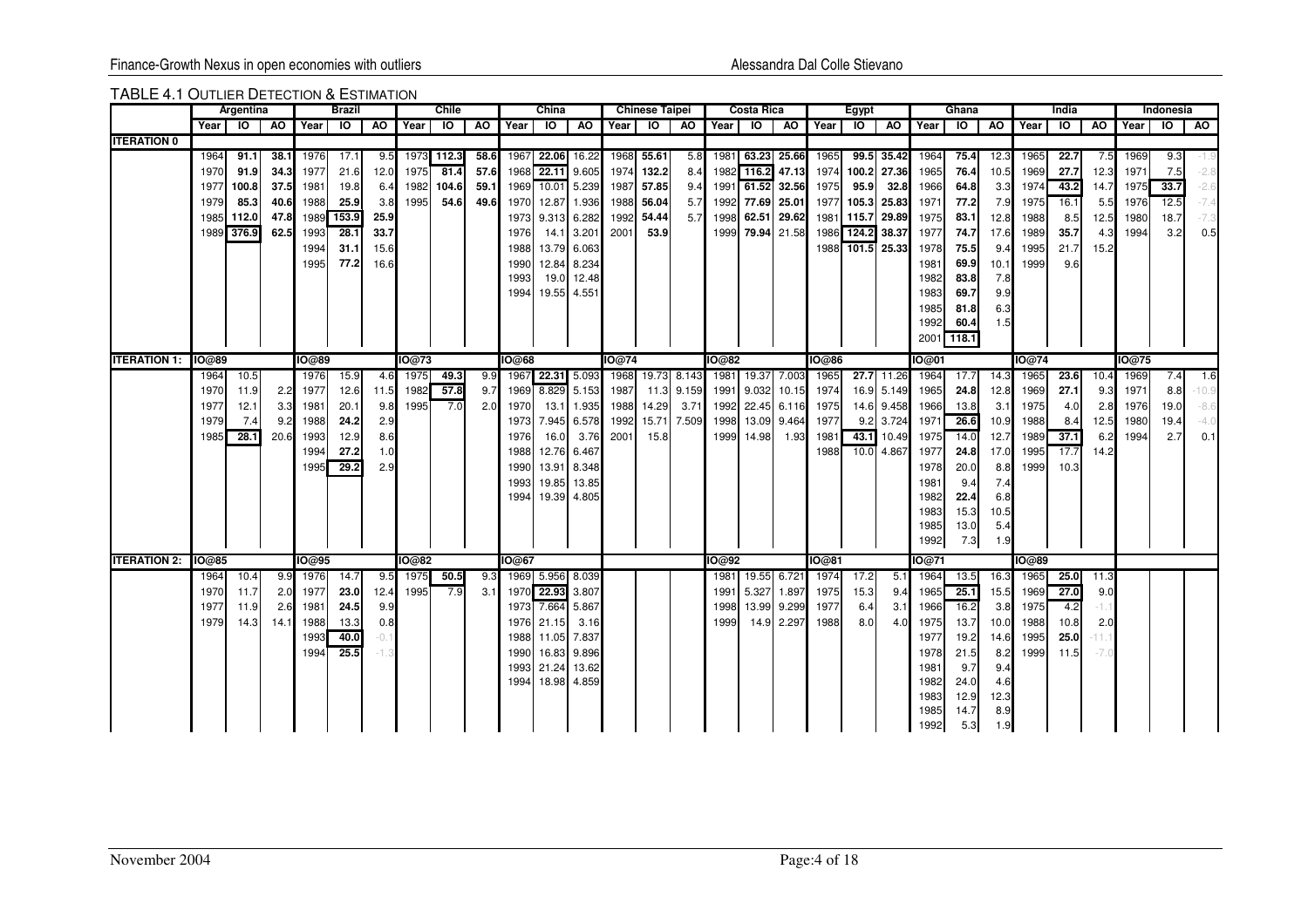### TABLE 4.2 OUTLIER DETECTION & ESTIMATION

|                      |        | Argentina            |           |         | <b>Brazil</b>        |      |       | <b>Chile</b>         |                |       | China                |                  |           | <b>Chinese Taipei</b> |                |      | <b>Costa Rica</b>    |    |      | Egypt                |                                                                                  | Ghana        |                  |              | India                |        | Indonesia            |  |
|----------------------|--------|----------------------|-----------|---------|----------------------|------|-------|----------------------|----------------|-------|----------------------|------------------|-----------|-----------------------|----------------|------|----------------------|----|------|----------------------|----------------------------------------------------------------------------------|--------------|------------------|--------------|----------------------|--------|----------------------|--|
|                      |        | <b>Outlier tests</b> |           |         | <b>Outlier tests</b> |      |       | <b>Outlier tests</b> |                |       | <b>Outlier tests</b> |                  |           | <b>Outlier tests</b>  |                |      | <b>Outlier tests</b> |    |      | <b>Outlier tests</b> | <b>Outlier tests</b><br>A <sub>0</sub><br>Year<br>$\overline{6}$<br><b>IO@65</b> |              |                  |              | <b>Outlier tests</b> |        | <b>Outlier tests</b> |  |
|                      | Year I | $\overline{6}$       | <b>AO</b> | Year IO |                      | AO   | Year  | $\overline{5}$       | $\overline{A}$ | Year  |                      | $IO$ $AO$        | $Year$ 10 |                       | $\overline{A}$ | Year | $\overline{6}$       | AO | Year | $\overline{6}$       |                                                                                  |              | A <sub>0</sub>   | Year 10      |                      | AO     | Year IO AO           |  |
| <b>IITERATION 3:</b> |        |                      |           | 10@93   |                      |      | IO@75 |                      |                | IO@70 |                      |                  |           |                       |                |      |                      |    |      |                      |                                                                                  |              |                  | 10@69        |                      |        |                      |  |
|                      |        |                      |           | 1976    | 14.7                 | 9.4  | 1995  | 8.2                  | 3.3            |       |                      | 1969 5.525 3.749 |           |                       |                |      |                      |    |      |                      | 1964                                                                             | 10.8         |                  | 3.4 1965     | 27.5                 | 11.0   |                      |  |
|                      |        |                      |           | 1977    | 23.4                 | 10.1 |       |                      |                |       |                      | 1973 8.246 5.806 |           |                       |                |      |                      |    |      |                      | 1966                                                                             | 14.0         | 4.3              | 1975         | 3.5                  |        |                      |  |
|                      |        |                      |           | 1981    | 24.6                 | 4.3  |       |                      |                |       |                      | 1976 20.97 2.571 |           |                       |                |      |                      |    |      |                      | 1975                                                                             | 20.7         | 14.3             | 1988         | 9.3                  | 0.3    |                      |  |
|                      |        |                      |           |         | 1988 102.4           | 7.5  |       |                      |                |       |                      | 1988 9.682 7.716 |           |                       |                |      |                      |    |      |                      | 1977                                                                             | 22.6         |                  | 14.5 1995    | 32.0                 | -3.1   |                      |  |
|                      |        |                      |           | 1994    | 29.3                 | -0.8 |       |                      |                |       |                      | 1990 19.58 12.14 |           |                       |                |      |                      |    |      |                      | 1978                                                                             | 12.7         |                  | 7.7 1999     | 11.9                 | $-3.4$ |                      |  |
|                      |        |                      |           |         |                      |      |       |                      |                |       |                      | 1993 22.0 12.41  |           |                       |                |      |                      |    |      |                      | 1981                                                                             | 8.1          | 7.6              |              |                      |        |                      |  |
|                      |        |                      |           |         |                      |      |       |                      |                |       |                      | 1994 19.09 4.562 |           |                       |                |      |                      |    |      |                      | 1982                                                                             | 33.4         | 8.0              |              |                      |        |                      |  |
|                      |        |                      |           |         |                      |      |       |                      |                |       |                      |                  |           |                       |                |      |                      |    |      |                      | 1983                                                                             | 13.5         | 11.0             |              |                      |        |                      |  |
|                      |        |                      |           |         |                      |      |       |                      |                |       |                      |                  |           |                       |                |      |                      |    |      |                      | 1985                                                                             | 15.5         | 7.4              |              |                      |        |                      |  |
|                      |        |                      |           |         |                      |      |       |                      |                |       |                      |                  |           |                       |                |      |                      |    |      |                      | 1992                                                                             | 6.2          | 0.7              |              |                      |        |                      |  |
| <b>IITERATION 4:</b> |        |                      |           | 10@88   |                      |      |       |                      |                | IO@93 |                      |                  |           |                       |                |      |                      |    |      |                      | <b>IO@82</b>                                                                     |              |                  | IO@95        |                      |        |                      |  |
|                      |        |                      |           | 1976    | 15.6                 | 10.3 |       |                      |                | 1969  |                      | 5.8 4.244        |           |                       |                |      |                      |    |      |                      | 1964                                                                             | 10.9         | 3.3 <sup>l</sup> | 1965         | 28.7                 | 10.8   |                      |  |
|                      |        |                      |           | 1977    | 22.5                 | 13.4 |       |                      |                |       |                      | 1973 8.031 5.118 |           |                       |                |      |                      |    |      |                      | 1966                                                                             | 14.9         |                  | 3.9 1975     | 5.9                  | 2.5    |                      |  |
|                      |        |                      |           | 1981    | 28.9                 | 9.3  |       |                      |                | 1976  |                      | 16.42 2.383      |           |                       |                |      |                      |    |      |                      | 1975                                                                             | 26.2         |                  | 15.8 1988    | 9.6                  | -0.6   |                      |  |
|                      |        |                      |           | 1994    | 45.4                 | 2.0  |       |                      |                | 1988  |                      | 16.61 11.04      |           |                       |                |      |                      |    |      |                      | 1977                                                                             | 25.2         | 16.7             | 1999         | 18.6                 |        |                      |  |
|                      |        |                      |           |         |                      |      |       |                      |                |       |                      | 1990 20.44 13.29 |           |                       |                |      |                      |    |      |                      | 1978                                                                             | 7.9          | 8.6              |              |                      |        |                      |  |
|                      |        |                      |           |         |                      |      |       |                      |                |       |                      | 1994 20.61 3.811 |           |                       |                |      |                      |    |      |                      | 1981                                                                             | 7.3          | 2.9              |              |                      |        |                      |  |
|                      |        |                      |           |         |                      |      |       |                      |                |       |                      |                  |           |                       |                |      |                      |    |      |                      | 1983<br>1985                                                                     | 13.4<br>14.2 | 13.2<br>6.2      |              |                      |        |                      |  |
|                      |        |                      |           |         |                      |      |       |                      |                |       |                      |                  |           |                       |                |      |                      |    |      |                      | 1992                                                                             | 6.5          | 0.7              |              |                      |        |                      |  |
|                      |        |                      |           |         |                      |      |       |                      |                |       |                      |                  |           |                       |                |      |                      |    |      |                      |                                                                                  |              |                  |              |                      |        |                      |  |
| <b>ITERATION 5:</b>  |        |                      |           | 10@94   |                      |      |       |                      |                |       |                      |                  |           |                       |                |      |                      |    |      |                      | 10@75                                                                            |              |                  | <b>IO@65</b> |                      |        |                      |  |
|                      |        |                      |           | 1976    | 16.5                 | 10.7 |       |                      |                |       |                      |                  |           |                       |                |      |                      |    |      |                      | 1964                                                                             | 10.4         |                  | 3.3 1975     | 4.1                  | 2.8    |                      |  |
|                      |        |                      |           | 1977    | 26.8                 | 8.5  |       |                      |                |       |                      |                  |           |                       |                |      |                      |    |      |                      | 1966                                                                             | 17.7         | 8.1              | 1988         | 13.5                 | $-0.7$ |                      |  |
|                      |        |                      |           | 1981    | 24.9                 | 5.8  |       |                      |                |       |                      |                  |           |                       |                |      |                      |    |      |                      | 1977                                                                             | 25.2         |                  | 17.7 1999    | 17.0                 | $-0.4$ |                      |  |
|                      |        |                      |           |         |                      |      |       |                      |                |       |                      |                  |           |                       |                |      |                      |    |      |                      | 1978<br>1981                                                                     | 20.0<br>12.0 | 14.3<br>5.2      |              |                      |        |                      |  |
|                      |        |                      |           |         |                      |      |       |                      |                |       |                      |                  |           |                       |                |      |                      |    |      |                      | 1983                                                                             | 12.5         | 12.3             |              |                      |        |                      |  |
|                      |        |                      |           |         |                      |      |       |                      |                |       |                      |                  |           |                       |                |      |                      |    |      |                      | 1985                                                                             | 14.2         | 5.9              |              |                      |        |                      |  |
|                      |        |                      |           |         |                      |      |       |                      |                |       |                      |                  |           |                       |                |      |                      |    |      |                      | 1992                                                                             | 6.7          | 1.0              |              |                      |        |                      |  |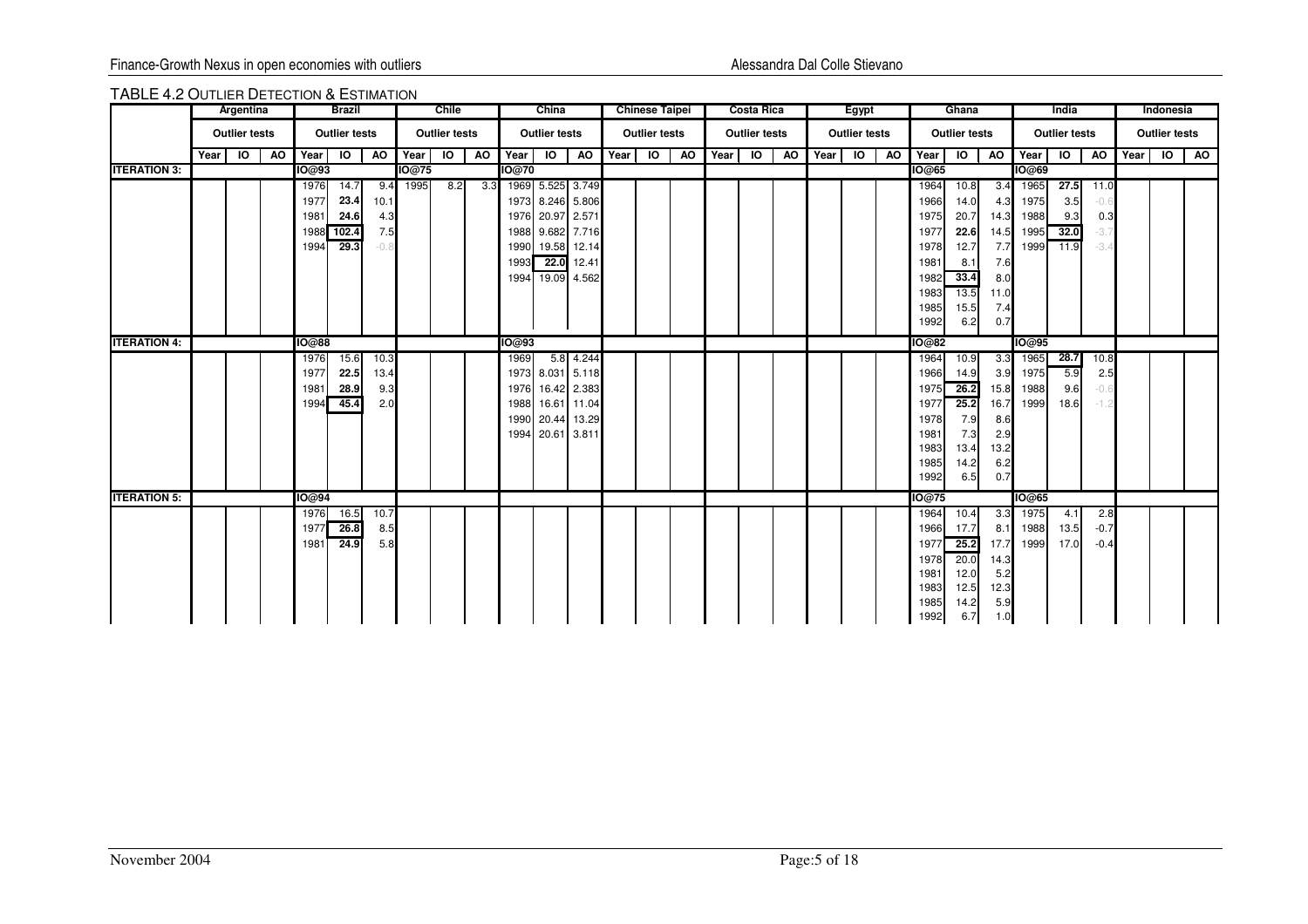### TABLE 4.3 OUTLIER DETECTION & ESTIMATION

|                     |      | Argentina |   |              | <b>Brazil</b> |        |      | Chile     |     |      | China |     |      | <b>Chinese Taipei</b> |           |         | <b>Costa Rica</b> |      |      | Egypt |           |               | Ghana          |           |      | India          |           |      | Indonesia |    |
|---------------------|------|-----------|---|--------------|---------------|--------|------|-----------|-----|------|-------|-----|------|-----------------------|-----------|---------|-------------------|------|------|-------|-----------|---------------|----------------|-----------|------|----------------|-----------|------|-----------|----|
|                     | Year | 10        | ð | Year         | IO.           | AO.    | Year | <b>IO</b> | AO. | Year | Ю     | AO. | Year | <b>IO</b>             | <b>AO</b> | Year IO |                   | AO I | Year | IO    | <b>AO</b> | I Year        | $\overline{6}$ | <b>AO</b> | Year | $\overline{6}$ | <b>AO</b> | Year | Ю         | AO |
| <b>ITERATION 6:</b> |      |           |   | 10@77        |               |        |      |           |     |      |       |     |      |                       |           |         |                   |      |      |       |           | <b>IO</b> @77 |                |           |      |                |           |      |           |    |
|                     |      |           |   | 1976         | 28.7          | 3.0    |      |           |     |      |       |     |      |                       |           |         |                   |      |      |       |           | 1964          | 12.1           | 3.4       |      |                |           |      |           |    |
|                     |      |           |   | 1981         | 27.2          | $-9.6$ |      |           |     |      |       |     |      |                       |           |         |                   |      |      |       |           | 1966          | 14.2           | 8.1       |      |                |           |      |           |    |
|                     |      |           |   |              |               |        |      |           |     |      |       |     |      |                       |           |         |                   |      |      |       |           | 1978          | 25.3           | 16.6      |      |                |           |      |           |    |
|                     |      |           |   |              |               |        |      |           |     |      |       |     |      |                       |           |         |                   |      |      |       |           | 1981          | 16.0           | 8.1       |      |                |           |      |           |    |
|                     |      |           |   |              |               |        |      |           |     |      |       |     |      |                       |           |         |                   |      |      |       |           | 1983          | 19.6           | 14.6      |      |                |           |      |           |    |
|                     |      |           |   |              |               |        |      |           |     |      |       |     |      |                       |           |         |                   |      |      |       |           | 1985          | 14.2           | 6.2       |      |                |           |      |           |    |
|                     |      |           |   |              |               |        |      |           |     |      |       |     |      |                       |           |         |                   |      |      |       |           | 1992          | 9.4            | 2.1       |      |                |           |      |           |    |
| <b>ITERATION 7:</b> |      |           |   | <b>10@76</b> |               |        |      |           |     |      |       |     |      |                       |           |         |                   |      |      |       |           | IO@78         |                |           |      |                |           |      |           |    |
|                     |      |           |   | 1981         | 28.4          | -8.6   |      |           |     |      |       |     |      |                       |           |         |                   |      |      |       |           | 1964          | 11.5           | 1.0       |      |                |           |      |           |    |
|                     |      |           |   |              |               |        |      |           |     |      |       |     |      |                       |           |         |                   |      |      |       |           | 1966          | 11.4           | 7.1       |      |                |           |      |           |    |
|                     |      |           |   |              |               |        |      |           |     |      |       |     |      |                       |           |         |                   |      |      |       |           | 1981          | 24.1           | 12.5      |      |                |           |      |           |    |
|                     |      |           |   |              |               |        |      |           |     |      |       |     |      |                       |           |         |                   |      |      |       |           | 1983          | 18.6           | 5.3       |      |                |           |      |           |    |
|                     |      |           |   |              |               |        |      |           |     |      |       |     |      |                       |           |         |                   |      |      |       |           | 1985          | 13.9           | 3.0       |      |                |           |      |           |    |
|                     |      |           |   |              |               |        |      |           |     |      |       |     |      |                       |           |         |                   |      |      |       |           | 1992          | 11.2           | 4.8       |      |                |           |      |           |    |
| <b>ITERATION 8:</b> |      |           |   | 10@81        |               |        |      |           |     |      |       |     |      |                       |           |         |                   |      |      |       |           | <b>IO@81</b>  |                |           |      |                |           |      |           |    |
|                     |      |           |   |              |               |        |      |           |     |      |       |     |      |                       |           |         |                   |      |      |       |           | 1964          | 11.6           | 1.1       |      |                |           |      |           |    |
|                     |      |           |   |              |               |        |      |           |     |      |       |     |      |                       |           |         |                   |      |      |       |           | 1966          | 14.1           | 7.3       |      |                |           |      |           |    |
|                     |      |           |   |              |               |        |      |           |     |      |       |     |      |                       |           |         |                   |      |      |       |           | 1983          | 31.7           | 10.4      |      |                |           |      |           |    |
|                     |      |           |   |              |               |        |      |           |     |      |       |     |      |                       |           |         |                   |      |      |       |           | 1985          | 21.1           | 6.5       |      |                |           |      |           |    |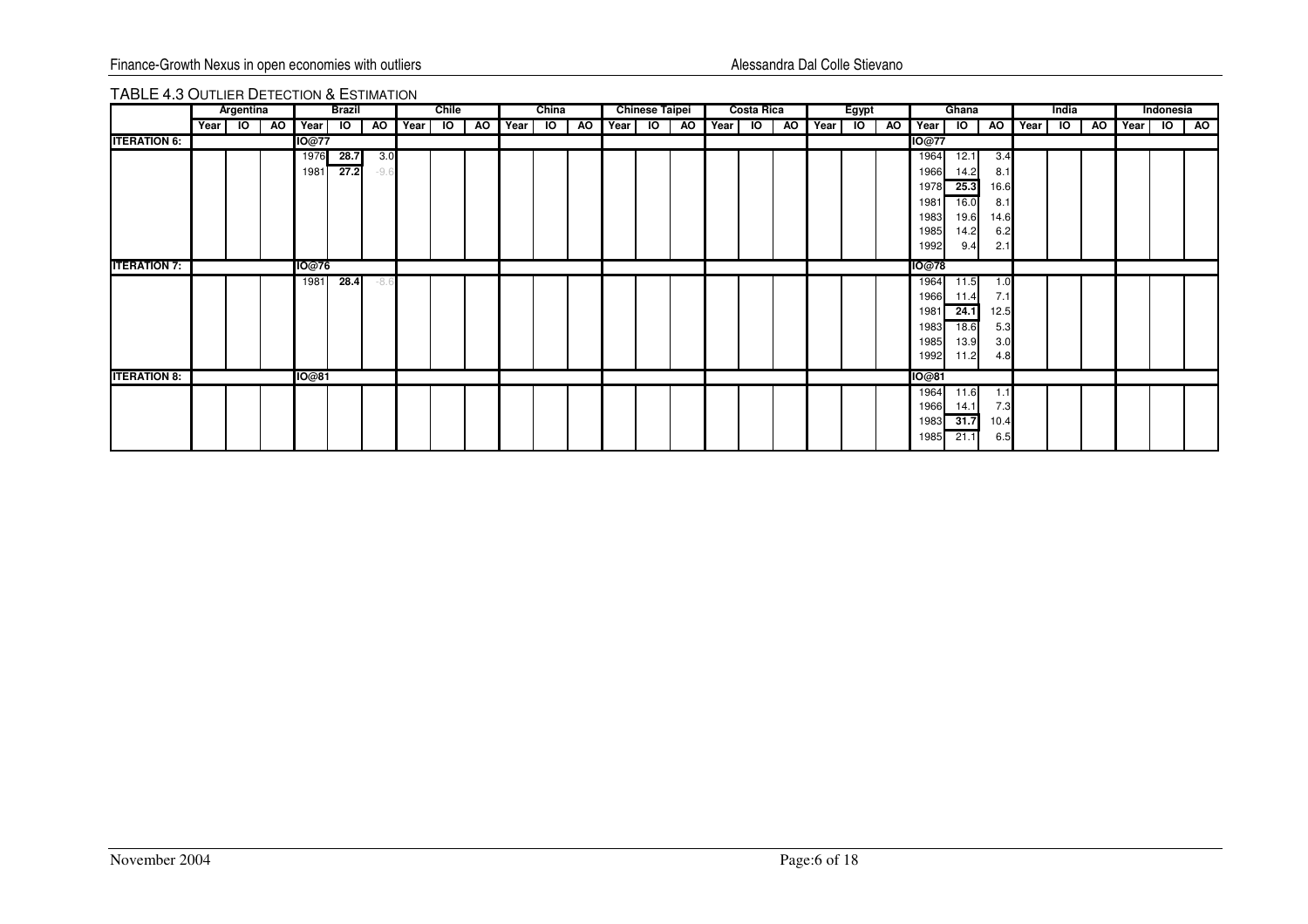### TABLE 4.4 OUTLIER DETECTION & ESTIMATION

|                     |              | Korea        |             |              | <b>Malaysia</b> |            |              | Mexico         |                |       | <b>Morocco</b> |             |              | <b>Philippines</b> |           |              | Senegal         |       |       | Singapore |        |              | <b>South Africa</b> |           |              | <b>Thailand</b> |           |            | Venezuela      |             |
|---------------------|--------------|--------------|-------------|--------------|-----------------|------------|--------------|----------------|----------------|-------|----------------|-------------|--------------|--------------------|-----------|--------------|-----------------|-------|-------|-----------|--------|--------------|---------------------|-----------|--------------|-----------------|-----------|------------|----------------|-------------|
|                     | Year 10      |              | <b>AO</b>   | Year         | $\overline{10}$ | AO         | Year         | $\overline{a}$ | A <sub>O</sub> | Year  | $\overline{6}$ | AO          | Year         |                    | $IO$ $AO$ | Year         | $\overline{10}$ | AO    |       | Year IO   |        | AO Year      | $\overline{6}$      | <b>AO</b> | Year         | $\overline{6}$  | <b>AO</b> | Year       | $\overline{6}$ | AO          |
| <b>ITERATION 0</b>  |              |              |             |              |                 |            |              |                |                |       |                |             |              |                    |           |              |                 |       |       |           |        |              |                     |           |              |                 |           |            |                |             |
|                     |              | 1964 137.8   | 27.9        | 1963         |                 | 5.8        | 1970         | 8.5            | 0.0            | 1965  | 50.6           | 7.0         | 1974         | 39.2               | 3.2       | 1963         | 8.3             | -50.1 | 1965  |           |        |              | 1974 22.80          | -3.0      | 1974         | 85.41           | 12.7      | 1977       | 10.2           | 2.269       |
|                     |              | 1965 119.3   | 23.6        | 1974         | 85.3            | 16.4       | 1973         | 7.4            | 4.9            | 1974  | 75.1           | 22.0        | 1980         | 23.8               | 8.5       | 1972         | 8.4             | 2.2   | 1968  | 138.9     | 18.6   | 1975         | 20.71               | 5.9       | 1975         | 80.92           | 7.1       | 1983       | 30.94          | 25.92       |
|                     |              | 1974 136.4   | 23.3        | 1982         | 75.5            | 8.3        | 1978         | 17.4           | 4.1            | 1978  | 56.3           | 1.9         | 1984         | 56.1               | 4.0       | 1976         | 22.2            | 14.6  | 1971  | 138.6     | 10.3   | 1977         | 10.72               | $-1.3$    | 1980         | 76.85           | 8.6       | 1984       | 11.0           | 4.543       |
|                     | 1980         | 128.6        | 26.1        | 1985         | 66.9            | 2.0        | 1985         | 38.7           | 4.2            | 1986  | 80.9           | 9.7         | 1991         | 27.2               | 8.3       | 1977         | 20.9            | 21.5  | 1973  | 151.9     | 16.1   |              | 1988 21.97          | 4.5       | 1996         | 79.92           | 19.5      | 1989       | 24.25          | 9.955       |
|                     |              | 1998 143.0   | 37.8        | 1989         | 66.2            | 4.0        | 1990         | 27.2           | 2.9            | 1990  | 56.5           | 5.3         | 1997         | 15.4               | 21.0      | 1978         | 27.3            | 8.7   | 1983  | 142.4     | 15.5   |              | 1999 63.06          |           | 1997         | 86.65           | 12.8      | 1990       | 15.85          | 5.673       |
|                     |              |              |             | 1992         | 86.7            | 9.6        | 1991         | 40.4           | 3.3            |       |                |             | 1998         | 47.0               |           | 1981         | 13.0            | 10.9  | 1996  | 127.6     | 10.3   |              |                     |           | 1998         | 106.6           | 8.5       | 1994       | 13.0           | 3.165       |
|                     |              |              |             | 1998         | 87.5            | 10.2       |              |                |                |       |                |             |              |                    |           | 1982         | 9.7             | 3.6   | 1998  | 143.6     |        |              |                     |           | 2000         | 74.17           |           | 1996       | 21.78          | 15.42       |
|                     |              |              |             |              |                 |            |              |                |                |       |                |             |              |                    |           | 1984         | 8.9             | 8.0   |       |           |        |              |                     |           |              |                 |           | 1997       | 11.11          | 1.265       |
|                     |              |              |             |              |                 |            |              |                |                |       |                |             |              |                    |           | 1985         | 8.2             | 2.0   |       |           |        |              |                     |           |              |                 |           |            |                |             |
|                     |              |              |             |              |                 |            |              |                |                |       |                |             |              |                    |           | 1994         | 32.5            | 16.6  |       |           |        |              |                     |           |              |                 |           |            |                |             |
|                     |              |              |             |              |                 |            |              |                |                |       |                |             |              |                    |           |              |                 |       |       |           |        |              |                     |           |              |                 |           |            |                |             |
|                     |              |              |             |              |                 |            |              |                |                |       |                |             |              |                    |           |              |                 |       |       |           |        |              |                     |           |              |                 |           |            |                |             |
|                     |              |              |             |              |                 |            |              |                |                |       |                |             |              |                    |           |              |                 |       |       |           |        |              |                     |           |              |                 |           |            |                |             |
| <b>ITERATION 1:</b> | IO@74        |              |             | IO@98        |                 |            | IO@91        |                |                | IO@86 |                |             | IO@84        |                    |           | IO@94        |                 |       | IO@73 |           |        | <b>IO@99</b> |                     |           | <b>IO@98</b> |                 |           | IO@83      |                |             |
|                     | 1964         | 49.1         | 13.2        | 1963         | 10.3            | 7.2        | 1970         | 10.7           | 2.8            | 1965  | 15.3           | 6.7         | 1974         | 68.9               | 10.0      | 1963         | 8.4             |       | 1965  |           |        | 1974         | 28.28               |           | 1974         | 14.5            | 15.       | 1977       |                | 11.54 2.967 |
|                     | 1965         | 24.3         | 8.8         | 1974         | 36.7            | 16.1       | 1973         | 18.1           | 8.6            | 1974  | 25.6           | 20.9        | 1980         | 43.9               | 8.5       | 1972         | 8.6             |       | 1968  | 10.0      | 1.4    | 1975         | 10.52               | 5.5       | 1975         | 20.3            | 7.6       | 1984       | 22.9           | 11.93       |
|                     | 1980         | 24.8         | 9.2         | 1982         | 17.5            |            | 7.6 1978     | 14.2           | 3.0            | 1978  | 14.6           | 1.3         | 1991         | 31.5               | 9.1       | 1976         | 40.6            |       | 1971  | 7.3       | $-4.0$ | 1977         | 15.46               | $-1.3$    | 1980         | 10.2            | 7.4       | 1989       |                | 26.27 9.392 |
|                     | 1998         | 28.8         | 21.6        | 1985         | 18.6            | 2.6        | 1985         | 40.9           | 2.0            |       | 1990 61.2      | 11.4        | 1997         | 15.7               | 28.0      | 1977         | 19.5            |       | 1983  | 9.7       |        |              | 1988 28.37          |           | 1996         | 11.4            | 11.0      | 1990       | 18.44          | 6.191       |
|                     |              |              |             | 1989         | 12.4            | 3.0        | 1990         | 20.6           | 11.2           |       |                |             | 1998         | 63.4               |           | 1978         | 31.3            |       | 1996  | 1.8       | 0.1    |              |                     |           | 1997         | 27.7            | 6.4       | 1994       | 11.35          | 2.837       |
|                     |              |              |             | 1992         | 21.9            | 13.0       |              |                |                |       |                |             |              |                    |           | 1981         | 15.2            |       | 1998  | 10.3      | $-5.9$ |              |                     |           | 2000         | 16.2            |           | 1996       | 28.0           | 16.64       |
|                     |              |              |             |              |                 |            |              |                |                |       |                |             |              |                    |           | 1982         | 13.4            |       |       |           |        |              |                     |           |              |                 |           | 1997       | 9.839          | 1.31        |
|                     |              |              |             |              |                 |            |              |                |                |       |                |             |              |                    |           | 1984         | 9.9             |       |       |           |        |              |                     |           |              |                 |           |            |                |             |
|                     |              |              |             |              |                 |            |              |                |                |       |                |             |              |                    |           | 1985         | 13.6            |       |       |           |        |              |                     |           |              |                 |           |            |                |             |
|                     |              |              |             |              |                 |            |              |                |                |       |                |             |              |                    |           |              |                 |       |       |           |        |              |                     |           |              |                 |           |            |                |             |
|                     |              |              |             |              |                 |            |              |                |                |       |                |             |              |                    |           |              |                 |       |       |           |        |              |                     |           |              |                 |           |            |                |             |
|                     |              |              |             |              |                 |            |              |                |                |       |                |             |              |                    |           |              |                 |       |       |           |        |              |                     |           |              |                 |           |            |                |             |
| <b>ITERATION 2:</b> | <b>IO@64</b> |              |             | IO@74        |                 |            | <b>IO@85</b> |                |                | IO@90 |                |             | IO@74        |                    |           | IO@76        |                 |       |       |           |        | <b>IO@88</b> |                     |           | IO@97        |                 |           | IO@96      |                |             |
|                     | 1965         | 20.4         | 6.3         | 1963         | 14.6            | 9.5        | 1970         | 10.4           | 0.8            | 1965  | 13.6           | 5.2         | 1980         | 45.7               | 12.4      | 1963         | 8.7             |       |       |           |        |              |                     |           | 1974         | 12.25           | 13.48     | 1977 9.392 |                | 2.372       |
|                     | 1980         | 25.2<br>32.3 | 8.6<br>24.0 | 1982         | 16.6            | 4.4        | 1973         | 49.4<br>11.5   | 13.2           | 1974  | 28.7<br>12.9   | 22.3<br>2.5 | 1991<br>1997 | 37.2               | 4.9       | 1972<br>1977 | 10.4            |       |       |           |        |              |                     |           | 1975         | 20.95           | 8.074     | 1984       | 25.7<br>31.7   | 13.3        |
|                     | 1998         |              |             | 1985<br>1989 | 19.5            | 3.1<br>3.1 | 1978<br>1990 | 8.8            | $-1.4$         | 1978  |                |             | 1998         | 15.9<br>68.8       | 26.0      |              | 21.1<br>32.6    |       |       |           |        |              |                     |           | 1980<br>1996 | 8.39            | 6.778     | 1989       | 16.2           | 11.0        |
|                     |              |              |             |              | 12.8            |            |              |                | 1.3            |       |                |             |              |                    |           | 1978         |                 |       |       |           |        |              |                     |           |              | 13.83           | 4.718     | 1990       |                | 6.6<br>5.7  |
|                     |              |              |             | 1992         | 21.3            | 11.5       |              |                |                |       |                |             |              |                    |           | 1981         | 16.1            |       |       |           |        |              |                     |           | 2000         | 13.09           |           | 1994       | 18.3           |             |
|                     |              |              |             |              |                 |            |              |                |                |       |                |             |              |                    |           | 1982         | 15.4            |       |       |           |        |              |                     |           |              |                 |           | 1997       | 5.1            | 2.3         |
|                     |              |              |             |              |                 |            |              |                |                |       |                |             |              |                    |           | 1984<br>1985 | 9.8<br>16.1     |       |       |           |        |              |                     |           |              |                 |           |            |                |             |
|                     |              |              |             |              |                 |            |              |                |                |       |                |             |              |                    |           |              |                 |       |       |           |        |              |                     |           |              |                 |           |            |                |             |
|                     |              |              |             |              |                 |            |              |                |                |       |                |             |              |                    |           |              |                 |       |       |           |        |              |                     |           |              |                 |           |            |                |             |
|                     |              |              |             |              |                 |            |              |                |                |       |                |             |              |                    |           |              |                 |       |       |           |        |              |                     |           |              |                 |           |            |                |             |
|                     |              |              |             |              |                 |            |              |                |                |       |                |             |              |                    |           |              |                 |       |       |           |        |              |                     |           |              |                 |           |            |                |             |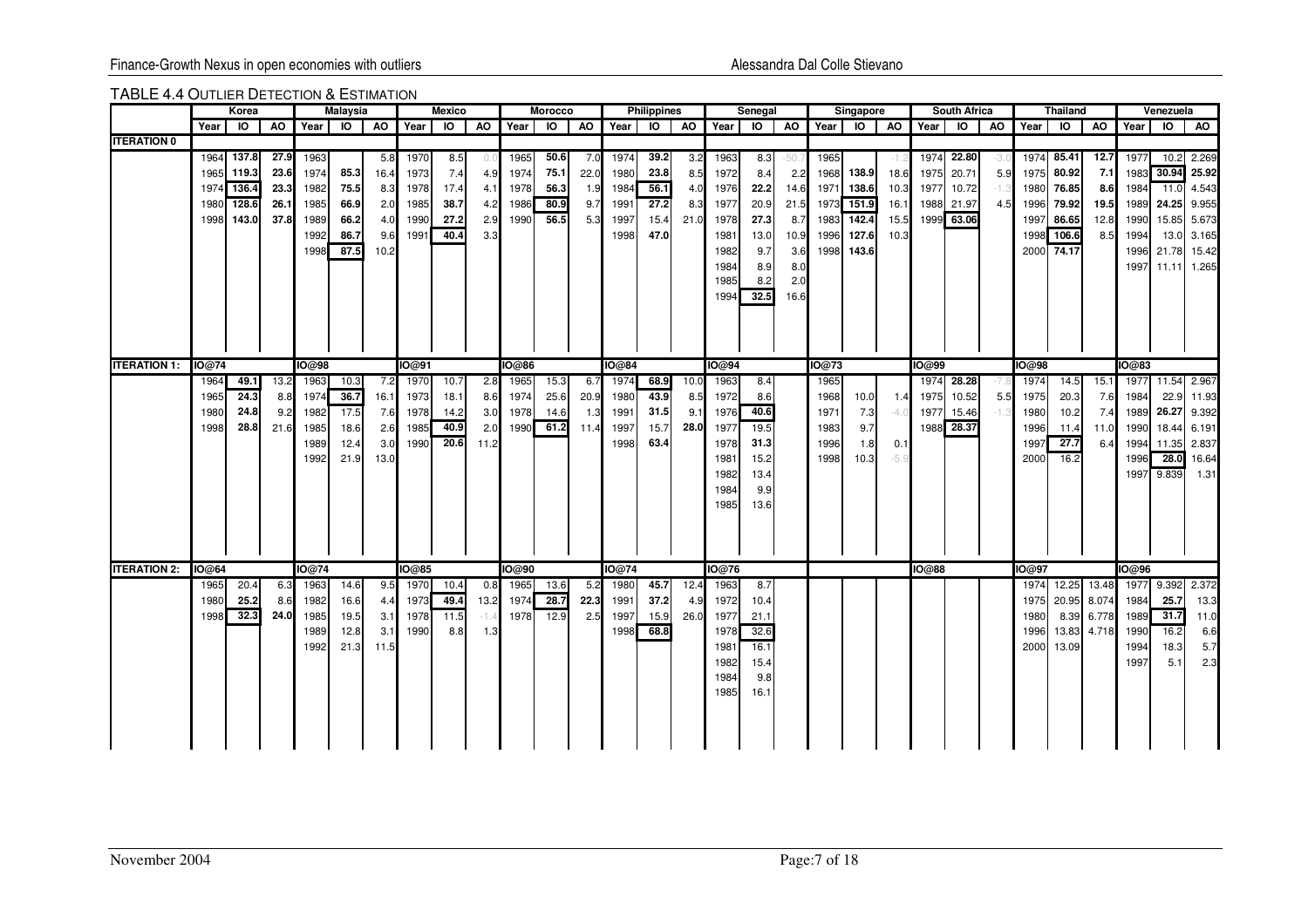### TABLE 4.5. OUTLIER DETECTION & ESTIMATION

|                     |              | Korea          |     |      | <b>Malaysia</b> |    |       | <b>Mexico</b>           |        |              | <b>Morocco</b> |           |              | <b>Philippines</b> |      |               | Senegal        |      |         | Singapore |      | <b>South Africa</b> |           |      | <b>Thailand</b> |    |              | Venezuela        |           |
|---------------------|--------------|----------------|-----|------|-----------------|----|-------|-------------------------|--------|--------------|----------------|-----------|--------------|--------------------|------|---------------|----------------|------|---------|-----------|------|---------------------|-----------|------|-----------------|----|--------------|------------------|-----------|
|                     | Year         | $\overline{6}$ | AO  | Year | $\overline{6}$  | AO | Year  | $\overline{\mathsf{o}}$ | ð      | Year         |                | $IO$ $AO$ | Year         | $IO$ $AO$          |      | Year          | $\overline{6}$ |      | AO Year | $IO$ $AO$ | Year | $\overline{5}$      | <b>AO</b> | Year | $\overline{a}$  | AO | Year         | $IO$ $AO$        |           |
| <b>ITERATION 3:</b> | <b>IO@98</b> |                |     |      |                 |    | IO@73 |                         |        | <b>IO@74</b> |                |           | IO@98        |                    |      | <b>IO</b> @78 |                |      |         |           |      |                     |           |      |                 |    | <b>IO@89</b> |                  |           |
|                     | 1965         | 24.0           | 6.3 |      |                 |    | 1970  | 14.1                    | 5.7    | 1965         | 14.9           | 4.7       | 1980         | 49.7               | 16.1 | 1963          | 8.5            | 3.6  |         |           |      |                     |           |      |                 |    | 1977         |                  | 8.9 1.402 |
|                     | 1980         | 35.4           | 8.9 |      |                 |    | 1978  | 7.6                     | $-2.7$ | 1978         | 12.9           | 2.7       | 1991         | 36.4               | 5.0  | 1972          | 10.1           | 2.5  |         |           |      |                     |           |      |                 |    | 1984         | 25.4             | 13.41     |
|                     |              |                |     |      |                 |    | 1990  | 12.1                    | 2.1    |              |                |           | 1997         | 28.8               | 2.4  | 1977          | 14.6           | 5.9  |         |           |      |                     |           |      |                 |    | 1990         | 16.2 8.413       |           |
|                     |              |                |     |      |                 |    |       |                         |        |              |                |           |              |                    |      | 1981          | 16.3           | 18.8 |         |           |      |                     |           |      |                 |    | 1994         | 24.2 8.018       |           |
|                     |              |                |     |      |                 |    |       |                         |        |              |                |           |              |                    |      | 1982          | 17.3           | 6.6  |         |           |      |                     |           |      |                 |    | 1997         |                  | 4.1 2.172 |
|                     |              |                |     |      |                 |    |       |                         |        |              |                |           |              |                    |      | 1984          | 12.8           | 15.3 |         |           |      |                     |           |      |                 |    |              |                  |           |
|                     |              |                |     |      |                 |    |       |                         |        |              |                |           |              |                    |      | 1985          | 19.5           | 8.0  |         |           |      |                     |           |      |                 |    |              |                  |           |
|                     |              |                |     |      |                 |    |       |                         |        |              |                |           |              |                    |      |               |                |      |         |           |      |                     |           |      |                 |    |              |                  |           |
|                     |              |                |     |      |                 |    |       |                         |        |              |                |           |              |                    |      |               |                |      |         |           |      |                     |           |      |                 |    |              |                  |           |
|                     |              |                |     |      |                 |    |       |                         |        |              |                |           |              |                    |      |               |                |      |         |           |      |                     |           |      |                 |    |              |                  |           |
| <b>ITERATION 4:</b> | <b>IO@80</b> |                |     |      |                 |    |       |                         |        |              |                |           | <b>IO@80</b> |                    |      |               |                |      |         |           |      |                     |           |      |                 |    | <b>IO@84</b> |                  |           |
|                     | 1965         | 26.9           | 5.6 |      |                 |    |       |                         |        |              |                |           | 1991         | 41.0               | 6.6  |               |                |      |         |           |      |                     |           |      |                 |    |              | 1977 10.16 2.399 |           |
|                     |              |                |     |      |                 |    |       |                         |        |              |                |           | 1997         | 35.3               | 4.1  |               |                |      |         |           |      |                     |           |      |                 |    |              | 1990 19.49 10.01 |           |
|                     |              |                |     |      |                 |    |       |                         |        |              |                |           |              |                    |      |               |                |      |         |           |      |                     |           |      |                 |    | 1994         | 26.1             | 7.97      |
|                     |              |                |     |      |                 |    |       |                         |        |              |                |           |              |                    |      |               |                |      |         |           |      |                     |           |      |                 |    | 1997         | 2.57             | 2.286     |
|                     |              |                |     |      |                 |    |       |                         |        |              |                |           |              |                    |      |               |                |      |         |           |      |                     |           |      |                 |    |              |                  |           |
|                     |              |                |     |      |                 |    |       |                         |        |              |                |           |              |                    |      |               |                |      |         |           |      |                     |           |      |                 |    |              |                  |           |
|                     |              |                |     |      |                 |    |       |                         |        |              |                |           |              |                    |      |               |                |      |         |           |      |                     |           |      |                 |    |              |                  |           |
|                     |              |                |     |      |                 |    |       |                         |        |              |                |           |              |                    |      |               |                |      |         |           |      |                     |           |      |                 |    |              |                  |           |
|                     |              |                |     |      |                 |    |       |                         |        |              |                |           |              |                    |      |               |                |      |         |           |      |                     |           |      |                 |    |              |                  |           |
|                     |              |                |     |      |                 |    |       |                         |        |              |                |           |              |                    |      |               |                |      |         |           |      |                     |           |      |                 |    |              |                  |           |
| <b>ITERATION 5:</b> | <b>IO@65</b> |                |     |      |                 |    |       |                         |        |              |                |           | IO@91        |                    |      |               |                |      |         |           |      |                     |           |      |                 |    | IO@94        |                  |           |
|                     |              |                |     |      |                 |    |       |                         |        |              |                |           | 1997         | 39.3               | 3.5  |               |                |      |         |           |      |                     |           |      |                 |    |              | 1977 10.45 2.395 |           |
|                     |              |                |     |      |                 |    |       |                         |        |              |                |           |              |                    |      |               |                |      |         |           |      |                     |           |      |                 |    |              | 1990 22.13       | 11.65     |
|                     |              |                |     |      |                 |    |       |                         |        |              |                |           |              |                    |      |               |                |      |         |           |      |                     |           |      |                 |    |              | 1997 2.561       | 2.304     |
|                     |              |                |     |      |                 |    |       |                         |        |              |                |           |              |                    |      |               |                |      |         |           |      |                     |           |      |                 |    |              |                  |           |
|                     |              |                |     |      |                 |    |       |                         |        |              |                |           |              |                    |      |               |                |      |         |           |      |                     |           |      |                 |    |              |                  |           |
|                     |              |                |     |      |                 |    |       |                         |        |              |                |           |              |                    |      |               |                |      |         |           |      |                     |           |      |                 |    |              |                  |           |
|                     |              |                |     |      |                 |    |       |                         |        |              |                |           |              |                    |      |               |                |      |         |           |      |                     |           |      |                 |    |              |                  |           |
|                     |              |                |     |      |                 |    |       |                         |        |              |                |           |              |                    |      |               |                |      |         |           |      |                     |           |      |                 |    |              |                  |           |
|                     |              |                |     |      |                 |    |       |                         |        |              |                |           |              |                    |      |               |                |      |         |           |      |                     |           |      |                 |    |              |                  |           |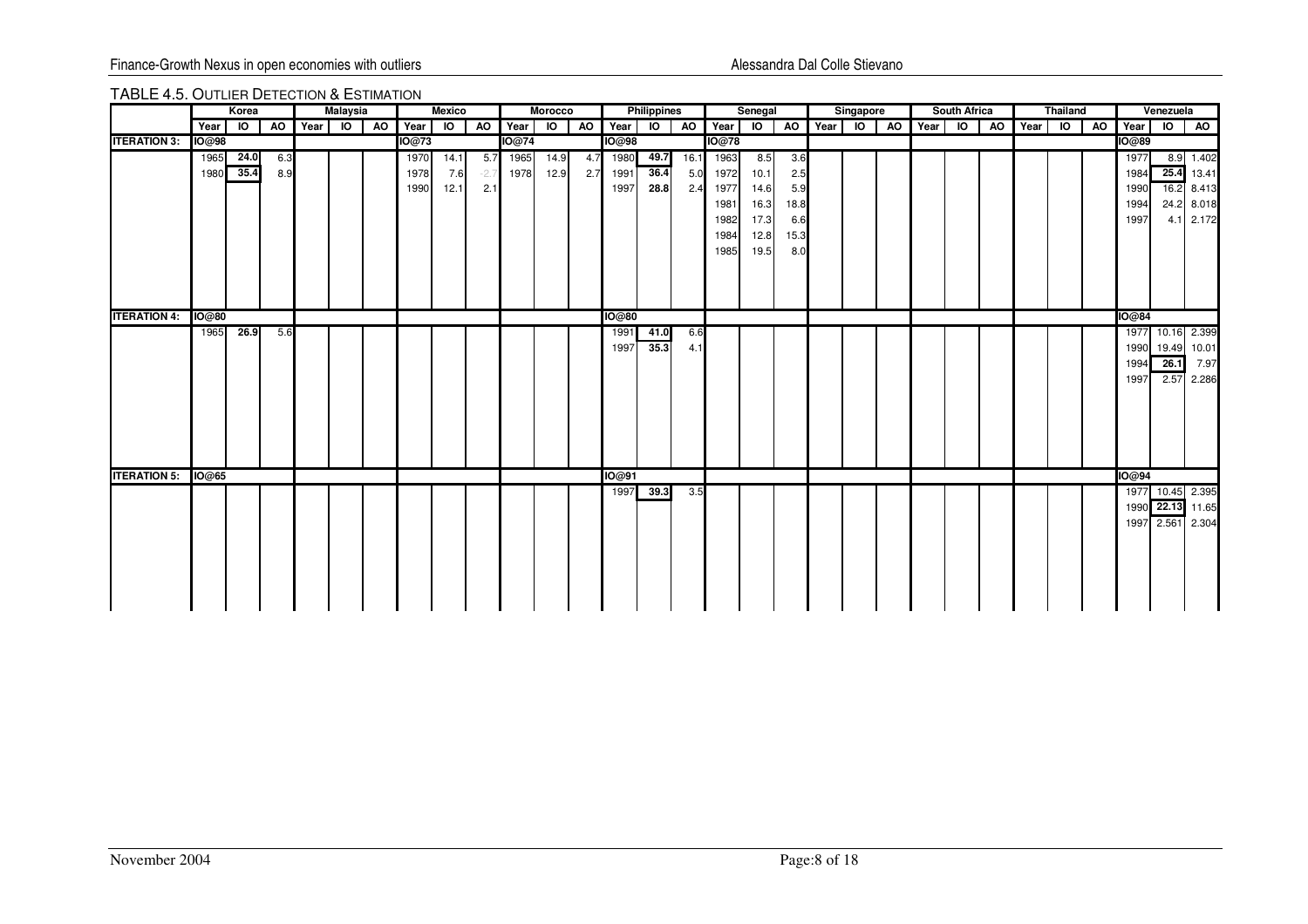### TABLE 4.6. OUTLIER DETECTION & ESTIMATION

|                     |      | Korea     |    | <b>Malaysia</b> |            | <b>Mexico</b> |    |            | <b>Morocco</b> |  | <b>Philippines</b> |  | Senegal |    | Singapore |    |      | <b>South Africa</b> |    |         | <b>Thailand</b> |                |              | Venezuela      |                  |
|---------------------|------|-----------|----|-----------------|------------|---------------|----|------------|----------------|--|--------------------|--|---------|----|-----------|----|------|---------------------|----|---------|-----------------|----------------|--------------|----------------|------------------|
|                     | Year | <b>IO</b> | AO | Year IO         | AO Year IO |               | AO | Year IO AO |                |  | Year IO AO         |  | Year IO | AO | Year IO   | AO | Year | $\overline{10}$     | AO | Year IO |                 | A <sub>0</sub> | Year         | $\overline{a}$ | <b>AO</b>        |
| <b>ITERATION 6:</b> |      |           |    |                 |            |               |    |            |                |  |                    |  |         |    |           |    |      |                     |    |         |                 |                | <b>IO@90</b> |                |                  |
|                     |      |           |    |                 |            |               |    |            |                |  |                    |  |         |    |           |    |      |                     |    |         |                 |                |              |                | 1977 11.71 -9.07 |
|                     |      |           |    |                 |            |               |    |            |                |  |                    |  |         |    |           |    |      |                     |    |         |                 |                |              |                | 1997 17.42 0.008 |
|                     |      |           |    |                 |            |               |    |            |                |  |                    |  |         |    |           |    |      |                     |    |         |                 |                |              |                |                  |
|                     |      |           |    |                 |            |               |    |            |                |  |                    |  |         |    |           |    |      |                     |    |         |                 |                |              |                |                  |
|                     |      |           |    |                 |            |               |    |            |                |  |                    |  |         |    |           |    |      |                     |    |         |                 |                |              |                |                  |
|                     |      |           |    |                 |            |               |    |            |                |  |                    |  |         |    |           |    |      |                     |    |         |                 |                |              |                |                  |
|                     |      |           |    |                 |            |               |    |            |                |  |                    |  |         |    |           |    |      |                     |    |         |                 |                |              |                |                  |
| <b>ITERATION 7:</b> |      |           |    |                 |            |               |    |            |                |  |                    |  |         |    |           |    |      |                     |    |         |                 |                |              |                |                  |
|                     |      |           |    |                 |            |               |    |            |                |  |                    |  |         |    |           |    |      |                     |    |         |                 |                |              |                |                  |
|                     |      |           |    |                 |            |               |    |            |                |  |                    |  |         |    |           |    |      |                     |    |         |                 |                |              |                |                  |
|                     |      |           |    |                 |            |               |    |            |                |  |                    |  |         |    |           |    |      |                     |    |         |                 |                |              |                |                  |
|                     |      |           |    |                 |            |               |    |            |                |  |                    |  |         |    |           |    |      |                     |    |         |                 |                |              |                |                  |
|                     |      |           |    |                 |            |               |    |            |                |  |                    |  |         |    |           |    |      |                     |    |         |                 |                |              |                |                  |
|                     |      |           |    |                 |            |               |    |            |                |  |                    |  |         |    |           |    |      |                     |    |         |                 |                |              |                |                  |
| <b>ITERATION 8:</b> |      |           |    |                 |            |               |    |            |                |  |                    |  |         |    |           |    |      |                     |    |         |                 |                |              |                |                  |
|                     |      |           |    |                 |            |               |    |            |                |  |                    |  |         |    |           |    |      |                     |    |         |                 |                |              |                |                  |
|                     |      |           |    |                 |            |               |    |            |                |  |                    |  |         |    |           |    |      |                     |    |         |                 |                |              |                |                  |
|                     |      |           |    |                 |            |               |    |            |                |  |                    |  |         |    |           |    |      |                     |    |         |                 |                |              |                |                  |
|                     |      |           |    |                 |            |               |    |            |                |  |                    |  |         |    |           |    |      |                     |    |         |                 |                |              |                |                  |
|                     |      |           |    |                 |            |               |    |            |                |  |                    |  |         |    |           |    |      |                     |    |         |                 |                |              |                |                  |

Legend: **significative (i.e. test >**Χ**2(5).9995) dummy in bold Dummy chosen for next iteration**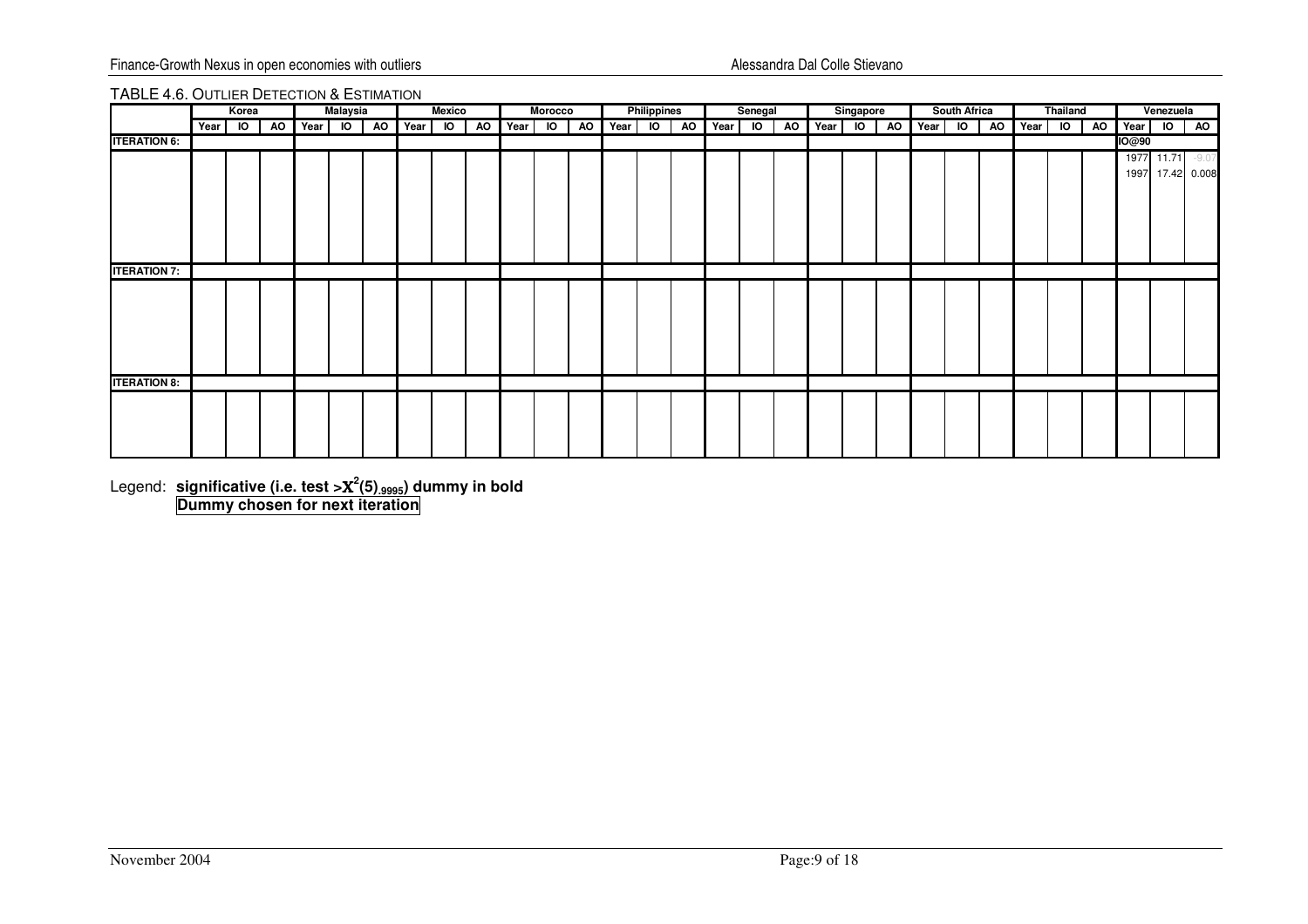TABLE 5: DUMMY VARIABLES AND CRISIS PATTERNS

| Year                                                   | AG           | <b>BR</b> | <b>CL</b> | <b>CH</b>               | <b>TW</b>    | CR         | EY             | GH               | <b>IN</b> | ID   | KO             | <b>MY</b> | <b>MO</b>   | <b>MX</b>   | PH        | SG | <b>SP</b>    | <b>SA</b> | TH      | <b>VE</b> |
|--------------------------------------------------------|--------------|-----------|-----------|-------------------------|--------------|------------|----------------|------------------|-----------|------|----------------|-----------|-------------|-------------|-----------|----|--------------|-----------|---------|-----------|
| 1961                                                   |              |           |           |                         |              |            |                |                  |           |      |                |           |             |             |           |    |              |           |         |           |
| 1962                                                   |              |           |           |                         |              |            |                |                  |           |      |                |           |             |             |           |    |              |           |         |           |
| 1963                                                   |              |           |           |                         |              |            |                |                  |           |      |                |           |             |             |           |    |              |           |         |           |
| 1964                                                   |              |           |           |                         |              |            |                |                  |           |      |                |           |             |             |           |    |              |           |         |           |
| 1965                                                   |              |           |           |                         |              |            |                | 1                | 1         |      |                |           |             |             |           |    |              |           |         |           |
| 1966                                                   |              |           |           |                         |              |            |                |                  |           |      |                |           |             |             |           |    |              |           |         |           |
| 1967                                                   |              |           |           |                         |              |            |                |                  |           |      |                |           |             |             |           |    |              |           |         |           |
| 1968                                                   |              |           |           |                         |              |            |                |                  |           |      |                |           |             |             |           |    |              |           |         |           |
| 1969                                                   |              |           |           |                         |              |            |                |                  |           |      |                |           |             |             |           |    |              |           |         |           |
| 1970                                                   |              |           |           |                         |              |            |                |                  |           |      |                |           |             |             |           |    |              |           |         |           |
| 1971                                                   |              |           |           |                         |              |            |                | 1                |           |      |                |           |             |             |           |    |              |           |         |           |
| 1972                                                   |              |           |           |                         |              |            |                |                  |           |      |                |           |             |             |           |    |              |           |         |           |
| 1973                                                   |              |           |           |                         |              |            |                |                  |           |      |                |           |             | 1           |           |    | 1            |           |         |           |
| 1974                                                   |              |           |           |                         | 1            |            |                |                  | 1         |      | 1              | 1         | 1           |             | 1         |    |              |           |         |           |
| 1975                                                   |              |           |           |                         |              |            |                | 1                |           | 1    |                |           |             |             |           |    |              |           |         |           |
| 1976                                                   |              |           |           |                         |              |            |                |                  |           |      |                |           |             |             |           |    |              |           |         |           |
| 1977                                                   |              | 1         |           |                         |              |            |                |                  |           |      |                |           |             |             |           |    |              |           |         |           |
| 1978                                                   |              |           |           |                         |              |            |                | 1                |           |      |                |           |             |             |           |    |              |           |         |           |
| 1979                                                   |              |           |           |                         |              |            |                |                  |           |      |                |           |             |             |           |    |              |           |         |           |
| 1980                                                   |              |           |           |                         |              |            |                |                  |           |      | 1 <sub>l</sub> |           |             |             |           |    |              |           |         |           |
| 1981                                                   |              |           |           |                         |              |            | 1 <sub>l</sub> |                  |           |      |                |           |             |             |           |    |              |           |         |           |
| 1982                                                   |              |           |           |                         |              | 1          |                |                  |           |      |                |           |             |             |           |    |              |           |         |           |
| 1983                                                   |              |           |           |                         |              |            |                |                  |           |      |                |           |             |             |           |    |              |           |         |           |
| 1984                                                   |              |           |           |                         |              |            |                |                  |           |      |                |           |             |             | 11        |    |              |           |         |           |
| 1985                                                   | $\mathbf{1}$ |           |           |                         |              |            |                |                  |           |      |                |           |             |             |           |    |              |           |         |           |
|                                                        |              |           |           |                         |              |            |                |                  |           |      |                |           |             |             |           |    |              |           |         |           |
|                                                        |              |           |           |                         |              |            |                |                  |           |      |                |           |             |             |           |    |              |           |         |           |
| $\begin{array}{c} 1986 \\ 1987 \\ 1988 \\ \end{array}$ |              |           |           |                         |              |            |                |                  |           |      |                |           |             |             |           |    |              |           |         |           |
| 1989                                                   |              |           |           |                         |              |            |                |                  |           |      |                |           |             |             |           |    |              |           |         |           |
| 1990                                                   |              |           |           |                         |              |            |                |                  |           |      |                |           |             |             |           |    |              |           |         |           |
|                                                        |              |           |           |                         |              |            |                |                  |           |      |                |           |             |             |           |    |              |           |         |           |
| 1991                                                   |              |           |           |                         |              |            |                |                  |           |      |                |           |             |             |           |    |              |           |         |           |
| 1992                                                   |              |           |           |                         |              |            |                |                  |           |      |                |           |             |             |           |    |              |           |         |           |
| 1993                                                   |              |           |           | 1                       |              |            |                |                  |           |      |                |           |             |             |           |    |              |           |         |           |
| 1994                                                   |              |           |           |                         |              |            |                |                  |           |      |                |           |             |             |           | 11 |              |           |         |           |
| 1995                                                   |              |           |           |                         |              |            |                |                  |           |      |                |           |             |             |           |    |              |           |         |           |
| 1996                                                   |              |           |           |                         |              |            |                |                  |           |      |                |           |             |             |           |    |              |           |         |           |
| 1997                                                   |              |           |           |                         |              |            |                |                  |           |      |                |           |             |             |           |    |              |           | 11      |           |
| 1998                                                   |              |           |           |                         |              |            |                |                  |           |      |                |           |             |             | 1         |    |              |           |         |           |
| 1999                                                   |              |           |           |                         |              |            |                |                  |           |      |                |           |             |             |           |    |              | 1         |         |           |
| 2000                                                   |              |           |           |                         |              |            |                |                  |           |      |                |           |             |             |           |    |              |           |         |           |
| 2001                                                   |              |           |           |                         |              |            |                | 1                |           |      |                |           |             |             |           |    |              |           |         |           |
| Nr of                                                  |              |           |           |                         |              |            |                |                  |           |      |                |           |             |             |           |    |              |           |         |           |
| dummies                                                | $\mathbf 3$  | $\bf8$    | ${\bf 3}$ | $\overline{\mathbf{4}}$ | $\mathbf{1}$ | $\bf 2$    | $\mathbf 2$    | $\boldsymbol{9}$ | ${\bf 5}$ | 1    | ${\bf 5}$      | $\bf 2$   | $\mathbf 2$ | $\mathbf 3$ | ${\bf 5}$ | 3  | $\mathbf{1}$ | 3         | $\bf 2$ | 6         |
| Nr of yrs of                                           |              |           |           |                         |              |            |                |                  |           |      |                |           |             |             |           |    |              |           |         |           |
| crisis                                                 | $16\,$       | 14        | 11        |                         |              | ${\bf 10}$ | 8              | 8                |           | $16$ | $\bf 7$        | 4         | 6           | 15          | $12\,$    | 14 |              | ${\bf 5}$ | 4       | 14        |
|                                                        |              |           |           |                         |              |            |                |                  |           |      |                |           |             |             |           |    |              |           |         |           |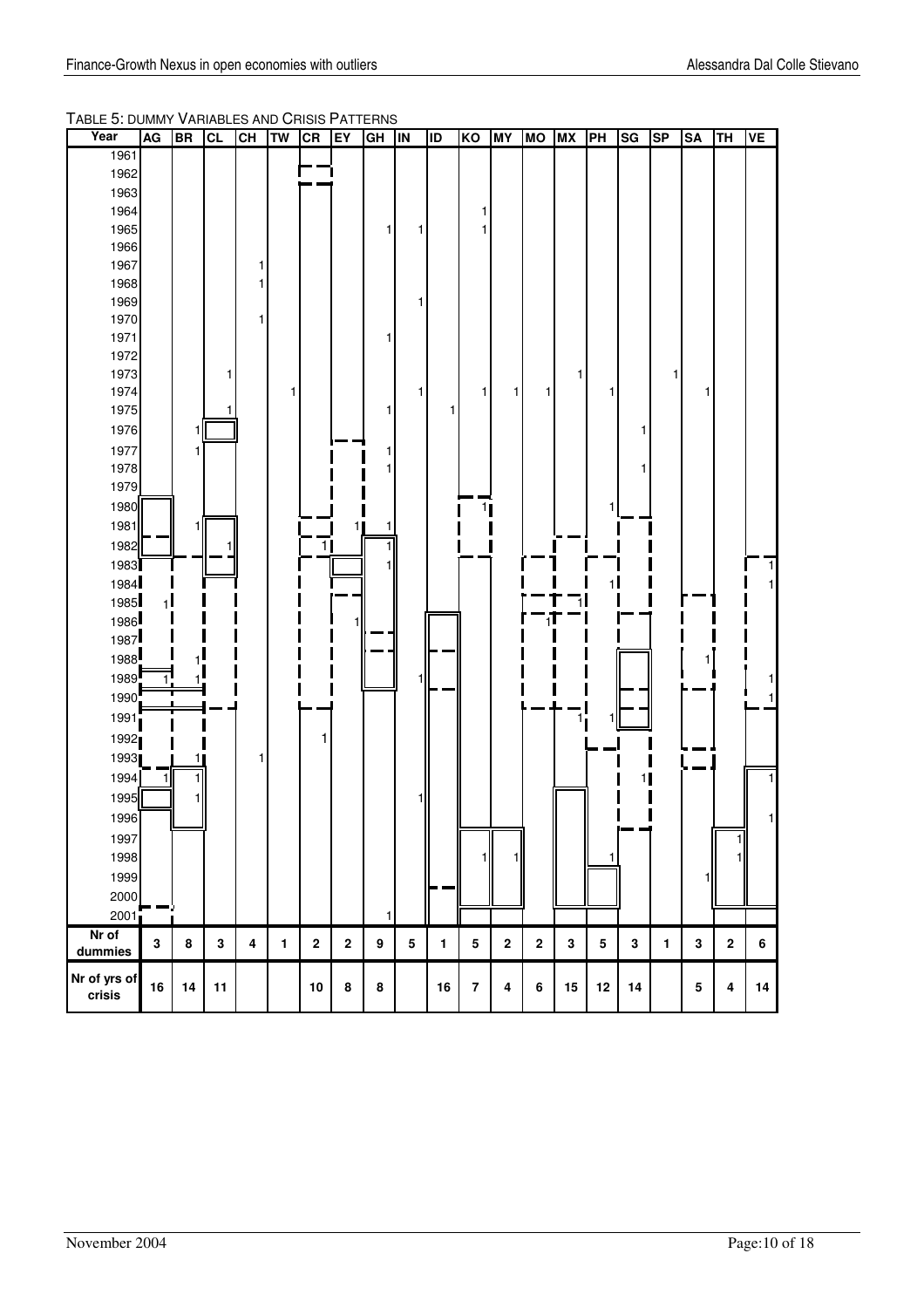# TABLE 6. EIGENVALUES AND COINTEGRATION TEST

|                            |                                          |                                    |                  |                                     |                |              | Asymptotic quantiles for           |                      |                                                  |                |                |
|----------------------------|------------------------------------------|------------------------------------|------------------|-------------------------------------|----------------|--------------|------------------------------------|----------------------|--------------------------------------------------|----------------|----------------|
|                            |                                          |                                    |                  | Model with no trend in data & in CE |                |              |                                    |                      | Model with Linear trend in data & no trend in CE |                |                |
| <b>Trace Test</b>          | 1%                                       | 84.84                              | 60.81            | 40.78                               | 24.69          | 12.53        | 77.29                              | 54.23                | 35.21                                            | 19.62          | 6.93           |
|                            | 5%                                       | 76.81                              | 53.94            | 35.07                               | 20.16          | 9.14         | 69.61                              | 47.71                | 29.8                                             | 15.41          | 3.84           |
|                            |                                          |                                    |                  |                                     |                |              |                                    |                      |                                                  |                |                |
| <b>Max-Eigenvalue Test</b> | 1%                                       | 39.47                              | 33.00            | 26.47                               | 19.69          | 12.53        | 38.42                              | 31.99                | 25.36                                            | 18.14          | 6.63           |
|                            | 5%                                       | 34.56                              | 26.41            | 22.17                               | 15.79          | 9.14         | 33.62                              | 27.38                | 21.03                                            | 14.16          | 3.84           |
| Country                    |                                          | <b>Eigenvalues at most</b><br>None | 1 CE             | 2 CE                                | 3 CE           | 4 CE         | Eigenvalues at most<br><b>None</b> | 1 CE                 | 2 CE                                             | 3 CE           | 4 CE           |
|                            |                                          |                                    |                  |                                     |                |              |                                    |                      |                                                  |                |                |
| Argentina                  | Eigenvalue                               | 0.999<br>330.3 **                  | 0.69             | 0.38<br>38.43 *                     | 0.34           | 0.12         |                                    |                      |                                                  |                |                |
|                            | <b>Trace Test</b>                        |                                    | 83.17 **         |                                     | 20.35 *        | 4.76         |                                    |                      |                                                  |                |                |
| <b>Brazil</b>              | Max-Eigenvalue Test<br>Eigenvalue        | 247.2 **<br>0.987                  | 44.74 **<br>0.74 | 18.08<br>0.64                       | 15.60<br>0.41  | 4.76<br>0.10 |                                    |                      |                                                  |                |                |
|                            | <b>Trace Test</b>                        | 278.2 **                           | $114.0**$        | 63.47 **                            | 24.30 *        | 4.13         |                                    |                      |                                                  |                |                |
|                            | Max-Eigenvalue Test                      | 164.2 **                           | 50.55 **         | 39.17 **                            | 20.18 *        | 4.13         |                                    |                      |                                                  |                |                |
| Chile                      | Eigenvalue                               |                                    |                  |                                     |                |              | 0.7265                             | 0.5949               | 0.352                                            | 0.1928         | 0.000          |
|                            | <b>Trace Test</b>                        |                                    |                  |                                     |                |              | 108.2 **                           | 58.97 **             | 24.63                                            | 8.15           | 0.01           |
|                            | Max-Eigenvalue Test                      |                                    |                  |                                     |                |              | 49.3 **                            | 34.34 **             | 16.48                                            | 8.14           | 0.01           |
| China                      | Eigenvalue                               |                                    |                  |                                     |                |              | 0.6553                             | 0.4826               | 0.356                                            | 0.2534         | 0.005          |
|                            | <b>Trace Test</b><br>Max-Eigenvalue Test |                                    |                  |                                     |                |              | 93.5 **<br>40.5 **                 | 53.05 *<br>25.04     | 28.01<br>16.72                                   | 11.29<br>11.10 | 0.19<br>0.19   |
| <b>Chinese Taipei</b>      | Eigenvalue                               |                                    |                  |                                     |                |              | 0.80                               | 0.66                 | 0.48                                             | 0.30           | 0.17           |
|                            | <b>Trace Test</b>                        |                                    |                  |                                     |                |              | 148.6 **                           | 86.69 **             | 45.70 **                                         | 20.59 **       | $6.91*$        |
|                            | Max-Eigenvalue Test                      |                                    |                  |                                     |                |              | 61.90 **                           | 40.99 **             | $25.11*$                                         | 13.68          | $6.91**$       |
| <b>Costa Rica</b>          | Eigenvalue                               |                                    |                  |                                     |                |              | 0.7298                             | 0.4724               | 0.3279                                           | 0.1683         | 0.079          |
|                            | <b>Trace Test</b>                        |                                    |                  |                                     |                |              | 99.3 **                            | 49.53 *              | 25.23                                            | 10.13          | 3.13           |
|                            | Max-Eigenvalue Test                      |                                    |                  |                                     |                |              | 49.7 **                            | 24.30                | 15.10                                            | 7.00           | 3.13           |
| Egypt                      | Eigenvalue                               | 0.70                               | 0.46             | 0.39                                | 0.30           | 0.02         |                                    |                      |                                                  |                |                |
|                            | <b>Trace Test</b><br>Max-Eigenvalue Test | 102.3 **                           | 56.46 *          | 33.12<br>18.82                      | 14.31<br>13.39 | 0.91<br>0.91 |                                    |                      |                                                  |                |                |
| Ghana                      | Eigenvalue                               | 45.83 **<br>0.825                  | 23.33<br>0.79    | 0.65                                | 0.33           | 0.03         |                                    |                      |                                                  |                |                |
|                            | <b>Trace Test</b>                        | 182.1 **                           | 115.8 **         | 56.50 **                            | 16.52          | 1.29         |                                    |                      |                                                  |                |                |
|                            | Max-Eigenvalue Test                      | 66.2 **                            | 59.33 **         | 39.98 **                            | 15.23          | 1.29         |                                    |                      |                                                  |                |                |
| India                      | Eigenvalue                               |                                    |                  |                                     |                |              | 0.8431                             | 0.6902               | 0.4848                                           | 0.1649         | 0.093          |
|                            | <b>Trace Test</b>                        |                                    |                  |                                     |                |              | 150.7 **                           | 80.29 **             | 35.76 **                                         | 10.55          | 3.71           |
|                            | Max-Eigenvalue Test                      |                                    |                  |                                     |                |              | 70.4 **                            | 44.54 **             | 25.20 *                                          | 6.85           | 3.71           |
| Indonesia                  | Eigenvalue<br><b>Trace Test</b>          |                                    |                  |                                     |                |              | 0.68<br>90.74 **                   | 0.50<br>51.48 *      | 0.35                                             | 0.23<br>13.13  | 0.12<br>4.39 * |
|                            | Max-Eigenvalue Test                      |                                    |                  |                                     |                |              | 39.25 **                           | 23.83                | 27.65<br>14.53                                   | 8.73           | 4.39 *         |
| Korea                      | Eigenvalue                               | 0.84                               | 0.71             | 0.60                                | 0.34           | 0.12         |                                    |                      |                                                  |                |                |
|                            | <b>Trace Test</b>                        | 173.8 **                           | 103.6 **         | 55.94 **                            | $21.07$ *      | 5.05         |                                    |                      |                                                  |                |                |
|                            | Max-Eigenvalue Test                      | 70.22 **                           | 47.64 **         | 34.87 **                            | 16.02 *        | 5.05         |                                    |                      |                                                  |                |                |
| <b>Malaysia</b>            | Eigenvalue                               |                                    |                  |                                     |                |              | 0.7913                             | 0.2943               | 0.2899                                           | 0.0454         | 0.00           |
|                            | <b>Trace Test</b>                        |                                    |                  |                                     |                |              | 87.6 **                            | 28.03                | 14.78                                            | 1.77           | 0.01           |
|                            | Max-Eigenvalue Test                      |                                    |                  |                                     |                |              | 59.5 **                            | 13.25                | 13.01                                            | 1.77           | 0.01           |
| <b>Mexico</b>              | Eigenvalue<br><b>Trace Test</b>          | 0.76<br>110.0 **                   | 0.53<br>61.79 ** | 0.42<br>36.40 *                     | 0.35<br>17.76  | 0.09<br>3.23 |                                    |                      |                                                  |                |                |
|                            | Max-Eigenvalue Test                      | 48.25                              | 25.39            | 18.64                               | 14.52          | 3.23         |                                    |                      |                                                  |                |                |
| <b>Morocco</b>             | Eigenvalue                               | 0.720                              | 0.53             | 0.33                                | 0.24           | 0.02         |                                    |                      |                                                  |                |                |
|                            | <b>Trace Test</b>                        | $103.1$ **                         | 54.63 *          | 26.15                               | 10.96          | 0.71         |                                    |                      |                                                  |                |                |
|                            | Max-Eigenvalue Test                      | 48.4 **                            | 28.48 *          | 15.19                               | 10.25          | 0.71         |                                    |                      |                                                  |                |                |
| <b>Philippines</b>         | Eigenvalue                               | 0.696                              | 0.55             | 0.34                                | 0.20           | 0.04         |                                    |                      |                                                  |                |                |
|                            | <b>Trace Test</b>                        | $101.3$ **                         | 56.09 *          | 25.68                               | 9.95           | 1.44         |                                    |                      |                                                  |                |                |
| Senegal                    | Max-Eigenvalue Test<br>Eigenvalue        | 45.3 **                            | $30.41$ *        | 15.74                               | 8.51           | 1.44         | 0.5915                             | 0.5257               | 0.3761                                           | 0.1033         | 0.00           |
|                            | <b>Trace Test</b>                        |                                    |                  |                                     |                |              | 84.4 **                            | $50.42$ *            | 22.08                                            | 4.15           | 0.00           |
|                            | Max-Eigenvalue Test                      |                                    |                  |                                     |                |              | $34.0*$                            | 28.34 *              | 17.93                                            | 4.15           | 0.00           |
| Singapore                  | Eigenvalue                               | 0.72                               | 0.60             | 0.48                                | 0.36           | 0.12         |                                    |                      |                                                  |                |                |
|                            | <b>Trace Test</b>                        | 122.8 **                           | 77.40 **         | 44.62 **                            | $21.00*$       | 4.71         |                                    |                      |                                                  |                |                |
|                            | Max-Eigenvalue Test                      | 45.44 **                           | 32.78 *          | 23.62 *                             | 16.29 *        | 4.71         |                                    |                      |                                                  |                |                |
| <b>South Africa</b>        | Eigenvalue                               |                                    |                  |                                     |                |              | 0.74                               | 0.66                 | 0.37                                             | 0.14           | 0.03           |
|                            | <b>Trace Test</b><br>Max-Eigenvalue Test |                                    |                  |                                     |                |              | $104.2$ **<br>45.50 **             | 58.72 **<br>36.78 ** | 21.94                                            | 6.20           | 1.18           |
| <b>Thailand</b>            | Eigenvalue                               | 0.57                               | 0.48             | 0.33                                | 0.28           | 0.15         |                                    |                      | 15.73                                            | 5.02           | 1.18           |
|                            | <b>Trace Test</b>                        | $91.3$ **                          | 58.96 *          | 33.80                               | 18.53          | 6.10         |                                    |                      |                                                  |                |                |
|                            | Max-Eigenvalue Test                      | 32.34                              | 25.17            | 15.27                               | 12.43          | 6.10         |                                    |                      |                                                  |                |                |
| Venezuela                  | Eigenvalue                               |                                    |                  |                                     |                |              | 0.8027                             | 0.51                 | 0.3576                                           | 0.2112         | 0.08           |
|                            | <b>Trace Test</b>                        |                                    |                  |                                     |                |              | 118.0 **                           | 56.27 **             | 29.16                                            | 12.34          | 3.33           |
|                            | Max-Eigenvalue Test                      |                                    |                  |                                     |                |              | 61.7 **                            | 27.11                | 16.82                                            | 9.01           | 3.33           |

Legend: \*\* = accept eigenvalue @5% level

 $\bullet$  = accept eigenvalue  $@1\%$  level

Please note that, as in Bohn Nielsen (2003), critical values have been taken from J.A. Doornik (1998) as opposed to Osterwald-Lenum (1992)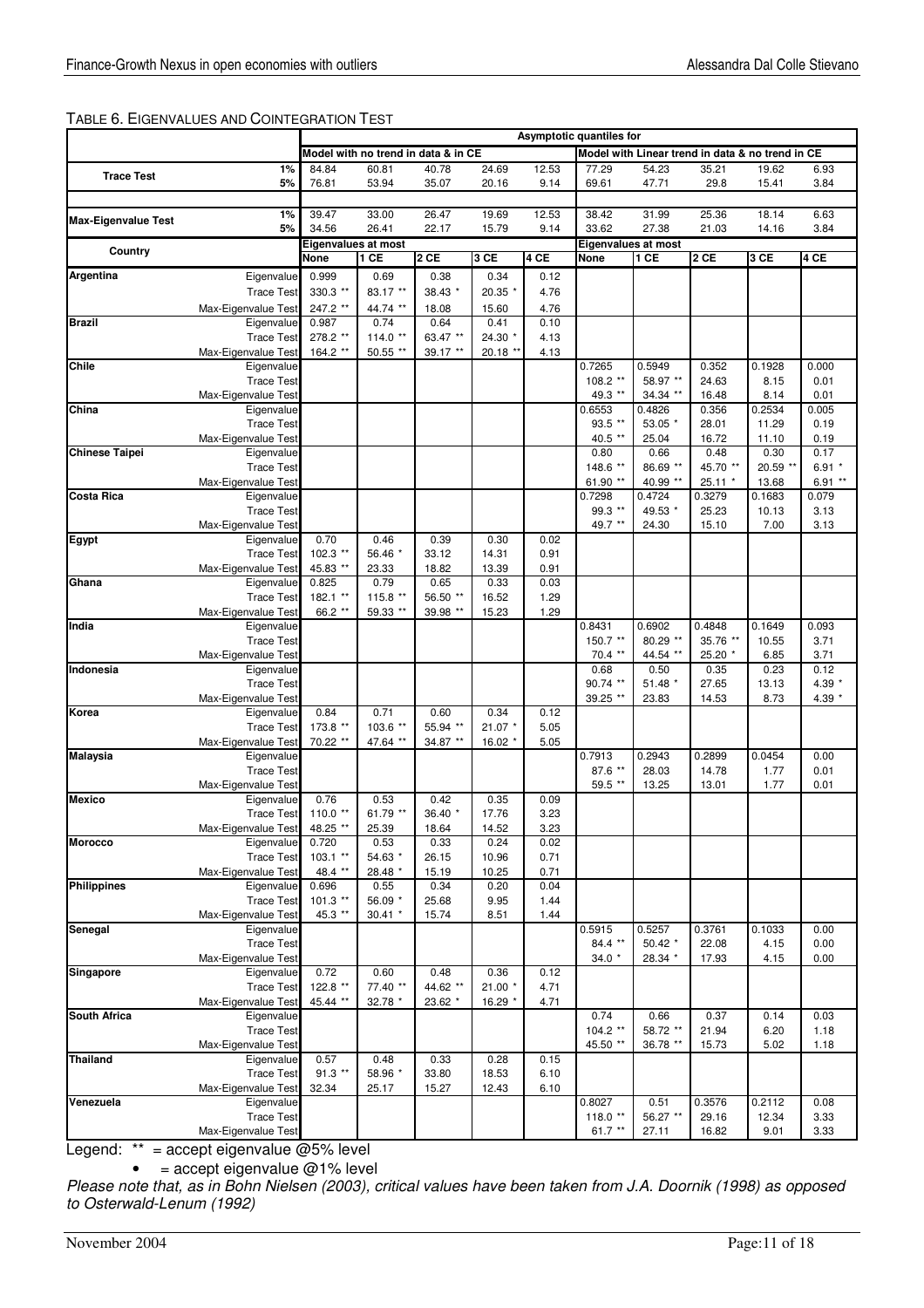# TABLE 7. PARAMETERS' RESTRICTIONS

| I. LOW INCOME COUNTRIES |  |
|-------------------------|--|
|-------------------------|--|

|                 |               |               | <b>First Cointegrating Vector</b> |               |                                                                        |                |               |               |               | <b>Second Cointegrating Vector</b>                    |                |             |            | Restrict.  |
|-----------------|---------------|---------------|-----------------------------------|---------------|------------------------------------------------------------------------|----------------|---------------|---------------|---------------|-------------------------------------------------------|----------------|-------------|------------|------------|
| Country         |               |               |                                   |               | CR= $β_{1.0}$ + $β_{1.2}$ YC+ $β_{1.3}$ KC+ $β_{1.4}$ OP+ $β_{1.5}$ RR |                |               |               |               | YC = $β_{20}$ + $β_{23}$ KC+ $β_{24}$ OP+ $β_{25}$ RR |                | <b>OR</b>   | <b>IMF</b> | on Foreign |
|                 | $\beta_{1,0}$ | $\beta_{1,2}$ | $\beta_{1,3}$                     | $\beta_{1,4}$ | $\beta_{1,5}$                                                          | $\alpha_{1,1}$ | $\beta_{2,0}$ | $\beta_{2,3}$ | $\beta_{2,4}$ | $\beta_{2,5}$                                         | $\alpha_{2,2}$ | $\chi^2(1)$ | art. 8     | Establ.    |
|                 | [t-val]       | [t-val]       | [t-val]                           | [t-val]       | [t-val]                                                                | [t-val]        | [t-val]       | [t-val]       | [t-val]       | [t-val]                                               | [t-val]        | $[p-value]$ |            |            |
| Ghana           | $-0.14$       | $-0.10$       | 0.10                              | 0.07          | 0.001                                                                  | $-0.44$        | 6.53          | $-0.39$       | 0.45          | $-0.01$                                               | $-0.01$        | 0.00        | 21/02/94   | 0          |
|                 | $-1.91$       | $-3.54$       | 3.54                              | 5.62          | 4.8                                                                    | $-4.14$        | 6.25          | $-2.49$       | 5.30          | $-47.26$                                              | $-0.33$        | 96%         |            |            |
| <b>I</b> India  | 1.20          | $-0.58$       | 0.58                              | $-0.45$       | 0.11                                                                   | $-0.009$       | 0.19          | 0.997         | $-0.30$       | $-0.02$                                               | $-0.152$       | 2.16        | 20/08/94   | 3.5        |
|                 |               | $-0.65$       | 0.65                              | $-1.09$       | 49.71                                                                  | $-0.99$        |               | 23.93         | $-3.38$       | $-9.50$                                               | $-1.44$        | 14%         |            |            |
| <b>ISenegal</b> | $-0.10$       | $-0.14$       | 0.14                              | 0.11          | $-0.004$                                                               | $-0.07$        | 14.87         | $-0.90$       | $-0.44$       | $-0.01$                                               | $-0.22$        | 0.07        | 01/06/96   |            |
|                 |               | $-1.59$       | l.59                              | 0.70          | $-4.00$                                                                | $-2.19$        |               | $-7.21$       | $-3.13$       | $-7.12$                                               | $-2.83$        | 79%         |            |            |

# II. LOW MIDDLE INCOME COUNTRIES

|                    | <b>First Cointegrating Vector</b> |               |               |               |                                                                                        |                |                                                                       |               |               | <b>Second Cointegrating Vector</b> |                |             |            | Restrict.  |
|--------------------|-----------------------------------|---------------|---------------|---------------|----------------------------------------------------------------------------------------|----------------|-----------------------------------------------------------------------|---------------|---------------|------------------------------------|----------------|-------------|------------|------------|
| Country            |                                   |               |               |               | $CR = \beta_{1.0} + \beta_{1.2} YC + \beta_{1.3} KC + \beta_{1.4} OP + \beta_{1.5} RR$ |                | $YC = \beta_{2.0} + \beta_{2.3} KC + \beta_{2.4} OP + \beta_{2.5} RR$ |               |               |                                    |                |             | <b>IMF</b> | on Foreign |
|                    | $\beta_{1,0}$                     | $\beta_{1,2}$ | $\beta_{1,3}$ | $\beta_{1,4}$ | $\beta_{1,5}$                                                                          | $\alpha_{1.1}$ | $\beta_{2,0}$                                                         | $\beta_{2,3}$ | $\beta_{2,4}$ | $\beta_{2,5}$                      | $\alpha_{2.2}$ | $\chi^2(1)$ | art. 8     | Establ.    |
|                    | [t-val]                           | [t-val]       | [t-val]       | [t-val]       | [t-val]                                                                                | [t-val]        | [t-val]                                                               | [t-val]       | $[t-val]$     | [t-val]                            | [t-val]        | $[p-value]$ |            |            |
| China              | $-2.60$                           | 0.18          |               | 0.56          | 0.07                                                                                   | $-0.16$        | $-0.72$                                                               | 0.96          |               | 0.05                               | $-0.05$        | 2.16II      | 01/12/96   | 3          |
|                    |                                   | 1.96          |               | 4.72          | 5.03                                                                                   | $-1.26$        |                                                                       | 17.54         |               | 5.59                               | $-0.57$        | 14%         |            |            |
| Egypt              | 2.28                              | $-0.54$       | 0.54          | $-0.57$       | 0.04                                                                                   | $-0.19$        | $-0.22$                                                               | 0.81          | 0.15          | 0.03                               | $-0.43$        | 0.00        |            | 3          |
|                    | 2.19                              | $-4.27$       | 4.27          | $-2.57$       | 43.9                                                                                   | $-1.86$        | $-0.24$                                                               | 24.04         | 0.88          | 30.32                              | $-4.00$        | 96%         |            |            |
| Indonesia          | $-0.04$                           | $-0.72$       | 0.72          | 0.01          | 0.01                                                                                   | $-0.16$        | 1.94                                                                  | 0.56          | 0.15          | $-0.0004$                          | $-0.85$        | 0.01        | 07/05/88   | 3          |
|                    |                                   | $-7.13$       | 7.13          | 0.02          | 16.50                                                                                  | $-2.14$        |                                                                       | 79.75         | 2.63          | $-0.89$                            | $-2.28$        | 94%         |            |            |
| <b>Morocco</b>     | 2.39                              | $-0.76$       | 0.76          | $-0.41$       | $-0.04$                                                                                | $-0.10$        | $-2.72$                                                               | $-0.40$       | $-0.24$       |                                    | $-0.54$        | 0.02        | 21/01/93   | 0.5        |
|                    | 2.87                              | $-5.48$       | 5.48          | $-2.18$       | $-7.24$                                                                                | $-1.76$        | $-10.11$                                                              | $-17.03$      | $-3.69$       |                                    | $-2.64$        | 90%         |            |            |
| <b>Philippines</b> | $-2.28$                           | $-0.04$       | 0.04          | 0.60          | $-0.02$                                                                                | $-0.04$        | 4.07                                                                  | 0.30          | 0.11          | $-0.02$                            | $-0.13$        | 0.01        | 08/09/95   | 3          |
|                    |                                   | $-0.24$       | 0.24          | 8.02          | $-8.81$                                                                                | $-0.74$        |                                                                       | 6.50          | 2.42          | $-8.53$                            | $-1.54$        | 94%         |            |            |
| <b>Thailand</b>    | $-5.18$                           | 0.41          |               | 0.53          | $-0.01$                                                                                | $-0.13$        | $-0.06$                                                               | 0.86          |               | 0.004                              | $-0.15$        | 2.59        | 04/05/90   | 3          |
|                    | $-9.80$                           | 2.38          |               | 1.74          | $-0.79$                                                                                | $-3.94$        | $-0.44$                                                               | 49.93         |               | 1.53                               | $-1.59$        | 11%         |            |            |

# III. HIGH MIDDLE INCOME COUNTRIES

|                     |               |               | <b>First Cointegrating Vector</b> |               |                                                                                                 |                |                  | <b>Second Cointegrating Vector</b> |               |                                                                       |                |             |              | Restrict.  |
|---------------------|---------------|---------------|-----------------------------------|---------------|-------------------------------------------------------------------------------------------------|----------------|------------------|------------------------------------|---------------|-----------------------------------------------------------------------|----------------|-------------|--------------|------------|
| Country             |               |               |                                   |               | $CR = \beta_{1.0} + \beta_{1.2}$ YC+β <sub>1.3</sub> KC+β <sub>1.4</sub> OP+β <sub>1.5</sub> RR |                |                  |                                    |               | $YC = \beta_{2.0} + \beta_{2.3} KC + \beta_{2.4} OP + \beta_{2.5} RR$ |                | <b>OR</b>   | <b>IMF</b>   | on Foreign |
|                     | $\beta_{1,0}$ | $\beta_{1,2}$ | $\beta_{1,3}$                     | $\beta_{1,4}$ | $\beta_{1,5}$                                                                                   | $\alpha_{1.1}$ | $\beta_{2,0}$    | $\beta_{2,3}$                      | $\beta_{2,4}$ | $\beta_{2,5}$                                                         | $\alpha_{2,2}$ | $\chi^2(1)$ | art. 8       | Establ.    |
|                     | [t-val]       | [t-val]       | [t-val]                           | $[t-val]$     | [t-val]                                                                                         | [t-val]        | $[t-val]$        | $[t-val]]$                         | $[t-val]$     | [t-val]                                                               | [t-val]        | [p-val]     |              |            |
| Argentina           | $-0.7$        | $-0.52$       | 0.52                              | 0.1           | 0.000                                                                                           | $-0.344$       | $-0.9$           | 1.00                               |               | 0.002                                                                 | $-0.21$        | 1.46II      | 14/05/68     |            |
|                     | $-4.9$        | $-5.4$        | 5.4                               | 6.0           | $-106.8$                                                                                        | $-2.9$         | $-0.9$           | 10.0                               |               | 156.1                                                                 | $-2.8$         | 23%         |              |            |
| <b>Brazil</b>       | $-4.15$       | 0.65          |                                   | $-0.29$       | $-0.0002$                                                                                       | $-0.12$        | 0.21             | 0.91                               | $-0.11$       |                                                                       | $-0.22$        | 0.35        | 30/11/99     |            |
|                     | $-21.37$      | 20.15         |                                   | $-7.59$       | $-25.72$                                                                                        | $-1.58$        | 2.26             | 62.23                              | $-5.34$       |                                                                       | $-0.92$        | 56%         |              |            |
| Chile               | $-2.8$        | $-0.45$       | 0.45                              | 0.7           | 0.006                                                                                           | $-0.333$       | 2.0 <sub>l</sub> | 0.2 <sub>l</sub>                   | 0.99          | $-0.004$                                                              | $-0.12$        | 0.10        | 27/07/77     | 2.5        |
|                     |               | $-1.42$       | 1.42                              | 4.37          | 9.35                                                                                            | $-7.51$        |                  | 2.02                               | 7.07          | $-6.53$                                                               | $-1.48$        | 76%         |              |            |
| <b>Costa Rica</b>   | $-2.00$       | 0.09          |                                   | 0.41          | $-0.03$                                                                                         | $-0.32$        | 1.87             | 0.50                               | 0.48          | $-0.02$                                                               | $-0.02$        | 2.03        | 01/02/65     |            |
|                     |               | 0.44          |                                   | 1.95          | $-138.6$                                                                                        | $-3.33$        |                  | 9.13                               | 4.52          | $-88.43$                                                              | $-0.08$        | 15%         |              |            |
| <b>Malaysia</b>     | $-3.66$       | $-0.98$       | 0.98                              | 0.70          |                                                                                                 | $-0.54$        | 1.86             | 0.48                               | 0.36          | $-0.02$                                                               | $-0.24$        | 0.08        | 11/11/68     |            |
|                     |               | $-3.76$       | 3.76                              | 4.23          |                                                                                                 | $-2.77$        |                  | 15.83                              | 5.88          | $-8.50$                                                               | $-2.73$        | 78%         |              |            |
| <b>Mexico</b>       | 0.49          | $-0.26$       | 0.26                              | $-0.12$       | 0.01                                                                                            | $-0.10$        | $-0.05$          | 0.84                               | 0.07          | $-0.001$                                                              | $-0.71$        | 0.36        | 12/11/46     |            |
|                     | 1.7304        | $-1.33$       | 1.33                              | $-8.13$       | 78.09                                                                                           | $-0.30$        | $-0.64$          | 90.93                              | 21.23         | $-7.36$                                                               | $-0.76$        | 55%         |              |            |
| <b>South Africa</b> | $-4.53$       | $-0.88$       | 0.88                              | 0.97          |                                                                                                 | $-0.121$       | 4.08             | 0.40                               | 0.11          | $-0.004$                                                              | $-0.64$        | 5.53        | 15/09/73     | $\Omega$   |
|                     |               | $-1.78$       | 1.78                              | 3.06          |                                                                                                 | $-1.37$        |                  | 9.02                               | 2.49          | $-3.62$                                                               | $-1.70$        | 2%          |              |            |
| Venezuela           | 1.37          | $-0.26$       | 0.26                              | $-0.32$       | $-0.01$                                                                                         | $-0.07$        | 10.55            | $-0.07$                            | $-0.39$       | 0.001                                                                 | $-0.03$        | 0.00        |              |            |
|                     |               | $-1.62$       | 1.62                              | $-1.52$       | $-9.27$                                                                                         | $-1.48$        |                  | $-0.84$                            | $-4.24$       | 1.32                                                                  | $-0.54$        |             | 95% 01/07/76 |            |

# IV. HIGH INCOME COUNTRIES

| <b>Chinese Taipei</b> | $-6.27$ | 0.76    |                  |      | 0.12  | $-0.01$ | 0.54  | 0.41 I | 0.94 | 0.07    | $-0.11$  | 5.18  |                 | 3   |
|-----------------------|---------|---------|------------------|------|-------|---------|-------|--------|------|---------|----------|-------|-----------------|-----|
|                       |         | 15.60   |                  |      | 11.75 | $-0.16$ |       | 6.86   | 8.78 | 11.20   | $-1.79$  | 2% II |                 |     |
| Korea                 | $-0.47$ | $-0.18$ | 0.18             | 0.40 | 0.01  | $-0.06$ | 2.38  | 0.56   | 0.30 | 0.003   | $-0.002$ |       | $0.00$ 01/11/88 | 3   |
|                       | $-2.12$ | $-1.06$ | .06 <sub>l</sub> | 5.03 | 8.97  | $-0.80$ | 11.23 | 11.38  | 3.97 | 2.00    | $-0.02$  | 98%I  |                 |     |
| Singapore             | 0.48    | $-0.76$ | 0.76             |      | 0.02  | $-0.02$ | 2.13  | 0.67   | 0.10 | $-0.02$ | $-0.004$ | 0.03  | 09/11/68        | 3.5 |
|                       | .53     | $-3.38$ | 3.38             |      | .66   | $-0.20$ | 4.74  | 13.82  | 0.87 | $-1.73$ | $-0.05$  | 87%   |                 |     |

Legend: **significative parameters @5% [t-value>1.96; t-value<-1.96] in bold**  Please note that no t-value reported under the parameter's estimation is due to model choice (see table 6).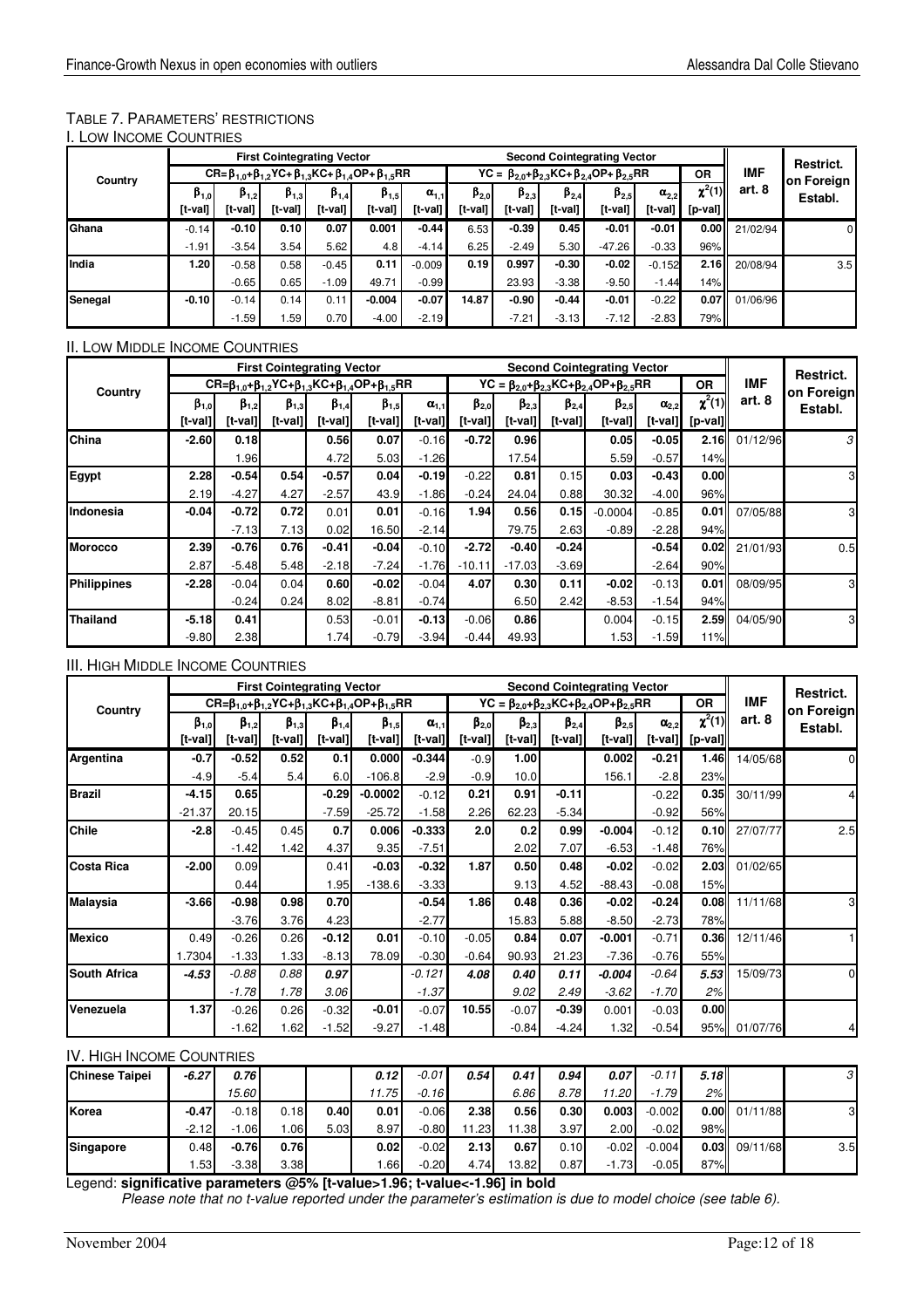TABLE 8. DETECTED OUTLIERS' MATCH WITH REFERENCES IN THE LITERATURE<sup>2</sup>

I. 1960-1982

|                 | Year Country Event       |                                                                                                                                                      | <b>Source</b>                                                    |
|-----------------|--------------------------|------------------------------------------------------------------------------------------------------------------------------------------------------|------------------------------------------------------------------|
| 1961            |                          |                                                                                                                                                      |                                                                  |
| 1962            |                          |                                                                                                                                                      |                                                                  |
| 1963            |                          |                                                                                                                                                      |                                                                  |
| 1964 KO         |                          | The first 5-year plan by the military government (1962-66) pursuing export<br>promoting policies causes high inflation                               |                                                                  |
| 1965 GH         |                          | Disorders leading to military overthrow of 1st republic                                                                                              | www.ghanaweb.com                                                 |
|                 | IN                       | Second India-Pakistan war                                                                                                                            |                                                                  |
|                 | KO                       | The first 5-year plan by the military government (1962-66) pursuing export<br>promoting policies causes high inflation                               |                                                                  |
| 1966            |                          |                                                                                                                                                      |                                                                  |
| 1967 CH         |                          | Cultural Revolution (1966-1969)                                                                                                                      |                                                                  |
| 1968 CH         |                          |                                                                                                                                                      |                                                                  |
| 1969 IN         |                          | Authoritarian turn of the government with mass jail                                                                                                  |                                                                  |
| 1970 CH         |                          | Cultural Revolution only formally ended but social uncertainty remains until<br>1976. Rivalry between Chou En-Lai and Lin Piao within the Chinese CP |                                                                  |
| 1971 GH         |                          | Austerity measures to rein in domestic and foreign debt followed by bloodless<br>coup d'etat ending the 2nd Republic                                 | www.ghanaweb.com                                                 |
| 1972            |                          |                                                                                                                                                      |                                                                  |
| 1973 CX         |                          | Coup d'etat by General A. Pinochet                                                                                                                   |                                                                  |
|                 | MX                       |                                                                                                                                                      |                                                                  |
|                 | S                        |                                                                                                                                                      |                                                                  |
| <b>1974 TWV</b> |                          |                                                                                                                                                      |                                                                  |
|                 | <b>XXX</b>               |                                                                                                                                                      |                                                                  |
|                 | KØ                       |                                                                                                                                                      |                                                                  |
|                 | <b>NAX</b>               | Oil crisis                                                                                                                                           |                                                                  |
|                 | MØ                       |                                                                                                                                                      |                                                                  |
|                 | <b>DA</b>                |                                                                                                                                                      |                                                                  |
|                 | SK                       |                                                                                                                                                      |                                                                  |
| 1975 CL         |                          | Authoritarian turn of the military government leading to banking crisis                                                                              | LR (2002)                                                        |
|                 | GH                       | Economic stagnation and lack of FX to import fuel + debt rescheduling                                                                                | www.ghanaweb.com                                                 |
|                 | $\overline{\mathsf{ID}}$ | Independence of East Timor followed by invasion by ID                                                                                                |                                                                  |
| 1976 BR         |                          | Import substitution & more borrowing as hetherodox reponse to oil shock                                                                              | http://www.encyclopedia.c                                        |
|                 | SG                       | Review of Constitution + amnesty for all political prisoners + long-term<br>drought in the Sahel region that lasted into the mid-1970s               | om/html/section/senegal<br>history.asp                           |
| 1977 BR         |                          | Import substitution & more borrowing as hetherodox reponse to oil shock                                                                              |                                                                  |
|                 | GH                       | Social unrest, economic stagnation with high inflation and halving of 1960s<br>cocoa production                                                      | www.ghanaweb.com                                                 |
| 1978 GH         |                          | Coup d'etat                                                                                                                                          | www.ghanaweb.com                                                 |
|                 | SG                       | Elections                                                                                                                                            | http://www.senegal-<br>online.com/anglais/histoire<br>/dates.htm |
| 1979            |                          |                                                                                                                                                      |                                                                  |
| 1980 KO         |                          | Martial law declared. Violent repression of pro-democracy protest                                                                                    |                                                                  |
|                 | PH                       | Lending boom, negative interest rates. Reduction in tariff and quantitavie<br>resrictions and US\$200 mn structural adjustment loan from World Bank  | http://countrystudies.us<br>/philippines                         |
| 1981 BR         |                          | Economic crisis that will lead to foreign debt default in 1982                                                                                       |                                                                  |
|                 | EY                       | Assassination of President Sadat + banking crisis                                                                                                    | LR (2002)                                                        |
|                 | $\overline{GH}$          | Inflation + stagnation + military-led coup d'etat                                                                                                    | www.ghanaweb.com                                                 |
| 1982 CL         |                          | Banking crisis                                                                                                                                       | LR (2002)                                                        |
|                 | CR                       | Austerity program by President Monge + Foreign currency bank debt default<br>(1981-1990)                                                             | S&P (2002)                                                       |
|                 | GH                       | Stagnation + Banking crisis                                                                                                                          | LR (2002)                                                        |

 $^2$  LR(2002) = N. Loayza - R. Ranciere (2002), MRS(2003) = P. Manasse, N. Roubini, A.Schimmelpfennig (2003); S&P(2002) = Standard \& Poor's (2002). When no source is indicated, the information is from www.bbc.co.uk

-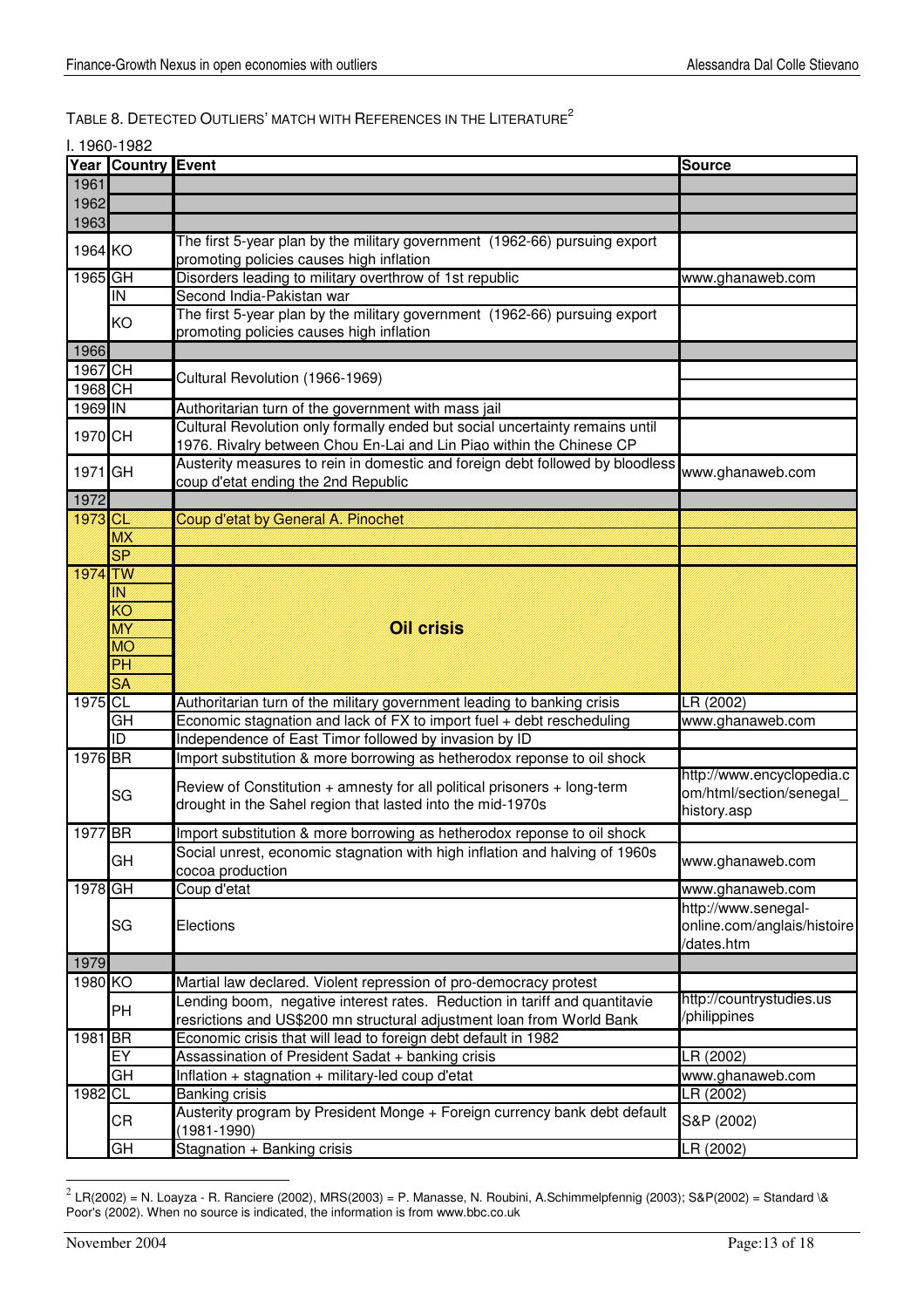II. 1983-2001

|         | <b>Year Country Event</b>      |                                                                                                             | <b>Source</b>          |
|---------|--------------------------------|-------------------------------------------------------------------------------------------------------------|------------------------|
| 1983 GH |                                | Crop fires + return of Ghanians expelled from Nigeria + Banking crisis + apply LR (2002),                   |                        |
|         |                                | to World Bank for assistance                                                                                | www.ghanaweb.com       |
|         | VE                             | Civil unrest due to cuts in welfare spending following drop in world oil price +                            | S&P (2002)             |
|         |                                | Foreign currency bank debt default (1983-1988)                                                              |                        |
| 1984 PH |                                | Assassination of opposition leader (1983) + Foreign currency bank debt                                      | S&P (2002)             |
|         |                                | default (1983-1992) + Paris Club Rescheduling                                                               |                        |
|         | VE                             | Civil unrest due to cuts in welfare spending following drop in world oil price +                            | MRS (2003), S&P (2002) |
|         |                                | Banking crisis + Foreign currency bank debt default (1983-1988)                                             |                        |
| 1985 AG |                                | Banking crisis + Foreign currency bank debt default (1982-1993) + Paris Club MRS (2003), S&P (2002)         |                        |
|         |                                | Rescheduling<br>Earthquake in Mexico city with thousands victims + Foreign currency bank                    |                        |
|         | <b>MX</b>                      | debt default (1982-1990)                                                                                    | S&P (2002)             |
|         |                                | Banking crisis + Foreign currency debt default (1984) leading to Paris Club                                 |                        |
| 1986 EY |                                | Rescheduling                                                                                                | LR (2002), S&P (2002)  |
|         | <b>MO</b>                      | Banking crisis + Foreign currency bank debt default (1986-1990)                                             | MRS (2003), S&P (2002) |
| 1987    |                                |                                                                                                             |                        |
|         |                                | Local currency debt (1986-87) and Foreign currency bank debt (1983-1994)                                    |                        |
| 1988 BR |                                | default + Banking crisis + Paris Club Rescheduling                                                          | MRS (2003), S&P (2002) |
|         | <b>SA</b>                      | Further restrictions of civil liberties as a reponse to protest in favour of                                | MRS (2003)             |
|         |                                | liberation of Nelson Mandela + banking crisis                                                               |                        |
| 1989 AG |                                | Banking crisis + Foreign currency bank (1982-1993) and bond (1989) debt +                                   | MRS (2003), S&P (2002) |
|         |                                | Local currency debt (1989-1990) default + Paris Club Rescheduling                                           |                        |
|         | <b>BR</b>                      | Banking crisis + Domestic currency debt (1990) and Foreign currency bank                                    | MRS (2003), S&P (2002) |
|         |                                | debt (1983-1994) default                                                                                    |                        |
|         | IN<br>$\overline{\mathsf{VE}}$ | High inflation following R.Ghandi expansionary policy + elections                                           | MRS (2003)             |
| 1990 VE |                                | Austerity program + IMF loan + Banking crisis<br>Banking crisis + Foreign currency bank debt default (1990) | MRS (2003), S&P (2002) |
| 1991 MX |                                | <b>Banking crisis</b>                                                                                       | MRS (2003)             |
|         | PH                             | Banking crisis + Paris Club Rescheduling                                                                    | MRS (2003)             |
| 1992 CR |                                | Crisis between 1st & 2nd Paris Club Rescheduling                                                            |                        |
|         |                                | Banking crisis + Foreign currency bank debt default (1983-1994) + President MRS (2003), S&P (2002)          |                        |
| 1993 BR |                                | Collor resigns                                                                                              |                        |
|         | <b>CH</b>                      | Double digit inflation and FEC's unifcation with RMB                                                        |                        |
| 1994 AG |                                | Foreign currency bank debt default (1982-1993)                                                              | S&P (2002)             |
|         | <b>BR</b>                      | Banking crisis + Foreign currency bank debt default (1983-1994) + inflation-                                | MRS (2003), S&P (2002) |
|         |                                | curbing and land reform by President Cardoso                                                                |                        |
|         | SG                             | Foreign currency bank debt default (1992-1996) + Paris Club Rescheduling                                    | S&P (2002)             |
|         | <b>VE</b>                      | Banking crisis                                                                                              | LR(2002)               |
| 1995 BR |                                | Banking crisis                                                                                              | MRS (2003)             |
|         | IN                             | Widespreand religious riots leading to general elections                                                    |                        |
| 1996 VE |                                | Local currency debt and Foreign currency bond debt default (1995-1997) +                                    | LR (2002), S&P (2002)  |
|         |                                | <b>Banking crisis</b>                                                                                       |                        |
| 1997 TH |                                | <b>Banking crisis</b>                                                                                       | MRS (2003)             |
| 1998 KO |                                | <b>Banking crisis</b>                                                                                       | LR(2002)               |
|         | <b>MY</b><br>PН                | <b>Banking crisis</b><br><b>Banking crisis</b>                                                              | LR (2002)<br>LR (2002) |
|         | TН                             | <b>Banking crisis</b>                                                                                       | MRS (2003)             |
|         |                                | Dec 1999 is 38th month of nearly contiuous gold price fall with a cumulative                                |                        |
| 1999 SA |                                | loss of over 375%                                                                                           | www.goldcouncil.com    |
| 2000    |                                |                                                                                                             |                        |
| 2001 GH |                                | Fuel subsidies are removed (+60% in price) + Paris Club Rescheduling                                        | www.ghanaweb.com       |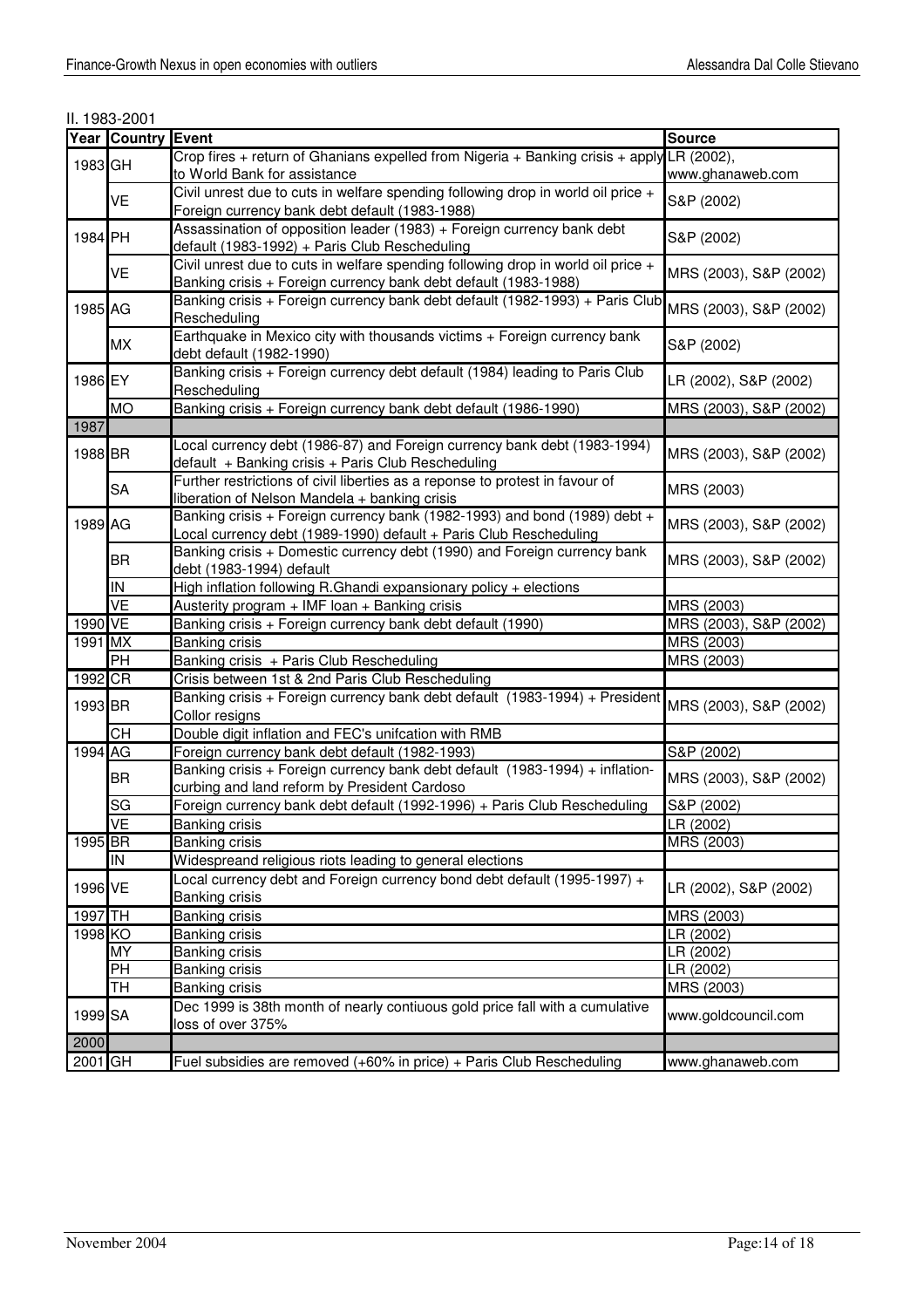# GRAPH 1<sup>3</sup>: DUMMY VARIABLES AND CRISIS PATTERN





GRAPH  $3^2$ : REFERENCES IN THE LITERATURE VS. DETECTION & ESTIMATION PROCEDURE



 $3$  References in the literature: N. Loayza - R. Ranciere (2002), P. Manasse, N. Roubini, A.Schimmelpfennig (2003), Moody's (2003), Standard & Poor's (2002), www.parisclub.org

-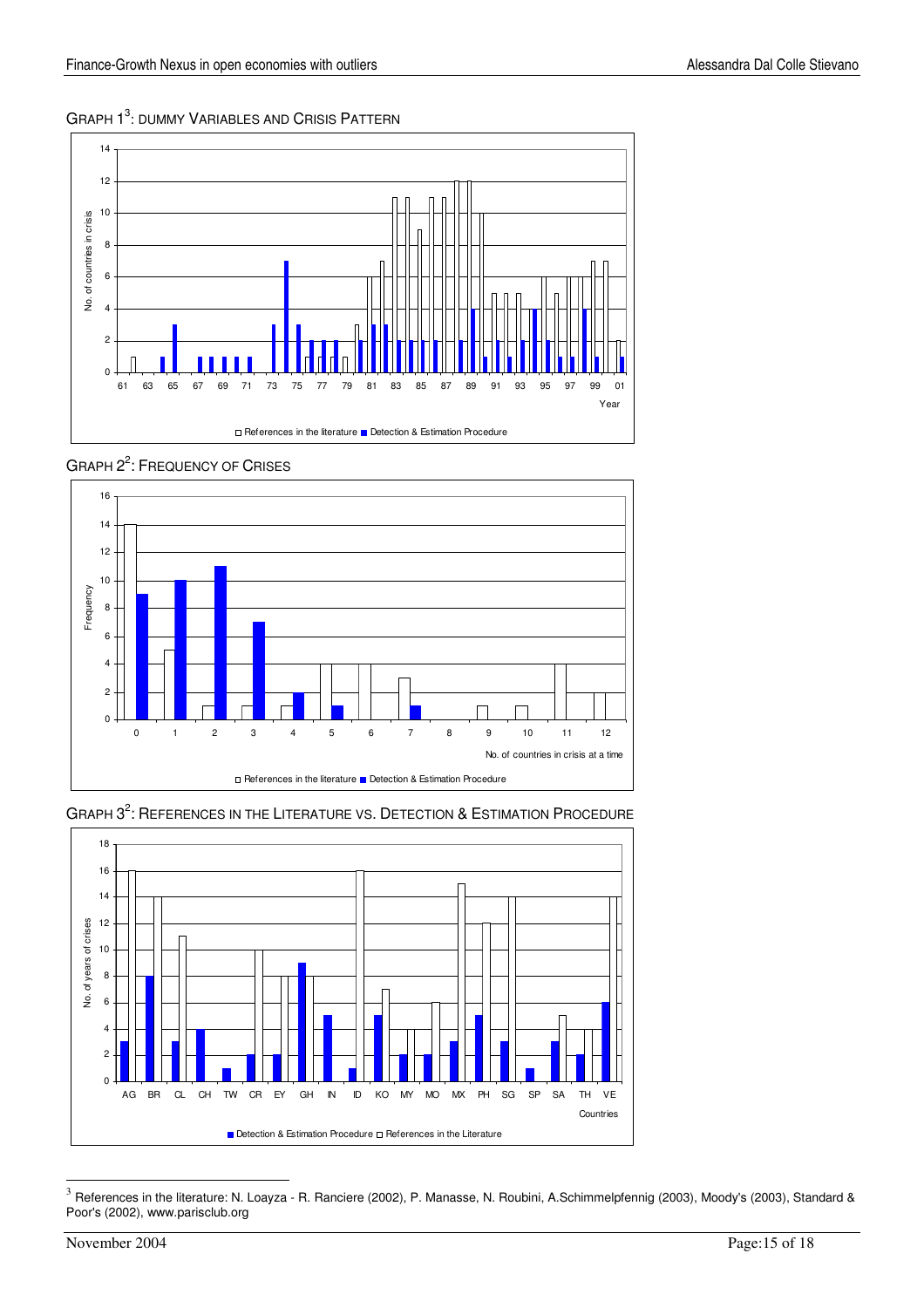| Country               | Sample  | Average | <b>Median</b> | <b>Max</b> | <b>Min</b> | SD   | <b>Skewness</b> | Kurtosis | Jarque-<br><b>Brera</b> | <b>Probability</b> |
|-----------------------|---------|---------|---------------|------------|------------|------|-----------------|----------|-------------------------|--------------------|
| Argentina             | 1961-01 | 8.83    | 8.85          | 9.04       | 8.54       | 0.12 | $-0.52$         | 2.62     | 2.11                    | 35%                |
| <b>Brazil</b>         | 1961-01 | 8.12    | 8.27          | 8.44       | 7.53       | 0.33 | $-0.88$         | 2.16     | 6.56                    | 3.8%               |
| <b>Chile</b>          | 1961-01 | 7.96    | 7.82          | 8.60       | 7.60       | 0.32 | 0.86            | 2.31     | 5.90                    | 5.2%               |
| China                 | 1961-01 | 5.40    | 5.16          | 6.78       | 4.34       | 0.74 | 0.43            | 1.88     | 3.42                    | 18%                |
| <b>Chinese Taipei</b> | 1961-01 | 8.69    | 8.72          | 10.02      | 7.33       | 0.80 | $-0.08$         | 1.83     | 2.38                    | 30%                |
| <b>Costa Rica</b>     | 1961-01 | 7.93    | 7.95          | 8.28       | 7.52       | 0.20 | $-0.31$         | 2.41     | 1.26                    | 53%                |
| <b>Egypt</b>          | 1961-01 | 6.55    | 6.61          | 7.13       | 5.91       | 0.38 | $-0.15$         | 1.55     | 3.75                    | 15%                |
| Ghana                 | 1961-01 | 5.98    | 5.99          | 6.18       | 5.73       | 0.12 | $-0.17$         | 1.92     | 2.18                    | 34%                |
| India                 | 1961-01 | 5.57    | 5.46          | 6.16       | 5.22       | 0.29 | 0.67            | 2.14     | 4.38                    | 11%                |
| Indonesia             | 1965-01 | 6.23    | 6.27          | 7.04       | 5.50       | 0.52 | 0.01            | 1.61     | 3.28                    | 19%                |
| Korea                 | 1961-01 | 8.38    | 8.32          | 9.50       | 7.21       | 0.73 | $-0.04$         | 1.74     | 2.72                    | 26%                |
| Malaysia              | 1961-01 | 7.72    | 7.78          | 8.48       | 6.92       | 0.49 | 0.00            | 1.79     | 2.52                    | 28%                |
| <b>Mexico</b>         | 1965-01 | 7.93    | 8.02          | 8.24       | 7.42       | 0.23 | $-0.75$         | 2.43     | 4.40                    | 11%                |
| <b>Morocco</b>        | 1961-01 | 6.95    | 7.01          | 7.27       | 6.50       | 0.24 | $-0.45$         | 1.86     | 3.62                    | 16%                |
| Philippines           | 1961-01 | 6.91    | 6.95          | 7.09       | 6.61       | 0.14 | $-0.63$         | 2.15     | 3.97                    | 14%                |
| Senegal               | 1961-01 | 6.38    | 6.38          | 6.51       | 6.26       | 0.07 | 0.21            | 2.03     | 1.93                    | 38%                |
| <b>Singapore</b>      | 1963-01 | 9.22    | 9.35          | 10.26      | 7.96       | 0.73 | $-0.33$         | 1.92     | 2.77                    | 25%                |
| <b>South Africa</b>   | 1965-01 | 8.29    | 8.32          | 8.49       | 7.95       | 0.12 | $-1.10$         | 4.11     | 10.42                   | 1%                 |
| <b>Thailand</b>       | 1961-01 | 7.11    | 7.05          | 8.01       | 6.17       | 0.59 | 0.12            | 1.74     | 2.81                    | 25%                |
| Venezuela             | 1961-01 | 8.24    | 8.22          | 8.40       | 8.08       | 0.10 | 0.01            | 1.59     | 3.38                    | 18%                |

# TABLE A3. (LOG OF) REAL CAPITAL PER CAPITA (KC)

| Country               | Sample  | Average | Median | <b>Max</b> | Min  | <b>SD</b> | <b>Skewness</b> | <b>Kurtosis</b> | Jarque-<br><b>Brera</b> | Probability |
|-----------------------|---------|---------|--------|------------|------|-----------|-----------------|-----------------|-------------------------|-------------|
| Argentina             | 1961-01 | 9.71    | 9.79   | 9.90       | 9.26 | 0.19      | $-1.10$         | 2.83            | 8.33                    | 2%          |
| <b>Brazil</b>         | 1961-01 | 8.86    | 9.06   | 9.39       | 8.02 | 0.45      | $-0.55$         | 1.79            | 4.57                    | 10%         |
| <b>Chile</b>          | 1961-01 | 8.59    | 8.47   | 9.30       | 8.22 | 0.29      | 1.36            | 3.55            | 13.10                   | 0.1%        |
| China                 | 1961-01 | 6.33    | 6.26   | 7.80       | 5.15 | 0.82      | 0.19            | 1.84            | 2.54                    | 28%         |
| <b>Chinese Taipei</b> | 1961-01 | 8.91    | 9.09   | 10.47      | 7.26 | 1.00      | $-0.18$         | 1.81            | 2.65                    | 27%         |
| Costa Rica            | 1961-01 | 8.44    | 8.61   | 8.97       | 7.70 | 0.38      | $-0.50$         | 1.95            | 3.60                    | 17%         |
| Egypt                 | 1961-01 | 7.45    | 7.62   | 7.97       | 6.54 | 0.51      | $-0.36$         | 1.46            | 4.90                    | 9%          |
| Ghana                 | 1961-01 | 7.45    | 7.50   | 7.67       | 7.16 | 0.18      | $-0.27$         | 1.47            | 4.50                    | 11%         |
| India                 | 1961-01 | 6.41    | 6.39   | 7.02       | 5.85 | 0.32      | 0.17            | 2.14            | 1.47                    | 48%         |
| Indonesia             | 1965-01 | 6.53    | 6.61   | 7.90       | 5.14 | 0.98      | $-0.01$         | 1.51            | 3.79                    | 15%         |
| Korea                 | 1961-01 | 8.91    | 8.97   | 10.45      | 7.28 | 1.05      | $-0.05$         | 1.68            | 2.98                    | 23%         |
| <b>Malaysia</b>       | 1961-01 | 8.45    | 8.47   | 9.60       | 7.30 | 0.73      | 0.06            | 1.73            | 2.80                    | 25%         |
| <b>Mexico</b>         | 1965-01 | 9.10    | 9.28   | 9.42       | 8.44 | 0.29      | $-0.97$         | 2.62            | 6.69                    | 4%          |
| <b>Morocco</b>        | 1961-01 | 7.80    | 8.03   | 8.29       | 6.93 | 0.46      | $-0.66$         | 1.83            | 5.27                    | 7%          |
| <b>Philippines</b>    | 1961-01 | 7.75    | 7.94   | 8.08       | 7.11 | 0.32      | $-0.66$         | 1.92            | 4.95                    | 8%          |
| Senegal               | 1961-01 | 7.20    | 7.22   | 7.35       | 6.92 | 0.11      | $-1.14$         | 3.54            | 9.38                    | 1%          |
| Singapore             | 1963-01 | 10.22   | 10.41  | 11.40      | 8.64 | 0.89      | $-0.41$         | 1.82            | 3.53                    | 17%         |
| <b>South Africa</b>   | 1965-01 | 9.41    | 9.48   | 9.71       | 8.79 | 0.27      | $-1.02$         | 2.97            | 7.13                    | 3%          |
| <b>Thailand</b>       | 1961-01 | 8.04    | 8.04   | 9.10       | 6.89 | 0.69      | 0.03            | 1.89            | 2.12                    | 35%         |
| Venezuela             | 1961-01 | 9.36    | 9.37   | 9.61       | 8.91 | 0.19      | $-0.62$         | 2.71            | 2.75                    | 25%         |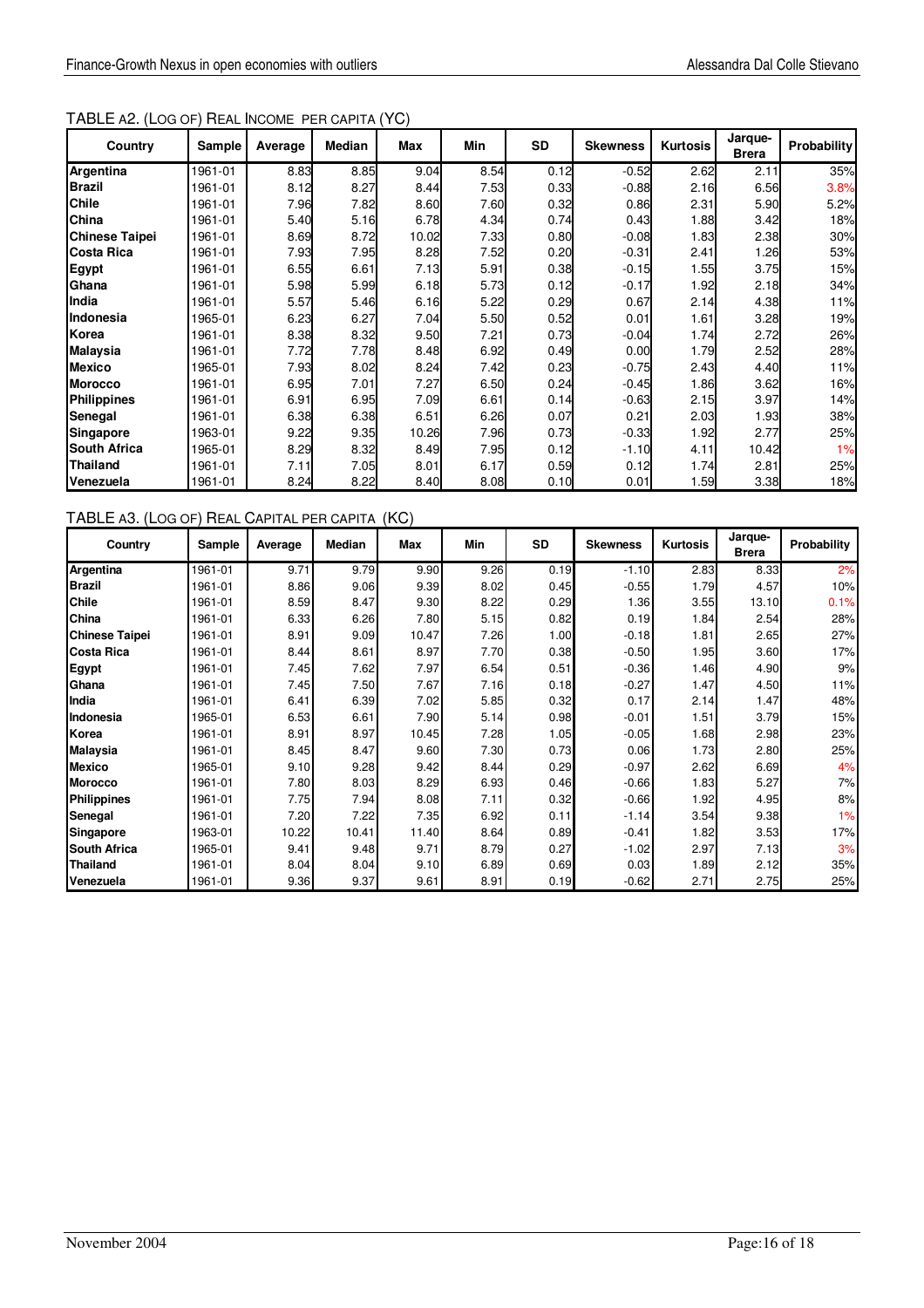# TABLE A4. CREDIT/GDP RATIO (CR)

| Country               | Sample  | Average | <b>Median</b> | Max  | Min  | <b>SD</b> | <b>Skewness</b> | Kurtosis | Jarque-<br><b>Brera</b> | Probability |
|-----------------------|---------|---------|---------------|------|------|-----------|-----------------|----------|-------------------------|-------------|
| Argentina             | 1961-01 | 0.19    | 0.18          | 0.40 | 0.10 | 0.07      | 1.05            | 4.24     | 10.16                   | 1%          |
| <b>Brazil</b>         | 1961-01 | 0.40    | 0.39          | 0.96 | 0.12 | 0.19      | 0.87            | 3.90     | 6.58                    | 4%          |
| <b>Chile</b>          | 1961-01 | 0.38    | 0.47          | 0.84 | 0.06 | 0.26      | 0.07            | 1.51     | 3.85                    | 15%         |
| China                 | 1961-01 | 0.73    | 0.66          | 1.41 | 0.38 | 0.28      | 0.75            | 2.78     | 3.96                    | 14%         |
| <b>Chinese Taipei</b> | 1961-01 | 0.71    | 0.56          | 1.47 | 0.15 | 0.45      | 0.58            | 1.85     | 4.51                    | 10%         |
| Costa Rica            | 1961-01 | 0.22    | 0.24          | 0.30 | 0.11 | 0.06      | $-0.43$         | 1.86     | 3.52                    | 17%         |
| Egypt                 | 1961-01 | 0.29    | 0.26          | 0.62 | 0.15 | 0.13      | 1.17            | 3.59     | 9.93                    | 1%          |
| Ghana                 | 1961-01 | 0.07    | 0.06          | 0.29 | 0.02 | 0.05      | 2.84            | 14.13    | 266.57                  | 0%          |
| India                 | 1961-01 | 0.24    | 0.20          | 0.61 | 0.02 | 0.17      | 0.77            | 2.29     | 4.44                    | 11%         |
| Indonesia             | 1965-01 | 0.21    | 0.24          | 0.31 | 0.09 | 0.07      | $-0.36$         | 1.71     | 3.71                    | 16%         |
| Korea                 | 1961-01 | 0.51    | 0.52          | 1.08 | 0.14 | 0.23      | 0.38            | 3.00     | 1.00                    | 61%         |
| <b>Malaysia</b>       | 1961-01 | 0.64    | 0.49          | 1.59 | 0.08 | 0.49      | 0.60            | 2.07     | 3.94                    | 14%         |
| <b>Mexico</b>         | 1965-01 | 0.23    | 0.21          | 0.39 | 0.11 | 0.07      | 0.22            | 1.96     | 2.17                    | 34%         |
| <b>Morocco</b>        | 1961-01 | 0.28    | 0.27          | 0.59 | 0.12 | 0.14      | 0.59            | 2.20     | 3.47                    | 18%         |
| <b>Philippines</b>    | 1961-01 | 0.33    | 0.31          | 0.62 | 0.17 | 0.11      | 0.72            | 2.69     | 3.72                    | 16%         |
| Senegal               | 1961-01 | 0.25    | 0.23          | 0.48 | 0.13 | 0.09      | 0.78            | 2.56     | 4.51                    | 11%         |
| Singapore             | 1963-01 | 0.82    | 0.94          | 1.28 | 0.36 | 0.28      | $-0.27$         | 1.77     | 2.93                    | 23%         |
| <b>South Africa</b>   | 1965-01 | 0.83    | 0.69          | 1.49 | 0.56 | 0.26      | 1.13            | 2.90     | 7.85                    | 2%          |
| <b>Thailand</b>       | 1961-01 | 0.59    | 0.43          | 1.65 | 0.11 | 0.46      | 0.86            | 2.55     | 5.35                    | 7%          |
| Venezuela             | 1961-01 | 0.30    | 0.26          | 0.56 | 0.09 | 0.15      | 0.41            | 1.79     | 3.65                    | 16%         |

# TABLE A5. REAL INTEREST RATE (IN POINTS) (RR)

| Country               | Sample  | Average  | Median  | Max      | Min        | SD      | <b>Skewness</b> | <b>Kurtosis</b> | Jarque-<br><b>Brera</b> | Probability |
|-----------------------|---------|----------|---------|----------|------------|---------|-----------------|-----------------|-------------------------|-------------|
| Argentina             | 1961-01 | 299.57   | $-9.70$ | 14156    | $-796.13$  | 2222.42 | 6.13            | 38.72           | 2436.87                 | 0%          |
| <b>Brazil</b>         | 1961-01 | 548.08   | 0.11    | 14720.24 | $-3014.84$ | 2624.23 | 4.10            | 22.44           | 760.70                  | 0%          |
| Chile                 | 1961-01 | $-4.44$  | 9.26    | 138.89   | $-321.54$  | 78.01   | $-3.13$         | 13.93           | 271.07                  | 0%          |
| China                 | 1961-01 | 0.40     | 1.26    | 5.54     | $-13.12$   | 4.09    | $-1.54$         | 5.10            | 23.79                   | 0%          |
| <b>Chinese Taipei</b> | 1961-01 | 3.32     | 3.98    | 11.70    | $-35.32$   | 7.21    | $-3.88$         | 21.53           | 689.27                  | 0%          |
| <b>Costa Rica</b>     | 1961-01 | 5.94     | 5.37    | 25.33    | $-65.12$   | 15.68   | $-2.36$         | 11.51           | 161.67                  | 0%          |
| Egypt                 | 1961-01 | 0.24     | 0.89    | 9.32     | $-10.86$   | 5.56    | $-0.12$         | 2.09            | 1.51                    | 47%         |
| Ghana                 | 1961-01 | $-13.86$ | $-4.26$ | 22.38    | $-108.45$  | 31.01   | $-1.87$         | 6.12            | 40.58                   | 0%          |
| India                 | 1961-01 | 0.42     | 1.56    | 16.63    | $-19.60$   | 5.43    | $-0.89$         | 7.51            | 40.20                   | 0%          |
| Indonesia             | 1965-01 | $-37.36$ | 4.48    | 16.64    | $-1064.30$ | 178.90  | $-5.35$         | 31.05           | 1389.34                 | 0%          |
| Korea                 | 1961-01 | 0.66     | 0.74    | 17.44    | $-14.45$   | 7.23    | 0.13            | 3.55            | 0.63                    | 73%         |
| <b>Malaysia</b>       | 1961-01 | 1.47     | 1.75    | 5.40     | $-12.44$   | 3.41    | $-2.09$         | 8.60            | 83.32                   | 0%          |
| <b>Mexico</b>         | 1965-01 | $-6.33$  | $-2.52$ | 10.84    | $-61.46$   | 14.73   | $-2.15$         | 7.78            | 63.76                   | 0%          |
| <b>Morocco</b>        | 1961-01 | 0.25     | 0.77    | 6.85     | $-13.06$   | 4.24    | $-0.86$         | 3.82            | 6.17                    | 4.6%        |
| <b>Philippines</b>    | 1961-01 | $-1.67$  | $-0.06$ | 10.32    | $-34.57$   | 8.75    | $-1.90$         | 7.77            | 63.60                   | 0%          |
| Senegal               | 1961-01 | 1.69     | 2.65    | 12.75    | $-23.65$   | 7.74    | $-1.40$         | 6.06            | 29.43                   | 0%          |
| Singapore             | 1963-01 | 2.26     | 2.78    | 5.99     | $-13.47$   | 3.42    | $-2.97$         | 13.59           | 251.66                  | 0%          |
| <b>South Africa</b>   | 1965-01 | 1.29     | 2.10    | 10.31    | $-9.16$    | 4.71    | $-0.18$         | 2.49            | 0.66                    | 72%         |
| <b>Thailand</b>       | 1961-01 | 4.32     | 4.70    | 11.14    | $-10.78$   | 4.21    | $-1.56$         | 6.27            | 34.97                   | 0%          |
| Venezuela             | 1961-01 | 0.16     | 2.18    | 33.13    | $-54.88$   | 15.44   | $-1.13$         | 6.49            | 29.57                   | 0%          |